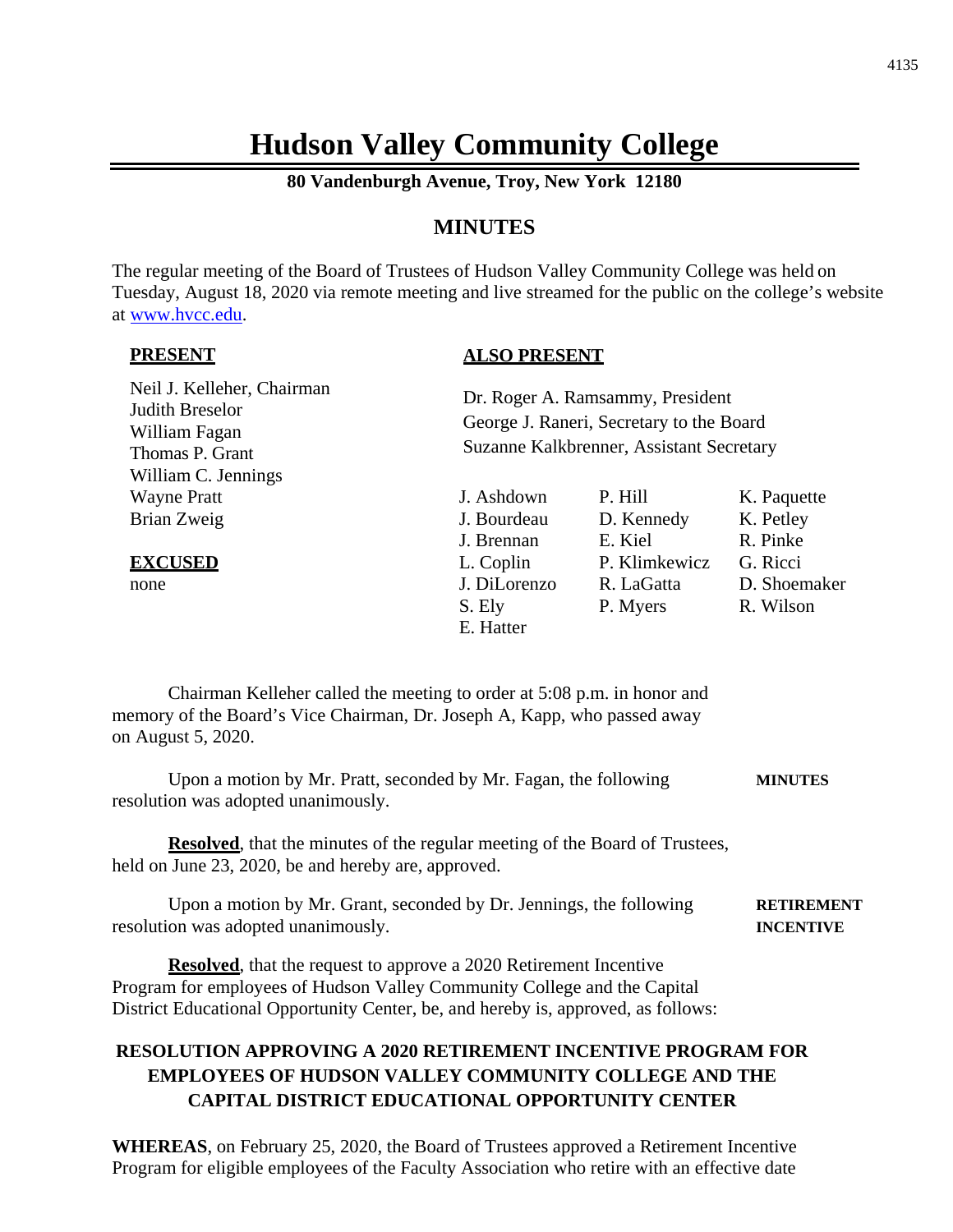of retirement during the open period commencing on March 15, 2020 and ending on May 16, 2020; and

**WHEREAS**, the College and the Capital District Educational Opportunity Center wish to offer a Retirement Incentive Program for all eligible employees;

**WHEREAS,** eligible employees must be a minimum of fifty-five (55) years of age with twenty (20) years of consecutive full-time service at Hudson Valley Community College with a combined total of age and service totaling at least eighty (80) years; and

**WHEREAS,** eligible employees must notify the President of Hudson Valley Community College in writing of their irreversible intent to retire no less than twenty (20) days before the effective date of retirement; and

**WHEREAS,** eligible employees who retire under this incentive will follow the terms and conditions for retirement in accord with their respective Collective Bargaining Agreement; and

**WHEREAS,** the 2020 Retirement Incentive Program provides for a one-time payout of one half (1/2) of the employee's 2019/2020 regular annual salary (no overtime, overload, stipends or additional earnings) up to a maximum of \$40,000, which may be paid by separate check OR added to an account (sick bank) for the purpose of payment of insurance premiums during retirement, and

**WHEREAS**, eligible employees may retire under the Retirement Incentive Program only during the open period, from July 1, 2020 through August 30, 2020, with the last date of employment no later than August 30, 2020, and

**WHEREAS**, any employees who have already elected to or participated in the Faculty Retirement Incentive offered this past spring are not eligible to participate in this Summer Incentive, and

**WHEREAS**, the College has allocated one million dollars for this incentive and will distribute based on a first-come first-served basis on date of written notification to the President of irrevocable intent to retire; now, therefore, be it

**RESOLVED,** that the request for approval of the Retirement Incentive Program commencing on July 1, 2020 and ending on August 30, 2020 and detailed above, be, and hereby is, approved.

Upon a motion by Ms. Breselor, seconded by Mr. Fagan, the following **CHANGES TO** resolution was adopted unanimously. **THE JUDICIAL** 

**Resolved**, that the request to approve changes to the college's Judicial System, as recommended by the Academic Senate and the President, be, and hereby are, approved, and attached hereto as Exhibit A.

Upon a motion by Mr. Pratt, seconded by Ms. Breselor, the following **TITLE IX** resolution was adopted unanimously. **GRIEVANCE PROCESS**

**SYSTEM**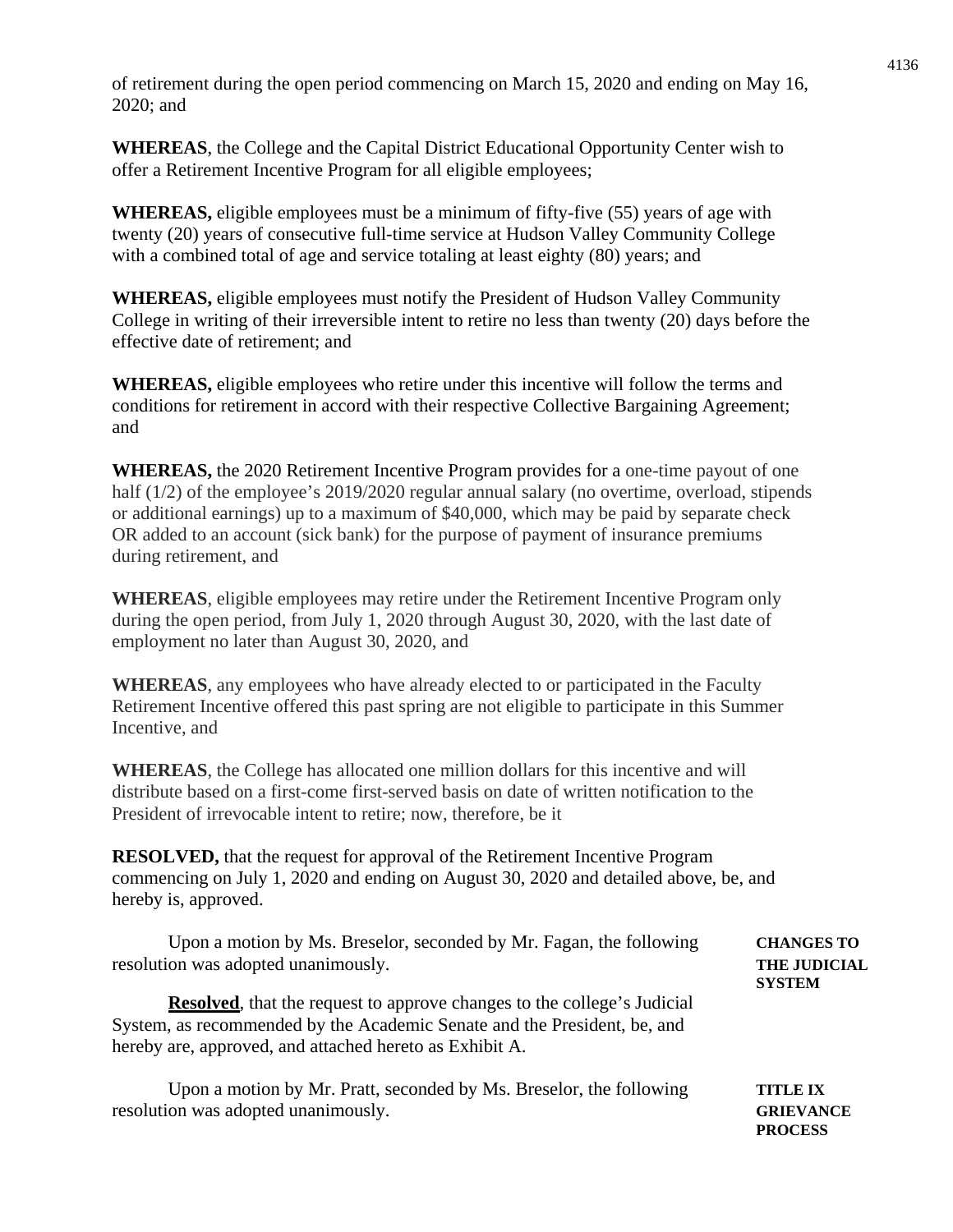**Resolved**, that the request to approve Title IX Grievance Process, as outlined in Exhibit B attached hereto and made a part hereof, subject to any future edits that may be deemed necessary by the President and college counsel, be, and hereby is, approved.

Upon a motion by Mr. Fagan, seconded by Dr. Jennings, the following **CAPITAL** resolution was adopted, with Mr. Pratt abstaining. **CONSTRUCTION—**

**Resolved**, that the request for approval to modify the amount of the **CONSTRUCTION**, Bette & Cring, LLC, for General Construction for the Lang Technical Building **MODIFICATION OF** from \$920,000 to \$1,040,000 for the renovation project entitled, "Guenther **AWARD OF** Enrollment Services Center, Lang Technical Building, and Fitzgibbons Health **CONTRACT,** Technologies Center – Renovations," be, and hereby is, approved. **LANG TECHNICAL**

Upon a motion by Mr. Pratt, seconded by Mr. Fagan, the following **CAPITAL** resolution was adopted, with Mr. Pratt abstaining. **CONSTRUCTION—**

**Resolved**, that the request for approval of the award of contract for **ABATEMENT**, Asbestos Removal for the Lang Technical Building in the amount of \$66,000 to **AWARD OF** Martin Environmental Services, Inc., for the renovation project entitled, **CONTRACT,** "Guenther Enrollment Services Center, Lang Technical Building, and **LANG TECHNICAL** Fitzgibbons Health Technologies Center – Renovations," be, and hereby is, **BUILDING** approved.

#### **INFORMATION ITEMS INFORMATION**

The following information items were noted: **ITEMS**

## **A. 2020/2021 COLLEGE DEPARTMENT CHAIR MERIT RECOMMENDATIONS**

In accord with Article XI-2 of the Collective Bargaining Agreement between the College and the Hudson Valley Community College Department Chairpersons Association, Department Chairperson merit recommendations effective September 1, 2020 are outlined below.

|    | <b>DEPARTMENT CHAIR</b>                                        | <b>Salary 9/1/20</b> |
|----|----------------------------------------------------------------|----------------------|
|    | Craig D'Allaird, Engineering, Architecture, Construction &     | \$75,000             |
|    | <b>Mathematics</b>                                             |                      |
|    | George P. Raneri, Applied Technologies                         | \$79,000             |
|    | Ricky Thibodeau, Business, Computer Science & Criminal Justice | \$75,000             |
|    |                                                                |                      |
|    | <b>B. DEPARTMENT CHAIRPERSONS</b>                              |                      |
| 1. | School of Business and Liberal Arts                            |                      |
|    | Casey Jakubowski, Department Chair,                            |                      |
|    | Liberal Arts and Individual Studies Advising,                  |                      |
|    | f/t appt., eff. $6/25/20$ or thereafter                        | \$55,000/yr          |
|    |                                                                | $+$ \$9,661 stipend  |
|    | <b>C. FULL-TIME FACULTY</b>                                    |                      |
|    | 1. School of Health Sciences                                   |                      |
|    | Laura Itskov, Instructor,                                      |                      |
|    | Nursing,                                                       |                      |

**GENERAL BUILDING**

**ASBESTOS** 

f/t temp. appt., eff.  $9/1/20$  \$48,981/yr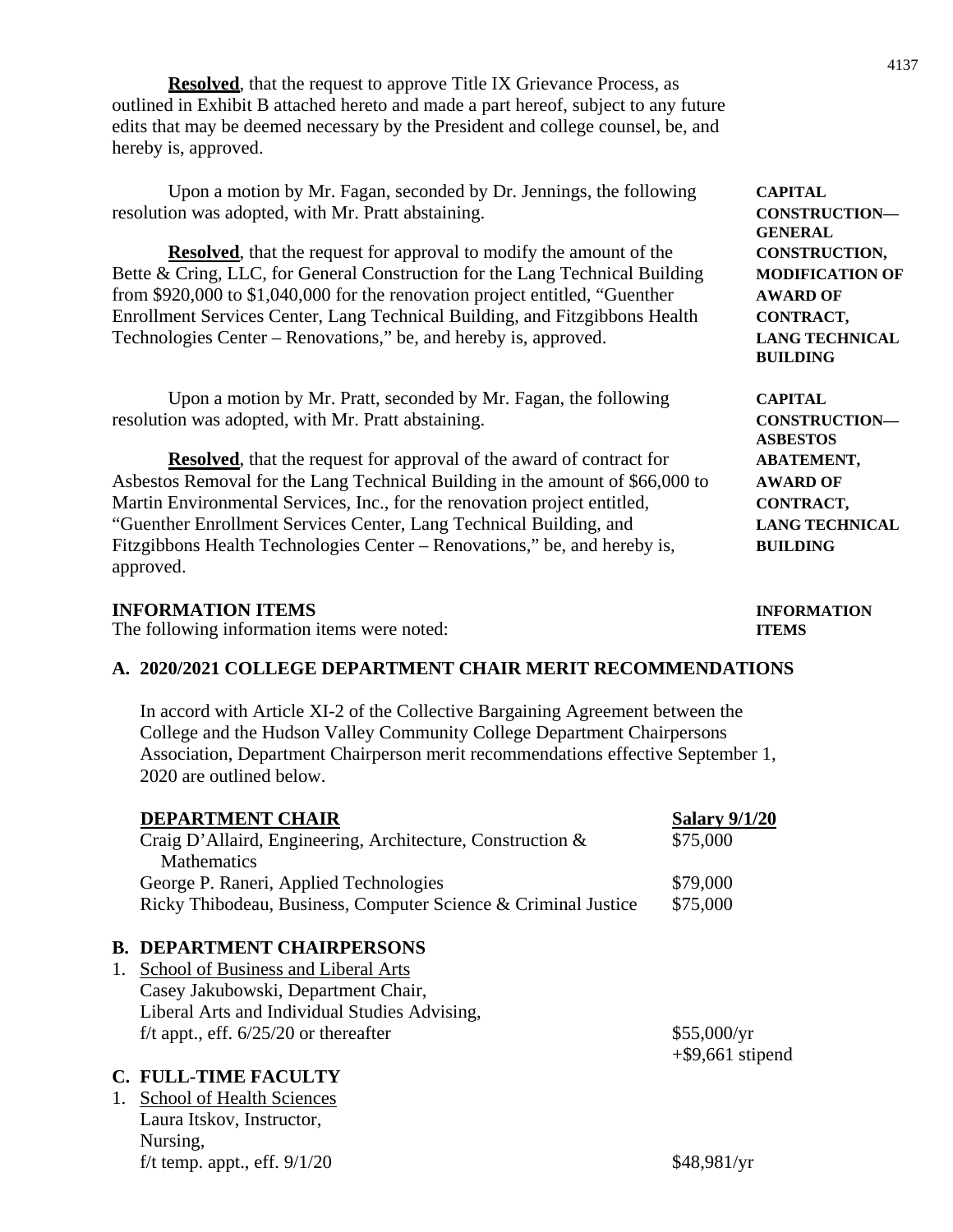|                                              | Coretta Killikelly, Instructor,<br>Nursing,<br>f/t temp. appt., eff. $9/1/20$                                                                                                                                                                                                                                                                                                                                                                                                                                                                                                                                                                                                                                                                                                                                                                                                                                                                                                                                                                                                                                                     | \$48,981/yr                            |
|----------------------------------------------|-----------------------------------------------------------------------------------------------------------------------------------------------------------------------------------------------------------------------------------------------------------------------------------------------------------------------------------------------------------------------------------------------------------------------------------------------------------------------------------------------------------------------------------------------------------------------------------------------------------------------------------------------------------------------------------------------------------------------------------------------------------------------------------------------------------------------------------------------------------------------------------------------------------------------------------------------------------------------------------------------------------------------------------------------------------------------------------------------------------------------------------|----------------------------------------|
| 1.                                           | <b>D. CLASSIFIED STAFF</b><br><b>Student Affairs</b><br>Jared Daus, Program Assistant,<br>Financial Aid,<br>$f/t$ appt., eff. $8/10/20$                                                                                                                                                                                                                                                                                                                                                                                                                                                                                                                                                                                                                                                                                                                                                                                                                                                                                                                                                                                           | \$19.0610/hr                           |
| 1.                                           | E. PART-TIME FACULTY<br><b>Academic Affairs</b><br>Thomas Carrigan, Instructor,<br>Workforce Development,<br>p/t appt., eff. 7/16/20                                                                                                                                                                                                                                                                                                                                                                                                                                                                                                                                                                                                                                                                                                                                                                                                                                                                                                                                                                                              | \$60.00/hr                             |
|                                              | 2. School of Health Sciences<br>Shelby Hansen, Instructor,<br>Dental Hygiene,<br>p/t appt., eff. 9/1/20                                                                                                                                                                                                                                                                                                                                                                                                                                                                                                                                                                                                                                                                                                                                                                                                                                                                                                                                                                                                                           | $$1,113$ /sch                          |
|                                              | Kayla Koehler, Instructor,<br>Dental Hygiene,<br>$p/t$ appt., eff. $9/1/20$                                                                                                                                                                                                                                                                                                                                                                                                                                                                                                                                                                                                                                                                                                                                                                                                                                                                                                                                                                                                                                                       | $$1,113$ /sch                          |
| 1.                                           | F. PART-TIME NON-TEACHING PROFESSIONALS<br><b>Student Affairs</b><br>Keith Danzy, Head Women's Basketball Coach,<br>Intercollegiate Athletics,<br>f/t temp. appt., eff. $6/24/20$ or thereafter<br>Steven Kuzman, Head Women's Tennis Coach,<br>Intercollegiate Athletics,<br>f/t temp appt., eff. $7/16/20$<br>Robert Stranahan, Head Esports Coach,<br>f/t temp appt., eff. $8/6/20$                                                                                                                                                                                                                                                                                                                                                                                                                                                                                                                                                                                                                                                                                                                                            | \$6,500/yr<br>\$4,500/yr<br>\$6,500/yr |
| 1.<br>2.<br>3.<br>4.<br>5.<br>6.<br>7.<br>9. | G. RETIREMENTS: JULY 2020 RETIREMENT INCENTIVE<br>Karola Berg, Secretary II, Academic Affairs, eff. 8/28/20<br>Nancy Cole, Secretary I, School of Engineering and Industrial Technologies, eff. 8/28/20<br>Charmaine Darmetko, Secretary I, Institutional Services and Events, eff. 8/14/20<br>Kimberly Denue, Program Assistant, Community & Professional Education, eff. 8/21/20<br>Ann Evancoe, Associate Professor, Biology, Chemistry & Physics, eff. 8/28/20<br>Michael Gardner, Senior Stationary Engineer, Physical Plant, eff. 8/28/20<br>Suzanne Garhart, Associate Professor/Education Specialist, Individual Studies, eff. 8/28/20<br>8. Sandra Goyer, Program Assistant Academics III, Medical Imaging, eff. 8/14/20<br>Tanya Hicks, Data Analysis Coordinator I, Purchasing, eff. 8/28/20<br>10. Ruth Kennedy, Senior Account Clerk, Payroll, eff. 8/28/20<br>11. Debra Kowalski, Coordinator for External Programs, Workforce Development, eff. 8/29/20<br>12. James Macklin, Director of Planning and Research, eff. 8/28/20<br>13. Rebecca Maroncelli, Technical Assistant, Civil and Construction, eff. 8/21/20 |                                        |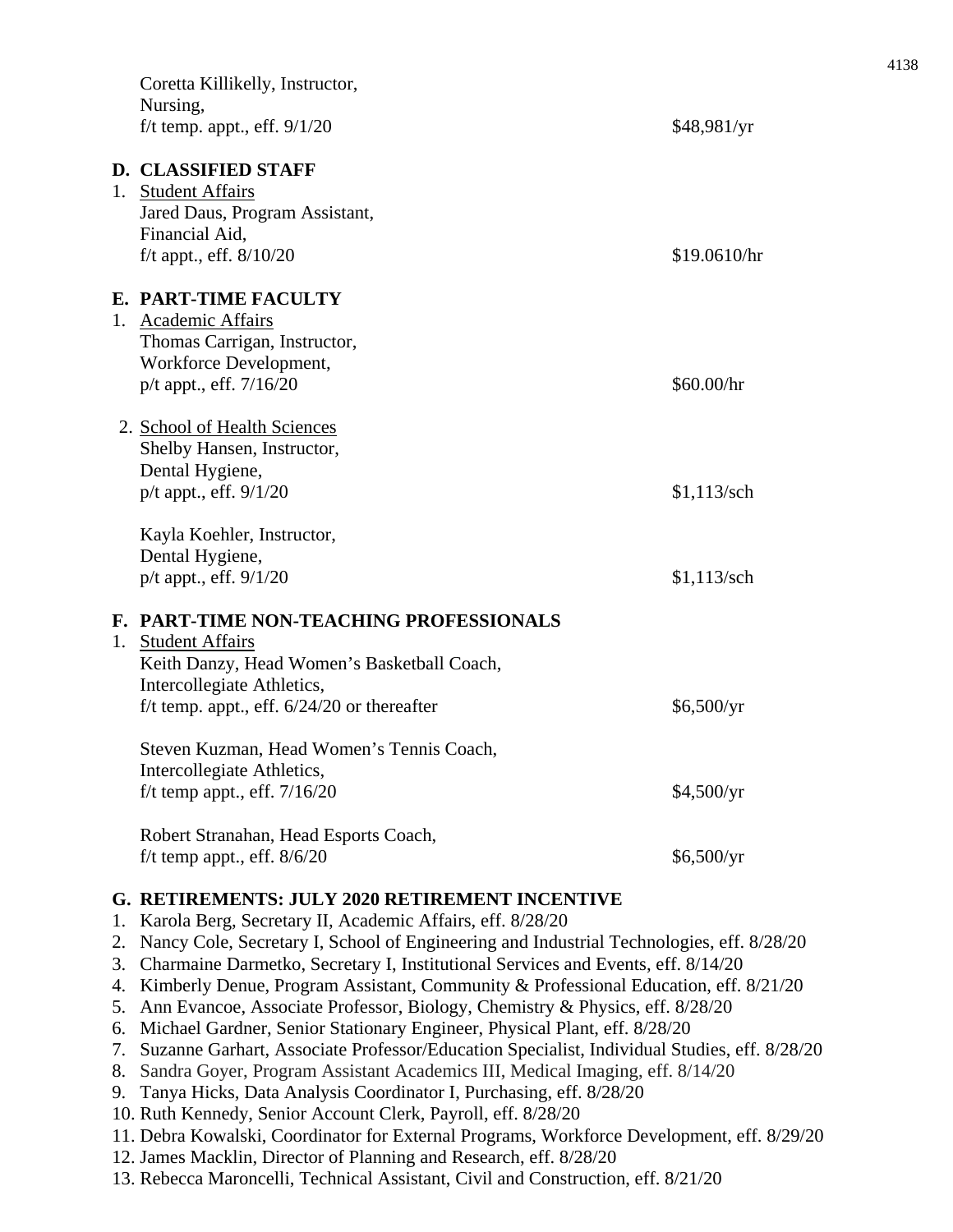- 14. Amy McEwing, Coordinator, School of Technology Academic Advisement Center, eff. 8/28/20
- 15. Shawn McLaughlin, Building Maintenance Worker, Physical Plant, eff. 8/21/20
- 16. Michael McMann, Building Maintenance Worker, Physical Plant, eff. 8/28/20
- 17. David Soldini, Associate Professor, Business Administration, eff. 8/30/20
- 18. Kathleen Sweener, Executive Director of Student Development and Wellness, eff. 8/29/20
- 19. Gary Terk, Special Assignment Custodial Worker, Physical Plant, eff. 7/31/20
- 20. Ann Marie Tinsley, Typist, Purchasing, eff. 8/28/20
- 21. Lisa Van Wie, Director of Financial Aid, eff. 7/17/20
- 22. Sherry Wait, Program Assistant Academics III, Office of the Dean of STEM, eff. 8/28/20
- 23. Robin Webbe, Systems & Network Specialist, Information Technology Services, eff. 8/28/20

## **H. RETIREMENT**

1. Peter Gemellaro, Assistant Professor, Criminal Justice, eff. 8/14/20

## **I. RESIGNATIONS**

- 1. Alice Broussard, Assistant Coordinator of Institutional Advancement, E.O.C., eff. 8/3/20
- 2. James Constanza, Project Manager, Workforce Development, eff. 7/15/20
- 3. Dominique Davis, Assistant to the Coordinator of Institutional Advancement, E.O.C., eff. 7/10/20
- 4. Brandon Flower, Technical Assistant, Planning and Research, eff. 8/21/20
- 5. Ashley McCarthy, Senior Clerk, Continuing Education, eff. 6/30/20
- 6. Robert Piano, Assistant Men's Basketball Coach, eff. 5/24/20
- 7. Michael Rodman, Assistant Football Coach, Intercollegiate Athletics, eff. 6/14/20

## **J. HVCC MONTHLY FINANCIAL REPORTS**

- 1. 2019-2020 Fiscal Year Operating Budget Summary as of 7/31/2020
- 2. Capital Expenditures, July 2020 and cumulative

Upon a motion by Dr. Jennings, seconded by Mr. Fagan, an **EXECUTIVE** executive session was called at 5:14 p.m. for the purposes of discussing **SESSION** personnel and collective bargaining matters.

Upon a motion by Dr. Jennings, seconded by Mr. Fagan, the executive session was ended at 5:25 p.m. and Chairman Kelleher opened the meeting.

## **SEPTEMBER MEETINGS**

The annual meeting and monthly meeting of the Board of Trustees will be held on Tuesday, September 22, 2020.

Chairman Kelleher paid tribute to Dr. Kapp, noting that he was one of the Board's longest-serving members. He also remarked that Dr. Kapp was a lot more than a scientist and an engineer; that he was extremely loyal, dedicated to Hudson Valley, and a great friend who is sorely missed by everyone. President Ramsammy stated that he had been in touch with the Kapp family, and that they will come to a future Board meeting when the Board and the college formally honors Dr. Kapp.

Upon motion by Ms. Breselor, seconded by Dr. Jennings, the meeting **ADJOURNMENT** was adjourned in memory of Dr. Joseph A. Kapp at 5:26 p.m. **IN MEMORY OF** 

Suzanne Kalkhem

Suzanne Kalkbrenner Assistant Secretary to the Board of Trustees

**DR. JOSEPH A. KAPP**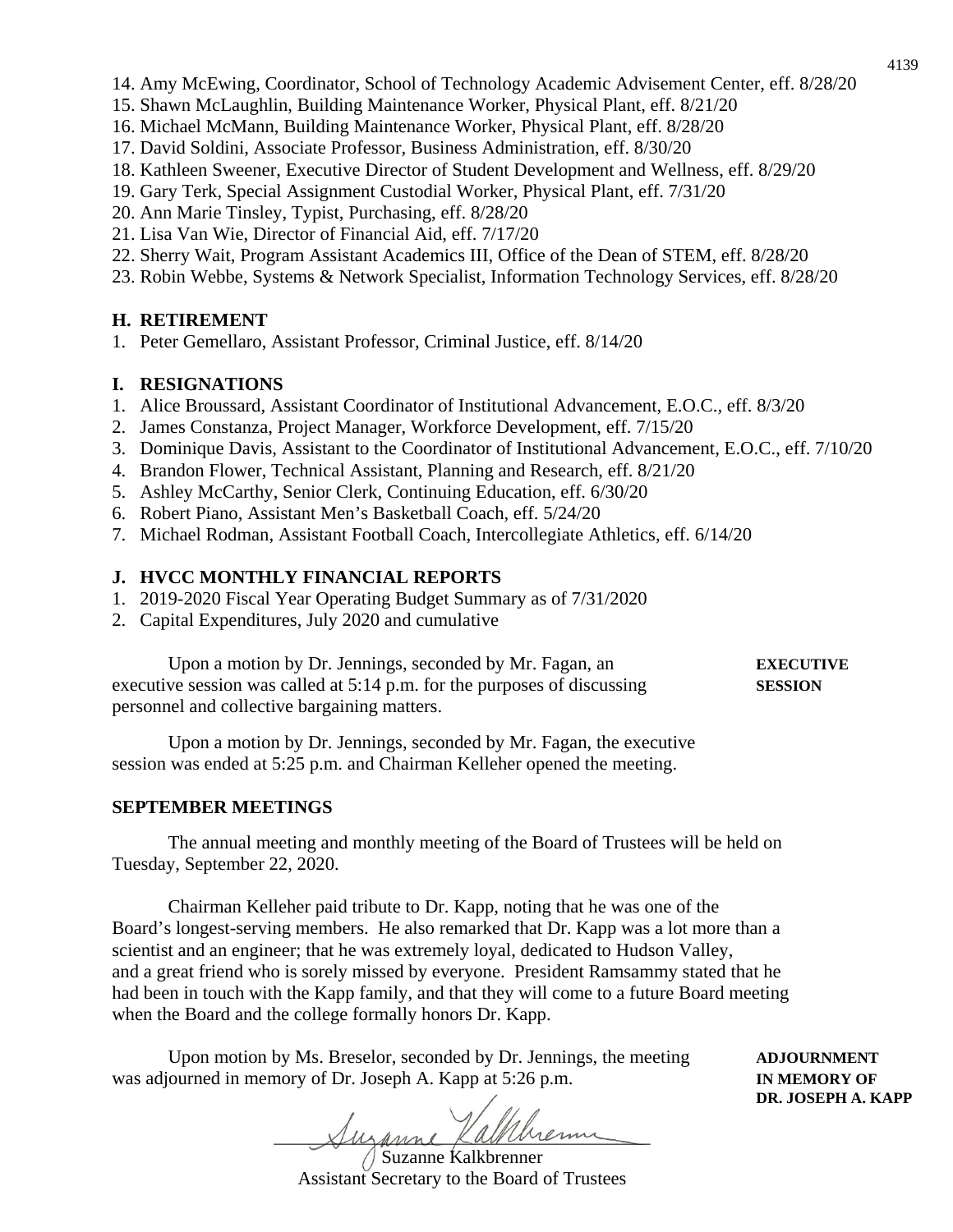**Exhibit A, College Judicial System, Approved by the Hudson Valley Community College Board of Trustees August 18, 2020**

#### **ARTICLE I. PREAMBLE**

1.1 Hudson Valley Community College ("College") is primarily concerned with academic achievement, the personal integrity of its Students and the wellness and safety of the members of its community. In addition, the College is committed to preserving peace, supporting a moral and just climate, maintaining a community where people are treated with courtesy and respect, meeting its contractual obligations, and protecting its property and that of its community members. The College, therefore, has established this Code of Conduct to communicate its expectations of Students, Visitors, College Personnel and Organizations.

#### **ARTICLE II. PURPOSE AND INTENT**

- 2.1 The purpose of the College having codes and adjudication procedures is to enforce standards of conduct and curtail inappropriate behavior, as well as to assist the individual in resolving problems in an institutionally acceptable manner. The adjudication procedure provides a framework for the review of the substance of any alleged violation of the Code of Conduct. The individual is not absolved of responsibility for his or her own behavior. Each individual is responsible for accepting the fact that rights come with concomitant responsibilities and that violations of the codes may result in discipline.
- 2.2 The Student is charged with the responsibility of becoming familiar with the College's codes and regulations and the procedures for enforcing them and acting accordingly.

#### **ARTICLE III. DEFINITIONS**

- 3.1 **"Campus Judicial Coordinator"** means the Coordinator of the College Judicial System. This is the person appointed by the College who is charged with the responsibility of ensuring that the procedures provided herein are adhered to in the processing and adjudication of complaints under the Code of Conduct. Campus Judicial Coordinator may also mean a designee of that office. The Campus Judicial Coordinator may also act as an investigator in any case.
- 3.2 **"Code of Conduct"** means the list of prohibited conduct established by the College, as more fully set forth in Article V and VII herein, which includes behavior that violates the College's Academic Ethics, Computer Ethics, and Campus Regulations, and also includes the procedures for enforcing the Code of Conduct.
- 3.3 **"College"** means Hudson Valley Community College, with its main campus located at 80 Vandenburgh Avenue in Troy, New York.
- 3.4 **"College Premises"** means all buildings or grounds owned, leased, operated, controlled or supervised by the College, including any buildings or grounds that are located off campus.
- 3.5 **"College-sponsored activity"** means any activity, on or off campus, which is initiated, aided, authorized or supervised by the College.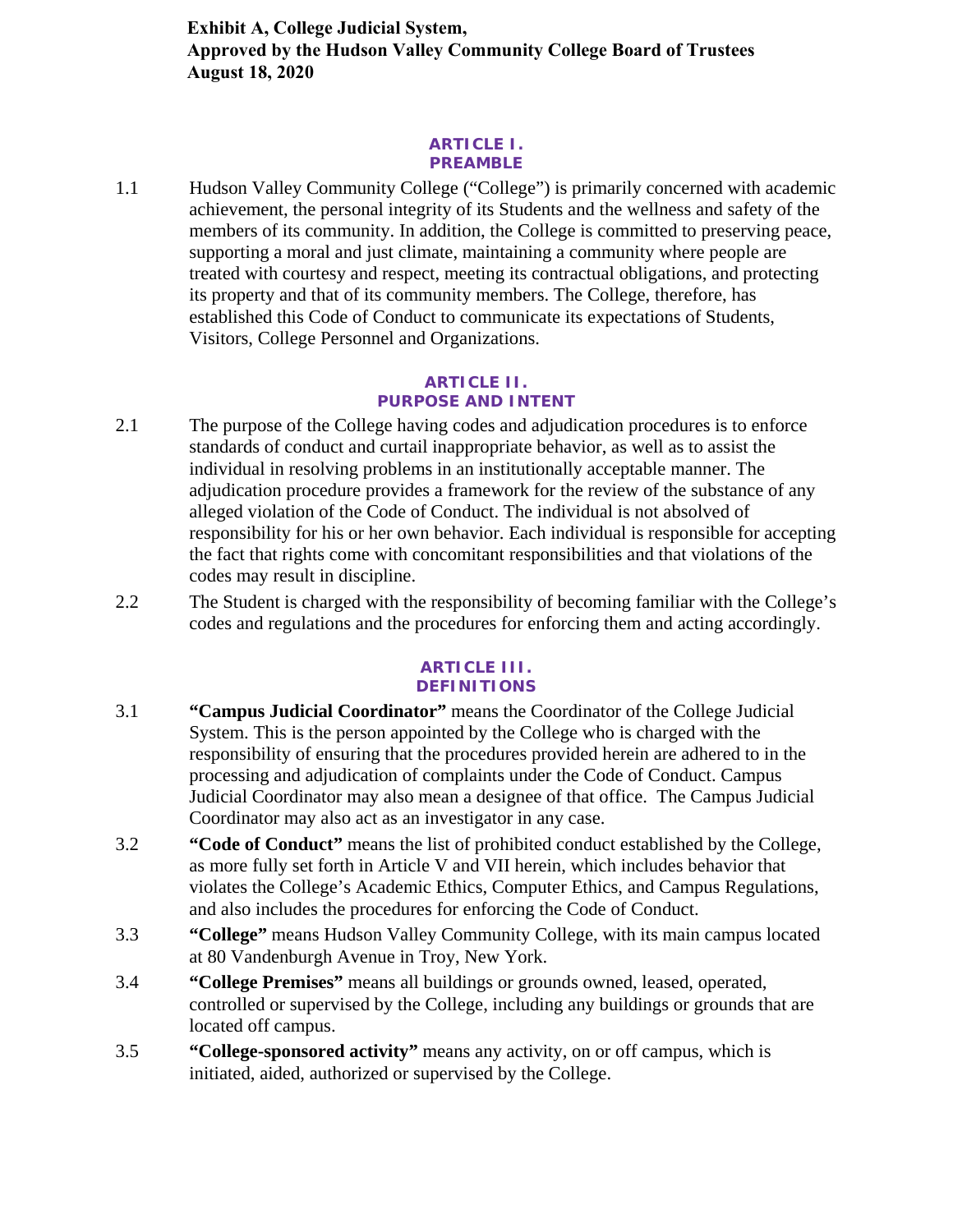- 3.6 **"College Official"** means any full-time or part-time administrator, security guard or Public Safety officer.
- 3.7 **"College Personnel"** means all employees of the College who work either on the campus or on other property used for educational purposes by the College.
- 3.8 **"Faculty Member"** means any full-time or part-time Faculty Member.
- 3.9 **"Organization"** means any group of individuals recognized or otherwise licensed by the College, which includes Student groups, Faculty groups or any group existing outside of the College community which seeks to utilize the College Premises for its own organizational purposes.
- 3.10 **"President"** means the President of the College.
- 3.11 **"Vice President" or "Vice President for Student Affairs"** means the Vice President for Student Affairs or their designee.
- 3.12 **"Student"** means a person, including College Personnel, either enrolled in or auditing credit or non-credit courses at the College, on either a full-time or part-time basis.
- 3.13 **"Investigator"** means the individual designated to investigate any allegation of a violation of this Code of Conduct.
- 3.14 **"Reporting Student"** means a Student who is the alleged victim of an act of domestic violence, dating violence, stalking or sexual assault, regardless of how the incident was reported to the College.
- 3.15 **"Responding Student"** means any Student who is accused of violating this Code of Conduct.
- 3.16 **"Respondent"** means any Student for whom probable cause has been found that he or she violated this Code of Conduct.
- 3.17 **"Visitor"** means any individual who is not a Student nor otherwise affiliated with the College, but who is on the College Premises for a legitimate purpose.

Reference to any "**Time Limits"**: Days shall be defined as any day the College is open for business and shall EXCLUDE Saturdays and Sundays, any holiday the College has published as "College Closed," and emergency closings. Time limits may be waived for just cause under conditions that are set forth under the procedure affected.

#### **ARTICLE IV. JURISDICTION**

4.1 Generally, College jurisdiction and discipline will be applied to conduct which occurs on College Premises, during off-campus activities related to the College, or which violates federal, state or local laws on or off the College Premises. Jurisdiction and discipline may also be applied at the discretion of the College to conduct which occurs off campus and which adversely affects the College, the College community or the interests and mission of the College, or when required by law. Students are responsible for, and may be subject to discipline for, the conduct of their guests. The college will, generally, only take jurisdiction over cases that occurred within the last calendar year.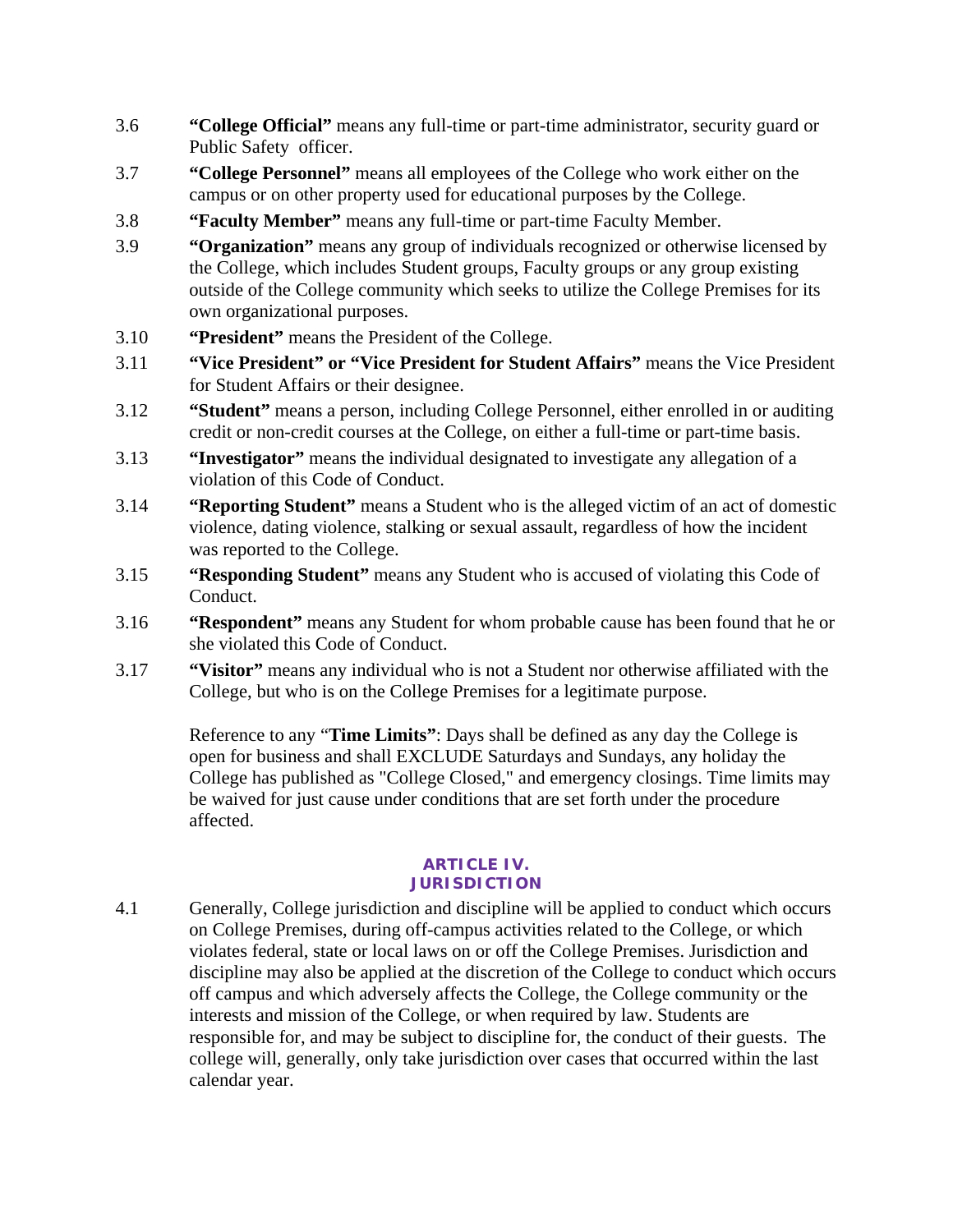- 4.2 College disciplinary proceedings may be instituted against a Student or an Organization charged with conduct that potentially violates both the criminal law and the College's Code of Conduct (that is, if both possible violations result from the same factual situation) without regard to the pendency of civil or criminal litigation or criminal arrest and prosecution. Proceedings under this Code of Conduct may be carried out prior to, simultaneously with, or following civil or criminal proceedings off campus. Temporary delays requested by external municipal entities while law enforcement gathers evidence may be granted, but temporary delays should not exceed 10 (ten) days, except when law enforcement specifically requests and justifies a longer delay. Determinations made or sanctions imposed under this Code of Conduct shall not be subject to change because criminal charges arising out of the same facts that indicated a violation of the College's Code of Conduct were dismissed, reduced, or resolved in favor of or against the criminal defendant. The College has the obligation to cooperate with all police authorities. When the protection of life and property and the regular, orderly operation of the College require it, the assistance of these agencies will be requested as a matter of policy.
- 4.3 Conduct proceedings are governed by the procedures set forth herein as well as federal and New York State law, including the due process provisions of the United States and New York State Constitutions. The processes herein will not be conducted by individuals with a legal conflict of interest.

This policy will not apply if the allegation is deemed covered by the HVCC Title IX Grievance Policy pursuant to Federal Law.

#### **ARTICLE V. CODE OF CONDUCT FOR CAMPUS REGULATIONS AND COMPUTER ETHICS**

## **5.0 CAMPUS REGULATIONS FOR STUDENTS, VISITORS, COLLEGE PERSONNEL AND ORGANIZATIONS**

The College is charged by its sponsoring agency and by the State University of New York to attain its stated objectives. To properly discharge these responsibilities and to ensure a desirable relationship with the community, as well as the protection of all Students, Visitors, guests, College Personnel, and Organizations, certain regulations have been established. Students enrolling in the College's education programs and Visitors, guests, College Personnel and Organizations that are associated with or use the College facilities do so subject to the Code of Conduct. In cases where there is an alleged violation of the Code of Conduct, it is the policy of the College to afford each Student and Organization associated with the College the right to adjudicate the allegation in accordance with the adjudication procedures as set forth in this Code of Conduct. However, in cases where the Campus Judicial Coordinator or their designee deems the conduct, condition, or infraction to be of such nature that the alleged violator poses a present or future threat to the health, safety and welfare of themselves or the College or its community, they may take immediate action to suspend the Student or disband any Organization associated with the College prior to the initiation of the formal adjudication procedures. Visitors, guests and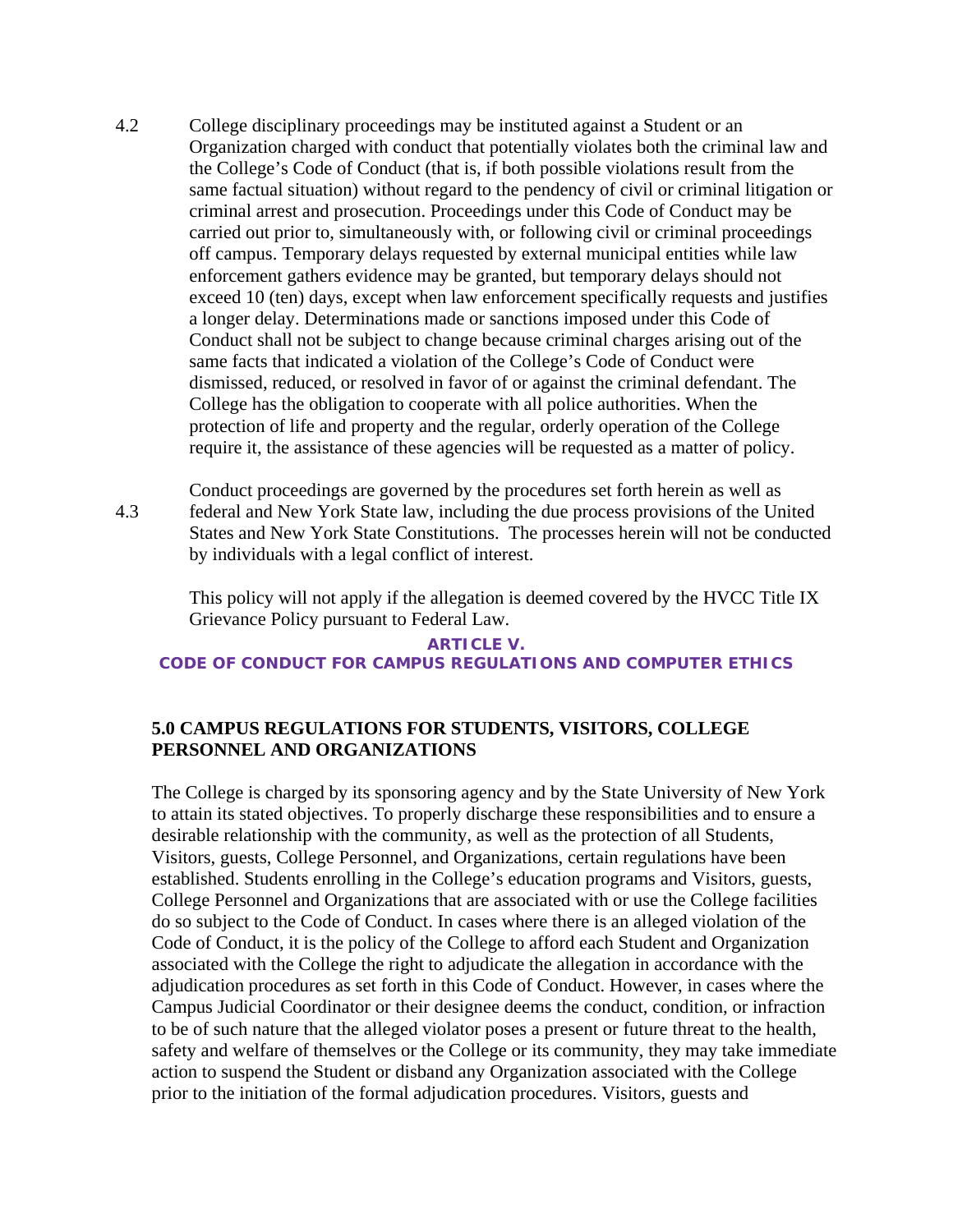organizations not affiliated with the College, while subject to these regulations, do not have rights to adjudicate any decision made which results in their removal from the College Premises. Any Student or Organization upon which temporary action has been taken has the right to have that action reviewed by the Campus Judicial Coordinator or the Vice President for Student Affairs at any time.

**Any individual who believes they are victim of a crime, has the right to make a report to the College's Public Safety department, local law enforcement, and/or State Police, or choose not to report; to report the incident to the College; to be protected by the College from retaliation for reporting an incident; and to receive assistance and resources from the College.** 

Adjournments and delays in Hudson Valley Community College's Judicial System to resolve criminal or civil cases will not, generally, be entertained. Hudson Valley Community College does assist and participate with local law enforcement, and records kept by the College may be exchanged with law enforcement in accordance with applicable laws.

## **PROHIBITED CONDUCT 5.1 BIAS RELATED INCIDENTS**

General Policy: Many individuals become targets of hateful or harassing acts because others are unable to accept differences based on race, gender, sexual orientation, gender identity, religion, age, ethnicity, national origin or disability.

Hudson Valley Community College condemns such acts. At Hudson Valley Community College, a hateful incident directed at an individual or group, owing to their differences, is viewed as an attack on the entire College community, and such acts simply will not be tolerated.

Nature of Bias-Related Crimes/Incidents on College Campuses: While physical attacks and vandalism are rare on college campuses across the nation, demeaning, threatening or harassing comments, gestures, jokes, phone calls, electronic communications or e-mails are not uncommon. Some bias incidents that do not violate criminal law do violate the College's Code of Conduct prohibiting harassment and discrimination.

## Definitions:

Hate Crime: In general, a hate crime is a crime of violence, property damage, or threat that is motivated in whole or in part by an offender's bias regarding race, gender, sexual orientation, gender identity, religion, age, ethnicity, national origin or disability.

Hate or Bias Incidents: Hate or bias incidents involve behavior that is motivated by bias based on race, religion, ethnicity, national origin, gender, gender identity, disability, or sexual orientation. Unlike hate crimes, these incidents do not involve criminal conduct such as assault, threat, or property damage. Degrading comments motivated by bias are often considered to be bias incidents. Hate or bias incidents may also be violations of other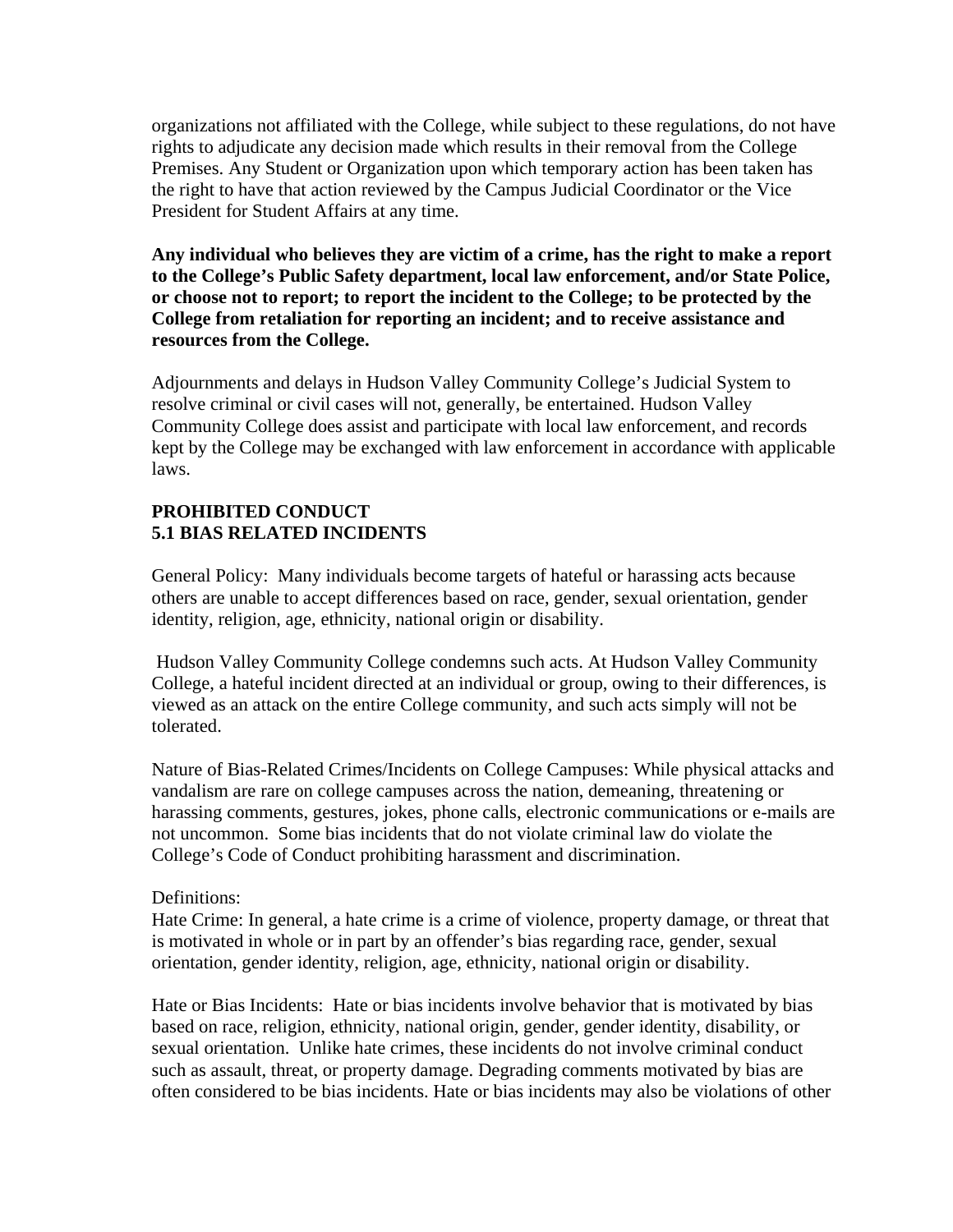prohibited conduct set forth in this Code of Conduct, such as harassment, disorderly conduct or sexual harassment.<sup>[i](#page-26-0)</sup>

Any individual who believes they may be the victim of a bias-related crime or incident, or that they may be a victim of domestic violence, dating violence, stalking or sexual assault, is directed to refer to the College's Anti-Discrimination and Enough is Enough policies.

## **5.2 SEXUAL VIOLENCE AND DOMESTIC VIOLENCE**

Hudson Valley Community College respects the freedom of all Students to learn in an environment free of harassment, intimidation or violence in any form. The College supports victims of sexual assault, stalking, dating violence and domestic violence by strictly enforcing its Code of Conduct against offenders, and by providing support services to victims. These incidents will not be tolerated on College Premises and must be investigated if they allegedly occur between one or more Students enrolled at the College while off campus as well. For a complete description of College Policy, please refer to the SaVE Provisions of the Violence Against Women Act in the following section of the catalog.

Domestic Violence is defined by Hudson Valley Community College as any act which would constitute a violation of the penal law, including, but not limited to: loud disruptive arguing; threats of violence; assaults; harassment, including through social media or electronic communication; any non-consensual sexual activity; damaging property; theft; unwanted physical activity of any kind; stalking; or any other unwanted or unwelcomed activity if the incident occurs between spouses, intimate partners, former spouses or former intimate partners.

Dating Violence is defined by Hudson Valley Community College as any act as articulated above that occurs between individuals who are or were engaged in a social relationship of a romantic or intimate nature.

Sexual Assault is defined by Hudson Valley Community College as physical sexual act or acts committed against another person without consent. Sexual assault is an extreme form of sexual harassment. Sexual assault includes what is commonly known as "rape" (including what is commonly called "date rape" and "acquaintance rape"); fondling; statutory rape; and incest. The age of consent in New York State is 17 years old; any consensual or non-consensual sexual contact with a minor under the age of 17 is considered statutory rape in New York State.

Stalking is defined by Hudson Valley Community College as intentionally engaging in a course of conduct, directed at a specific person, that is likely to cause a reasonable person to fear for his or her safety or the safety of others. Examples include, but are not limited to, repeatedly following such person(s); repeatedly committing acts that alarm, cause fear, or seriously annoy such other person(s), and that serve no legitimate purpose; and repeatedly communicating by any means, including electronic means, with such person in a manner likely to intimidate, annoy, or alarm them. Such acts may be considered stalking by the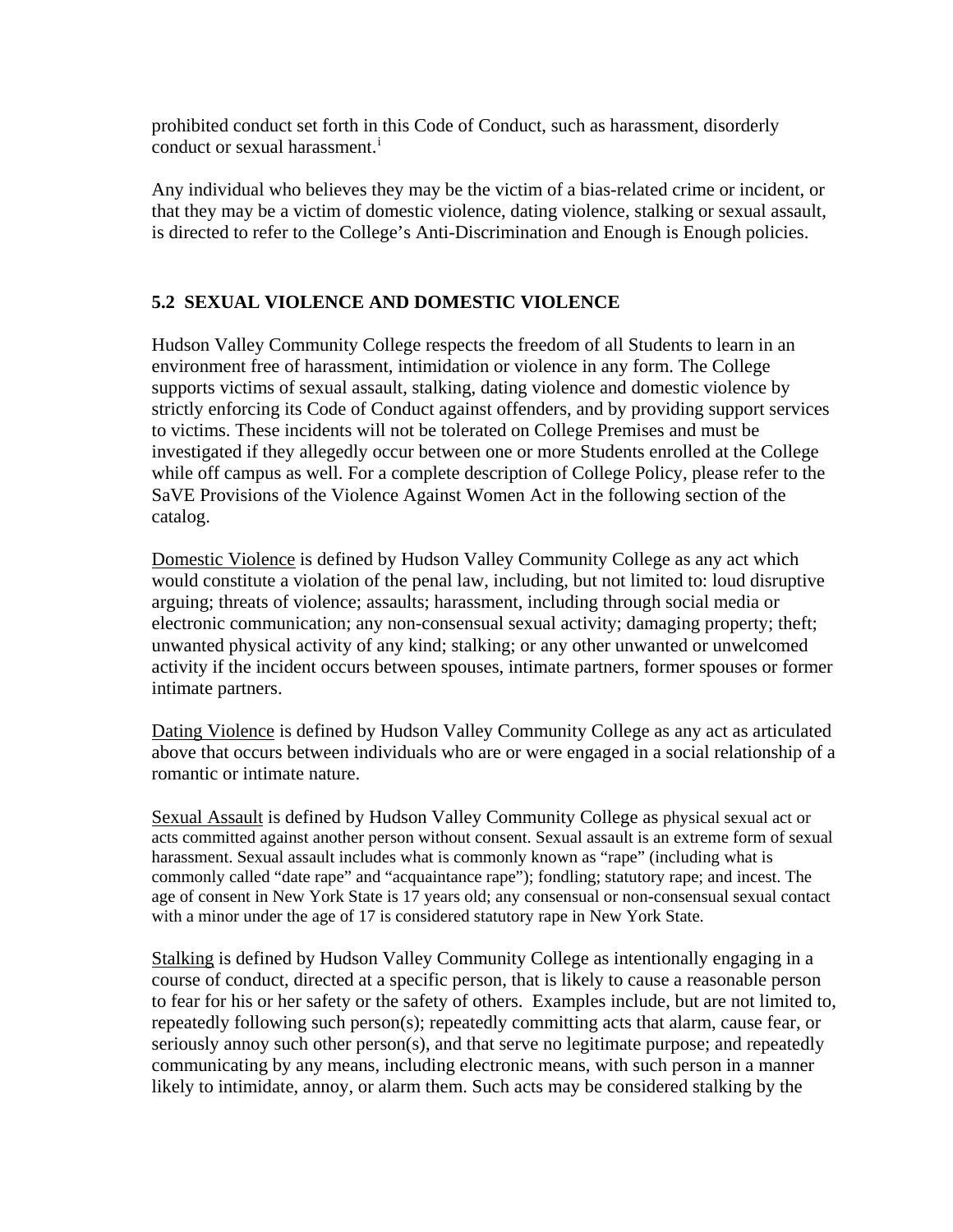College at any time, but particularly when there has been clear communication that this contact is unwanted.

Affirmative Consent is defined by Hudson Valley Community College as a knowing, informed, voluntary and mutual decision among all participants to engage in sexual activity. Affirmative Consent can be given by words or actions, as long as those words or actions create clear permission regarding willingness to engage in sexual activity. Silence or lack of resistance, in and of itself, does not demonstrate Affirmative Consent. The definition of Affirmative Consent does not vary based upon a participant's sex, sexual orientation, gender identity or gender expression.

Affirmative Consent must be clear and unambiguous. Seeking and securing Affirmative Consent is the responsibility of the person(s) initiating each specific sexual act, regardless of whether the person initiating the act is under the influence of drugs and/or alcohol. Affirmative Consent to any sexual act or prior consensual sexual activity, between or with any party, does not constitute Affirmative Consent to any other sexual act. Affirmative Consent may be initially given, but withdrawn at any time. When Affirmative Consent is withdrawn or cannot be given, all sexual activity must stop. Affirmative Consent cannot be given when a person is incapacitated and thus cannot knowingly choose to participate in sexual activity. Incapacitation occurs when an individual lacks the ability to fully and knowingly choose to participate in sexual activity. Incapacitation includes impairment due to drugs or alcohol (whether such use is voluntary or involuntary); lack of consciousness or being asleep; being involuntarily restrained; if any of the parties are under the age of 17; or if and individual otherwise cannot provide Affirmative Consent. Affirmative Consent cannot be given when it is the result of any coercion, intimidation, force, or threat of harm.

Victims of Sexual Violence, Domestic Violence or Dating Violence should seek immediate assistance. Counseling and support services can be accessed by contacting the appropriate Campus Judicial Coordinator or Title IX Coordinator. Assistance and counseling services may also be obtained by contacting:

Department of Public Safety by dialing 911 from any campus phone or by calling (518) 620-7210 from any cell phone or off-campus phone.

College Health Services (518) 629-7468

College Wellness Center (518) 629-7320

Rensselaer County 24-Hour Rape Crisis Center at Samaritan Hospital, Troy, NY (518) 271-3257 or

Sexual Assault and Crime Victim's Assistance at Samaritan Hospital, Troy, NY (518) 271- 3639

By contacting any local law enforcement agency or hospital emergency room.

An order of protection may be obtained through a local criminal court if a criminal charge is pending, or through family court if the incident occurred between family members or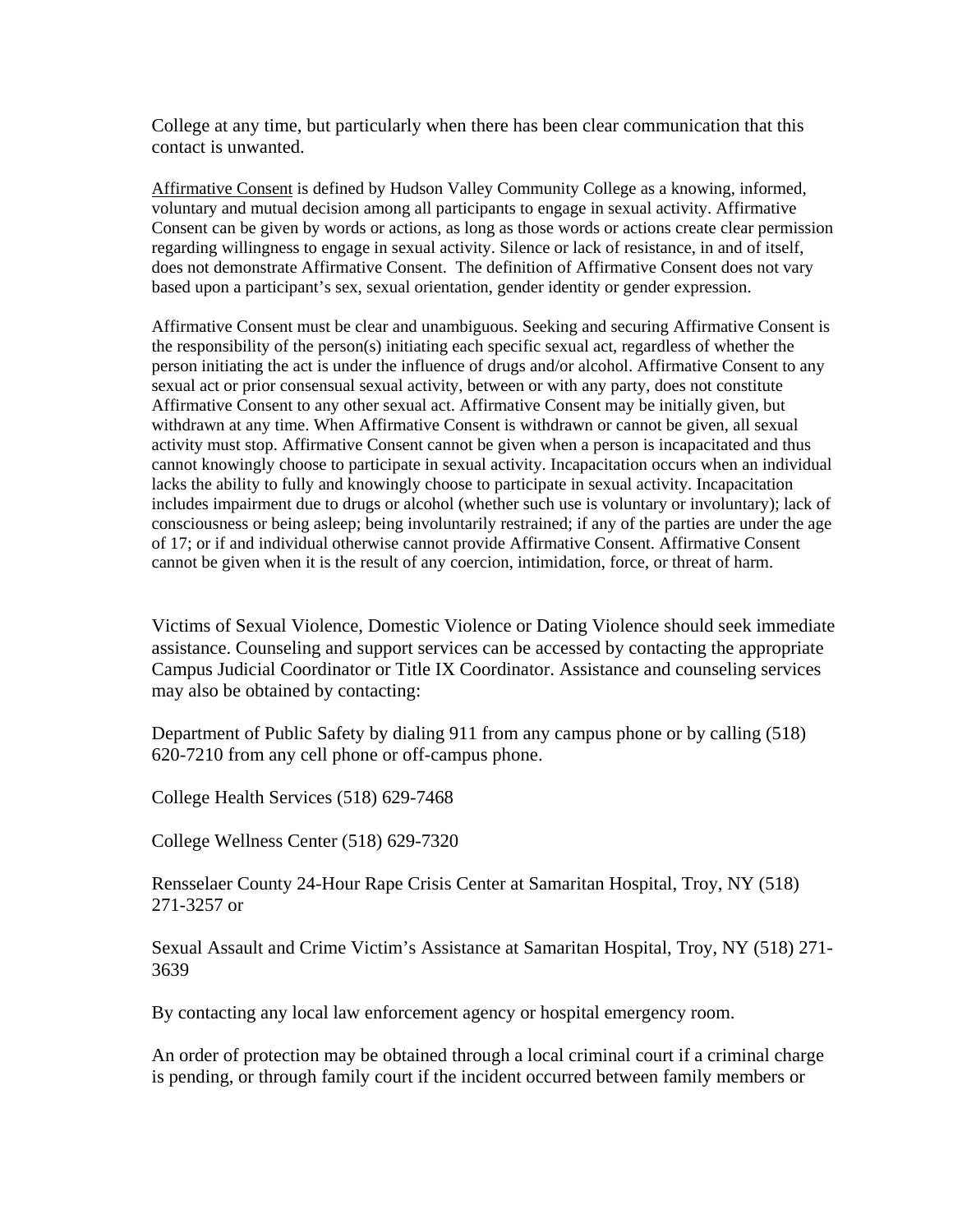intimate partners. On-campus directives to stay away or limit contact may be obtained through the Campus Judicial Coordinator or their designee.

## **5.3 OTHER PROHIBITED CONDUCT**

- 5.3.1 The obstruction or disruption of any College function or activity, including the classroom instructional environment, administration of the parking program, or service functions and activities is prohibited. This includes obstruction of the free flow of pedestrian or vehicular traffic, or the free access to, or exit from any part of the College Premises, as well as the unauthorized use or occupation of College buildings or College Premises.
- 5.3.2 Harassment of a Student or Students, Faculty Member, other College Personnel, College Official, Visitor, or the College as an institution by Student or Students, or by a non-Student or non-Students, is prohibited. Harassment includes any threat, in any way expressed or implied, to a person or property, or any obstruction or attempted obstruction of any individual's authorized movement on the College Premises. Harassment may also include the persistent use of abusive or offensive language, or any language or action that may promote physical violence or physical or psychological intimidation.
- 5.3.3 The display of any inflammatory or incendiary signs, posters, or banners, or the distribution of literature which encourages or promotes any actions that are prohibited under these Campus Regulations or the College Code of Conduct.
- 5.3.4 No firearms of any kind (including pellet guns, BB guns, handguns, and rifles), explosives (including firecrackers and fireworks), live ammunition of any kind, noxious bombs, or any other devices which are illegal under city, town, county, state or federal ordinance or law may be brought, possessed, or used on College Premises. Duly authorized peace officers or police officers are exempted.
- 5.3.5 No cutting instruments, knives, or blades, nor any other weapon, is allowed on College Premises, except folding pocket knives two inches or under or those instruments needed for legitimate school purposes.
- 5.3.6 Possession, transportation, and/or the use of any illegal drug on College Premises is prohibited.
- 5.3.7 (a) No alcoholic beverage may be brought, possessed, or consumed on College Premises. The President of the College is the only person who can approve events at which alcoholic beverages can be consumed on campus. Information regarding alcohol or drug abuse or addiction treatment can be obtained through the Wellness Center.
	- (b) No person who may appear to be intoxicated or affected by an illegal drug is allowed on the College Premises.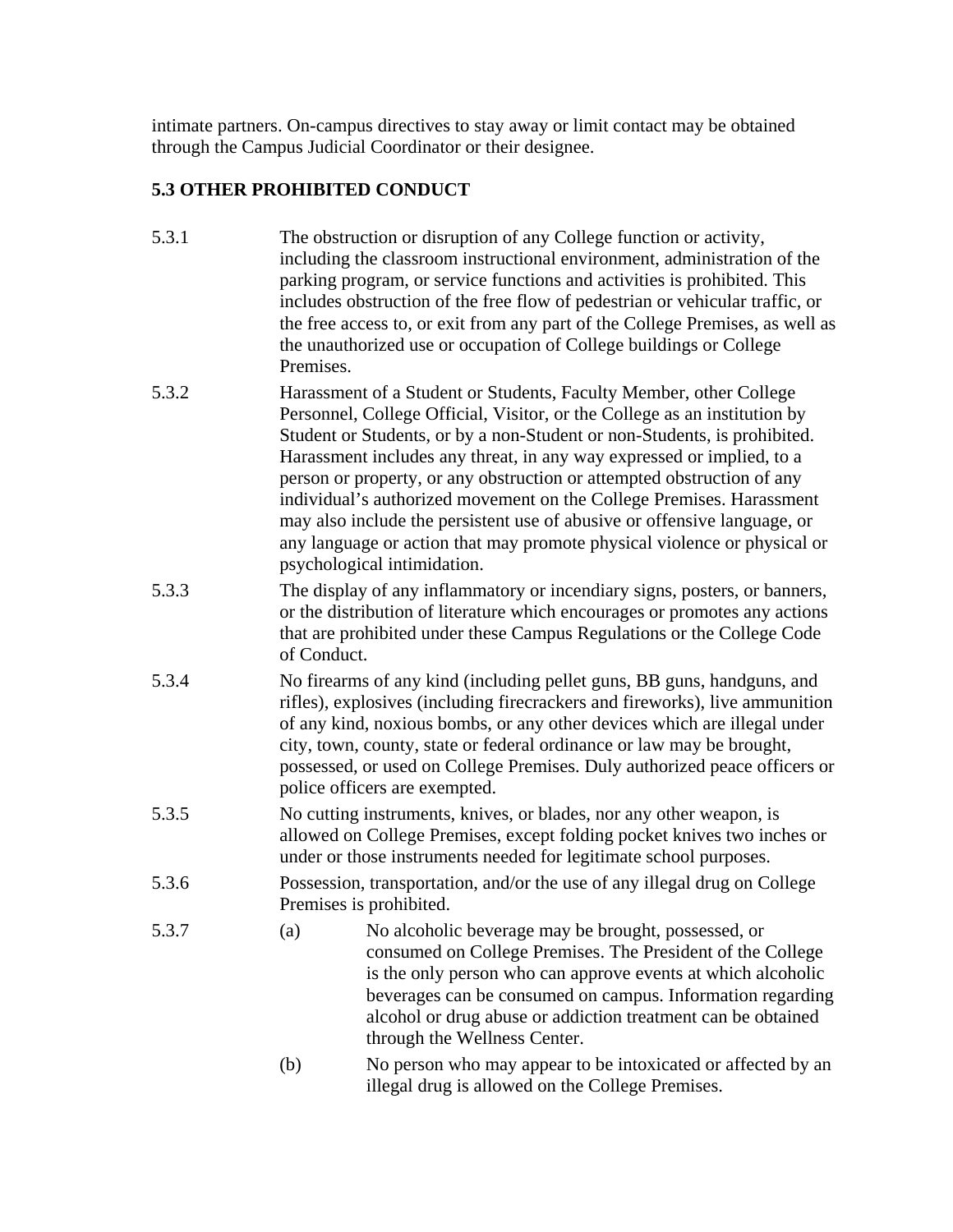- 5.3.8 Gambling of any kind is prohibited.
- 5.3.9 Unauthorized use of the College's duplicating or reproduction equipment, public address systems, buildings, grounds, offices, email or radio station is prohibited. Authorization for such use may be granted only by the College President or their designee.
- 5.3.10 Any and all official information related to the College and its operation shall be transmitted to news media only through the College's Communications and Marketing Office. Arrangements for reporters and/or radio or television station representatives to report or televise events on College Premises shall be made only by the Communications and Marketing Office. Any other arrangements are unauthorized, and the College reserves the right to bar or remove unauthorized news media representatives from the College Premises.
- 5.3.11 Defacing, damaging, or maliciously destroying the property of the College, or of any Faculty, other College Personnel, or Student, is prohibited.
- 5.3.12 Student Identification: All Students and College Personnel are required to obtain and carry College identification cards at all times and to present them upon request to any College Official or Faculty Member. Other identification must be shown if such a request is made and the person questioned does not have an ID card in his/her possession. Loss of an ID card must be reported to the Department of Public Safety immediately.
	- (a) All Visitors must be on the College Premises for a legitimate purpose. Visitors should request temporary Visitor Identification Cards and temporary parking permits at the Department of Public Safety. The College reserves the right to determine whether the purpose of the visit is legitimate. If it is not, Visitors will be asked to leave and those individuals or organizations that invited unapproved Visitors may be sanctioned.
	- (b) Visitors are required to park in designated lots and show identification when requested to do so by the Department of Public Safety, security or administrative officers. Failure to do so or to leave when requested will result in such Visitors being considered as trespassers subject to arrest.
- 5.3.13 Disorderly or unlawful behavior is prohibited and may be prosecuted by the College under this procedure, whether or not such behavior is the subject of prosecution in any civil or criminal court.
- 5.3.14 Reckless or intentional actions which endanger the mental or physical health of Students, Faculty or other College Personnel are prohibited. The forced consumption of liquor or drugs for the purpose of initiation into or affiliation with any organization is prohibited.
- 5.3.15 Threats of harm to the safety or security of the College or the College community are prohibited whether made in person, online, via social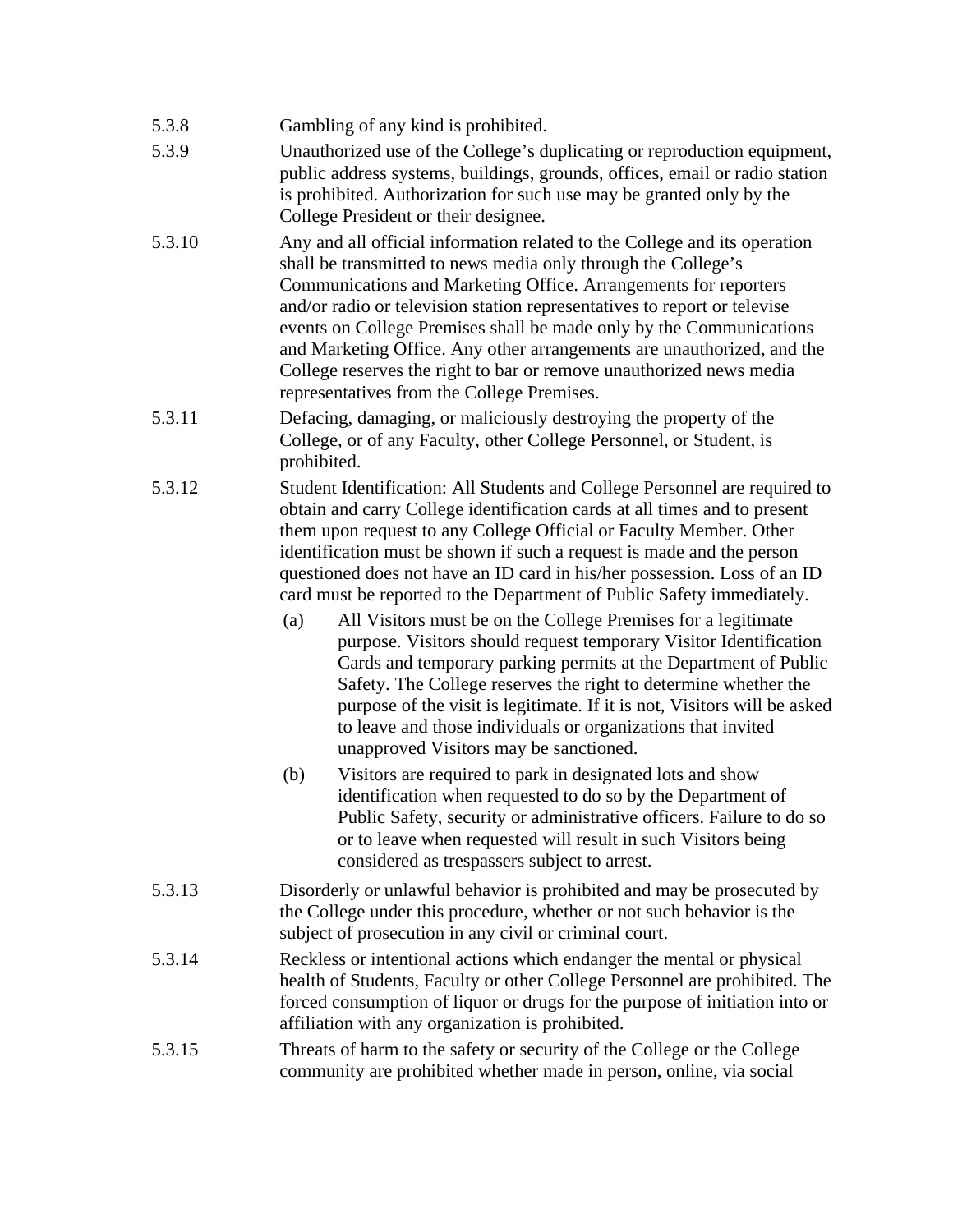|        | media or in any way that causes alarm to any member of the College<br>community. Inciting others toward acts of violence is prohibited.                                                                                                                                                                                                                                                                                                                                                                                        |
|--------|--------------------------------------------------------------------------------------------------------------------------------------------------------------------------------------------------------------------------------------------------------------------------------------------------------------------------------------------------------------------------------------------------------------------------------------------------------------------------------------------------------------------------------|
| 5.3.16 | Hudson Valley Community College is a smoke-free campus. Chewing<br>tobacco or using any product or similar product or device, such as pipes,<br>cigars or cigarettes, or personal vaporizers, is prohibited on College<br>Premises and in vehicles on College Premises, and in buildings, grounds<br>or vehicles owned, leased, operated, controlled or supervised by the<br>College, including any buildings or grounds located off campus. The use<br>or possession of marijuana on College Premises is strictly prohibited. |
| 5.3.17 | False alarms, bomb scares, or any form of false reporting submitted to any<br>law enforcement or College agency involving alleged incidents or<br>occurrences on College Premises is prohibited.                                                                                                                                                                                                                                                                                                                               |
| 5.3.18 | Unlawful behavior that is motivated in the selection of the victim or<br>commission of an offense by a perception regarding race, color, national<br>origin, ancestry, gender, religion, religious practice, age, disability, sexual<br>identity, or sexual orientation is prohibited and may result in the<br>imposition of more severe penalties.                                                                                                                                                                            |
| 5.3.19 | Certain violations of the Academic Code of Ethics at the discretion of the<br>Vice President for Student Affairs can be pursued as violations of Campus<br>Regulations and the College Code of Conduct.                                                                                                                                                                                                                                                                                                                        |
| 5.3.20 | Willfully failing to comply with the directives of College Personnel is<br>prohibited. Students must comply with any and all directives to meet with<br>Investigators and must comply with the directives of Public Safety<br>officers at all times.                                                                                                                                                                                                                                                                           |
| 5.3.21 | Intentionally furnishing the College with false information is prohibited.                                                                                                                                                                                                                                                                                                                                                                                                                                                     |
| 5.3.22 | Any activity that would be a violation of any federal, state or local statute<br>is prohibited on College Premises.                                                                                                                                                                                                                                                                                                                                                                                                            |
| 5.3.23 | Self-propelled vehicles on Campus: Skateboarding, roller skating,<br>rollerblading, or the use of foot-operated recreational scooters is<br>prohibited on College Premises. Bicycles are permitted on College<br>roadways and in College parking areas but must be walked on College<br>walkways and sidewalks. The College reserves the right to determine<br>the use of other devices or self-propelled vehicles on College<br>Premises.                                                                                     |
| 5.3.24 | Violation of published College policies or regulations is prohibited,<br>including, without limitation, violation of the following:<br>(a) Parking and traffic regulations<br>(b) Smoke-free policy<br>(c) Alcohol and drug policy<br>(d) Any other published College policies, rules and regulations, including<br>those related to the entry into and/or use of College rooms, buildings,<br>grounds, and facilities.                                                                                                        |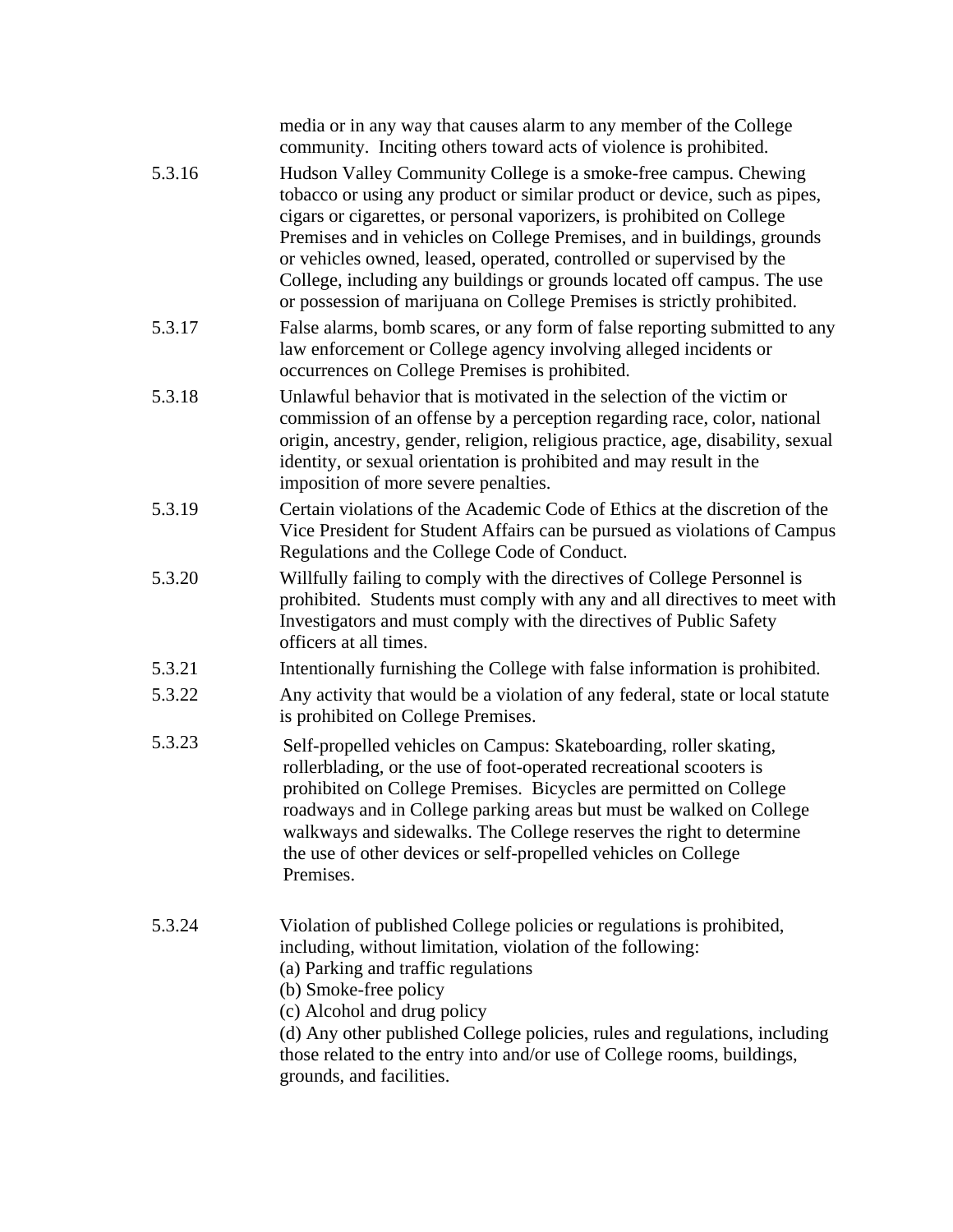**Any retaliatory action of any kind taken against a person seeking redress under these procedures is prohibited and shall be regarded as a separate and distinct cause for complaint under these procedures.**

**GOOD SAMARITAN POLICY: The health and safety of every Student at Hudson Valley Community College is of utmost importance. Hudson Valley Community College recognizes that Students who have been drinking and/or using drugs (whether such use is voluntary or involuntary) at the time that violence occurs, including but not limited to domestic violence, dating violence, stalking, or sexual assault, may be hesitant to report such incidents due to fear of potential consequences for their own conduct. The College strongly encourages Students to report any act of violence, including domestic violence, dating violence, stalking, or sexual assault, to College Officials. A bystander acting in good faith or a reporting individual acting in good faith who discloses any incident of violence, domestic violence, dating violence, stalking or sexual assault to College Officials or law enforcement will not be subject to College Code of Conduct disciplinary action for violations of alcohol and/or drug use policies occurring at or near the time of the commission of the act of violence, domestic violence, dating violence, stalking or sexual assault.**

**Hudson Valley Community College supports Students who reach out for assistance in the case of a medical emergency and supports the Student who is helped. Therefore, a Student or Student Organization will not be subject to disciplinary sanctions related to their own violation of College Code of Conduct alcohol and/or drug use or possession policies, on or off campus, when seeking medical treatment for:**

- **Themselves or;**
- **Any other Student who is in immediate medical need or;**
- **Any Student who is the recipient of the emergency medical help, particularly if the Student is seeking medical help for any Student who is the victim of a crime.**

**The College strongly encourages bystanders to respond to potentially dangerous situations by reporting the incident promptly, without fear of reprisal. However, if the circumstances dictate, the College reserves the right to notify parents of Students under the age of 21, or to encourage counseling for Students at any time if the well-being of the Student is at risk.**

#### 5.4 **COMPUTER ETHICS POLICY**

Hudson Valley Community College seeks to provide computer users with state-of-the-art computing facilities and to keep the number of restrictions on individuals to a minimum, while maintaining excellent service for all users, Students in pursuit of their academic goals, Faculty, and other College Personnel to conduct assigned work activity. To assist the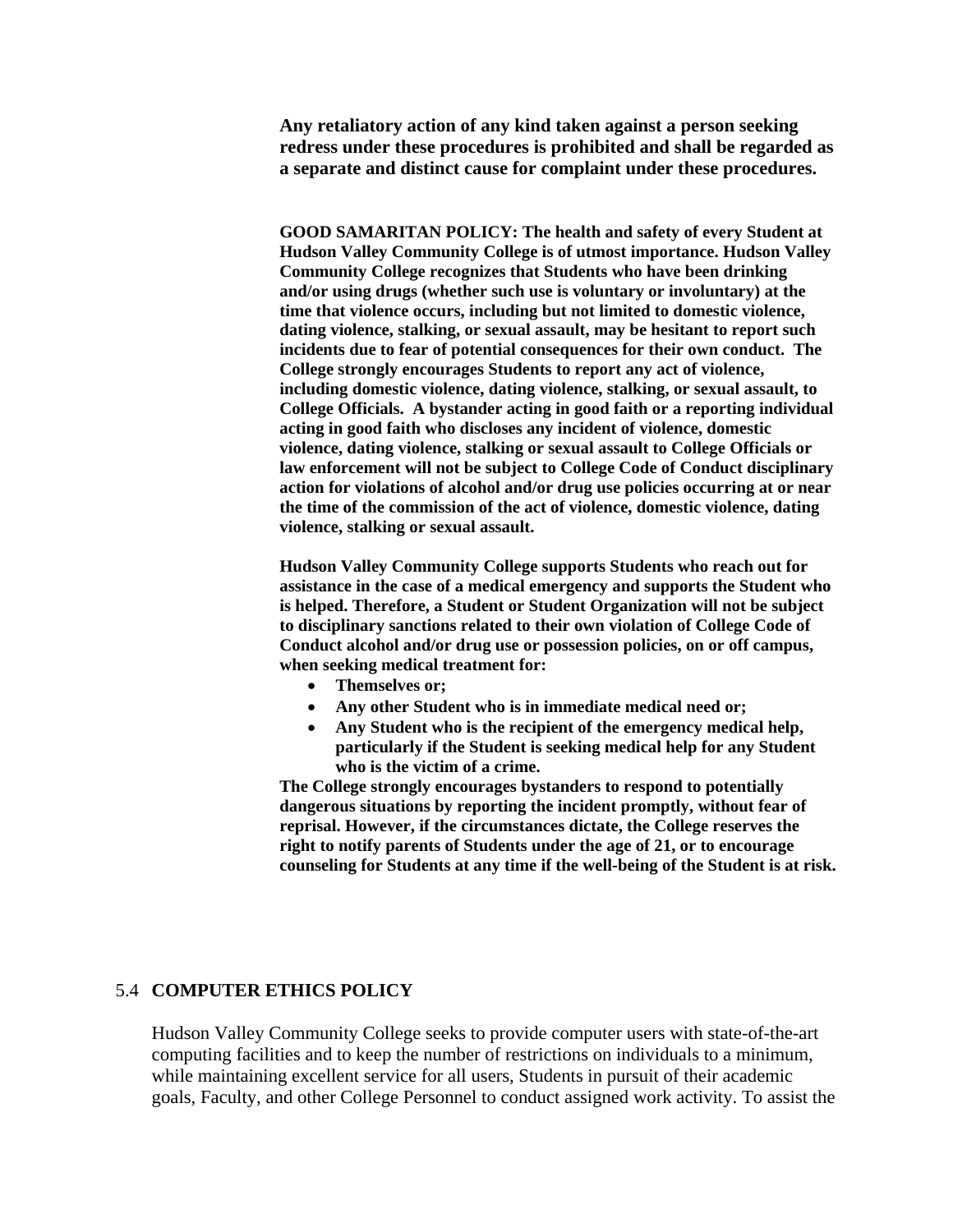College in achieving these objectives, users themselves must observe reasonable standards of behavior in the use of these facilities and maintain an atmosphere of civility, mutual respect and high ethical standards.

# **PROHIBITED CONDUCT**

- 5.4.1 No attempt will be made to modify or destroy system software components such as operating systems, compilers, utilities, applications or other software residing on any College computer, except the user's own files. 5.4.2 No attempt will be made to electronically transmit or post any material which is sexually explicit, hateful, harassing or deemed prohibited. 5.4.3 No attempt will be made to access, read, modify or destroy files belonging to another user without complete authorization from that user to do so. 5.4.4 No attempt will be made to connect to or use College computers with a user ID which was not assigned to the user by the College. Use of another person's user ID or password is prohibited. Allowing another individual to use one's user ID or password is prohibited. 5.4.5 No attempt will be made to gain access to a password belonging to another person or place a password other than the user's own in a file on a College computer. In addition, no attempt will be made to install, run or place software designed for this purpose on any College computer. 5.4.6 No attempt will be made to bypass or otherwise defeat system security to gain access to programs, files or other computer data or to install, run or place software designed for this purpose on any College computer. 5.4.7 No attempt will be made to copy, store, post or distribute computer software, files or any other material in violation of trademark, copyright or confidentiality laws or when the user does not have a legal right to do so. 5.4.8 No attempt will be made to interfere with proper operation of a computer or interfere with another person's use of a computer, including for example, the electronic transmission or posting of files or programs containing viruses, or any other content intended to interfere with proper operation of a computer. 5.4.9 No attempt will be made to impersonate any person, including other Students, Faculty or other College Personnel. No attempt will be made to disguise the origin of any electronically transmitted or posted material. No attempt will be made to make unauthorized use of someone else's electronic signature. 5.4.10 No unauthorized attempt will be made to use, modify, connect or disconnect computer equipment, peripherals, communication equipment and cables. 5.4.11 No unauthorized attempt will be made to use any College computer to electronically transmit chain letters, junk mail, pyramid schemes or any other unsolicited mass mailings to multiple recipients with the exception of Faculty and other College Personnel conducting College business and Students
- 5.4.12 No unauthorized attempt will be made to connect to and/or gain access to information being transported by computer networks, or to install, run or place software designed for this purpose on any College computer. Installation or use

completing required College course assignments.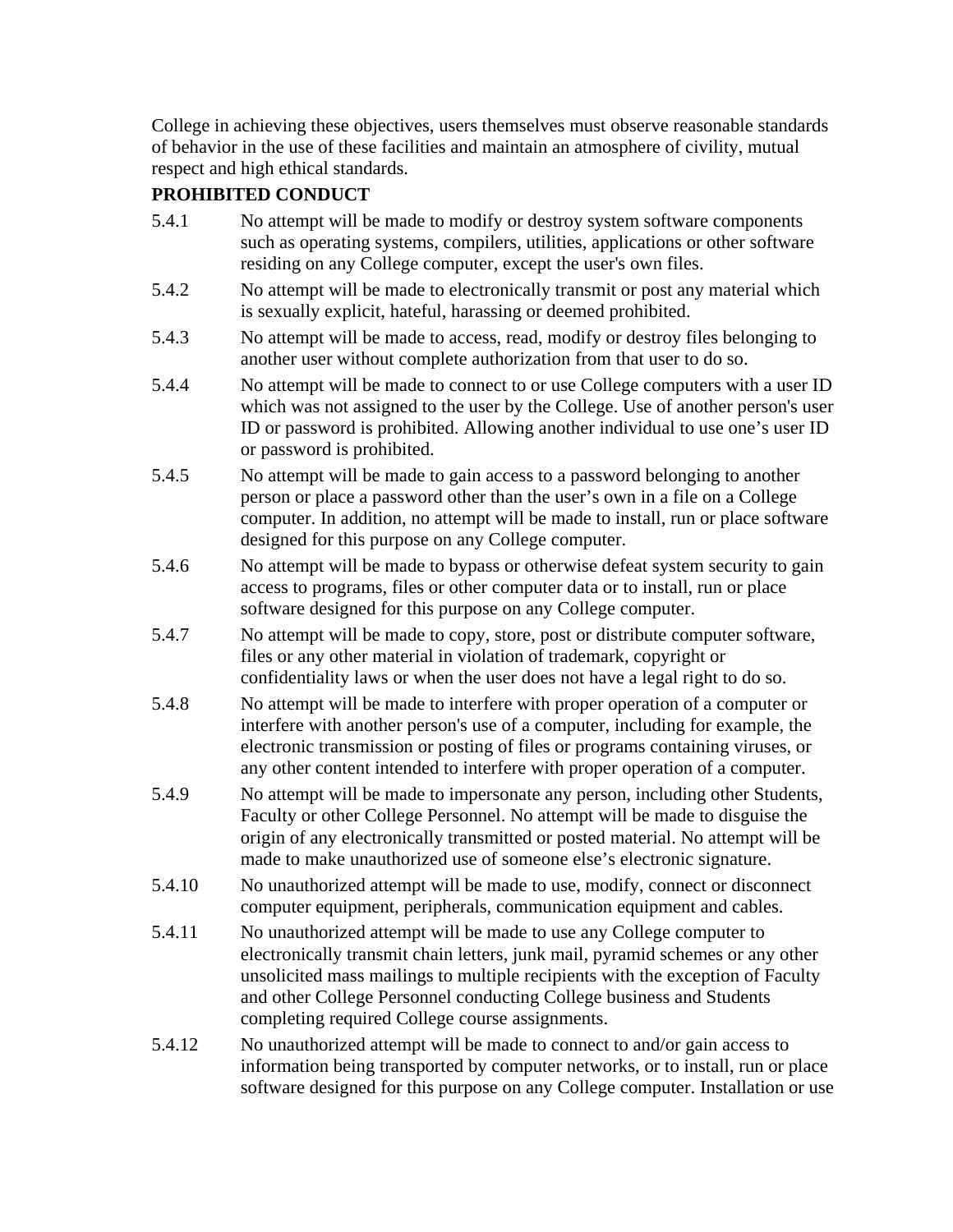of any network communication software not approved by the College is prohibited.

- 5.4.13 No user will make their password known to anyone other than an employee of the College authorized to assist College Personnel or Students with computerrelated problems.
- 5.4.14 No food or drink is permitted in any computer classroom or computer learning center, with the exception of the Computer Cafe.
- 5.4.15 Users of College computers will comply with all local, state, federal and international laws relating to the use of computers and any other electronic communication services provided by the College.
- 5.4.16 Use of College computers for commercial, business purposes or personal profit is prohibited without specific authorization from the College for such use. Commercial or business purposes includes advertising the sale of goods and services not directly related to Hudson Valley Community College or Collegebased Organizations.
- 5.4.17 Use of College computers to falsify or modify documents in a manner which is unauthorized, is a violation of the rights of owners, is a violation of copyright laws, or is not properly attributed is prohibited.
- 5.4.18 Use of College computers and network services for local or remote game playing is prohibited unless specifically required as part of a course in which a Student is currently registered or a Faculty Member is currently teaching. In addition, the installation, uploading, downloading or storage of any game software on College computers is prohibited.
- 5.4.19 Use of College computers and network services for IRC (Internet Relay Chat) or any other form of interactive chat communication is prohibited except for use by College Personnel in counseling, scheduling or admissions, or where specifically required for communication as part of a course in which a Student is currently registered or a Faculty Member is currently teaching.
- 5.4.20 Web site services for the entire College community are provided on a centralized server by the Information Technology Services office. Use of any other College computer for the purpose of serving a website is prohibited.

## **ARTICLE VI.**

## **PROCEDURE FOR PROCESSING COMPLAINTS INVOLVING ALLEGED VIOLATIONS OF CAMPUS REGULATIONS AND COMPUTER ETHICS.**

6.1 If a Student is disruptive in class or on the College Premises or is believed to be in violation of any College Regulation or the College Code of Conduct, Faculty or other College Personnel may remove the Student from class or from the location of the disruption. The Faculty Member or other College Personnel may either direct the Student to see the Department Chair or another appropriate member of the College community, or to meet with the Faculty Member or other College Personnel, the Campus Judicial Coordinator, or the Department of Public Safety before returning to class or the location, or allow the Student to return the following day, at the discretion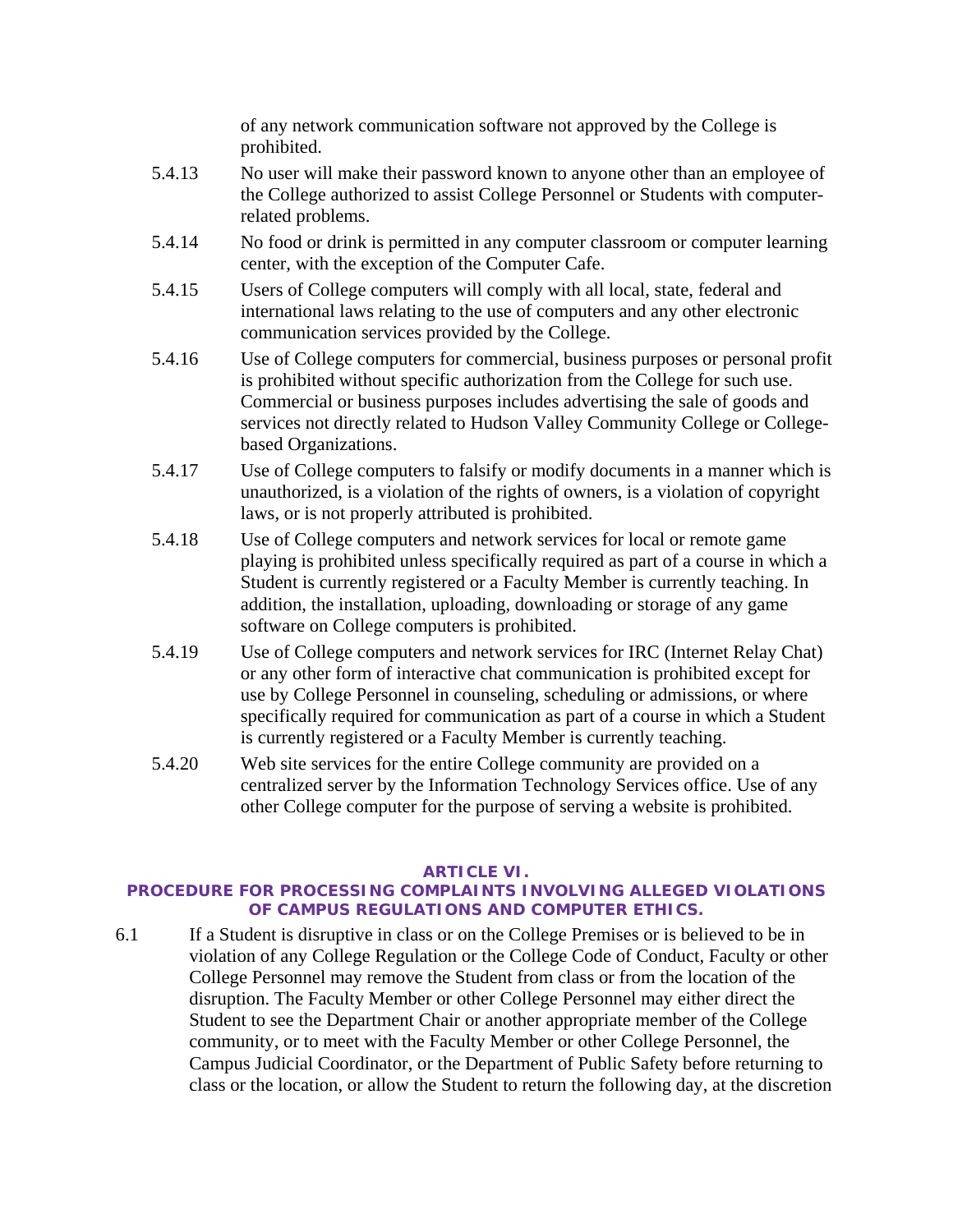of the Faculty Member or other College Personnel who witnessed the incident or oversees the department.

- 6.2 Campus Regulations for Students, Visitors, and Organizations In cases of alleged violations of Computer Ethics and/or Campus Regulations, any Faculty, other College Personnel or Student shall notify the College's Department of Public Safety or the Campus Judicial Coordinator and the complaint shall be processed consistent with the procedures set forth in Article VII.
- 6.3 All formal charges must be submitted in writing.
- 6.4 It is strongly recommended that any party exercising their rights under this system or any party accused of violating any of the College Codes of Conduct consult with the Campus Judicial Coordinator as soon as possible so rights, remedies and procedures can be explained.
- 6.5 The Reporting Student shall meet with the Campus Judicial Coordinator or other appointed Investigator within five (5) days of receiving notice of an investigation.
- 6.6 The Campus Judicial Coordinator or other appointed Investigator will conduct an investigation. They may also meet with the Reporting Student, Public Safety officers and/or any witnesses on or off campus, review and collect evidence, and perform other duties they may deem necessary to complete the investigation at their discretion.
- 6.7 In any case where there has been an allegation of domestic violence, dating violence, stalking or sexual assault, the case will be responded to promptly and it will be investigated and adjudicated in an impartial and thorough manner by individuals who receive annual training in sexual assault, domestic violence, dating violence and stalking. Both the Reporting and Responding Students are entitled to be accompanied by advisors in keeping with the parameters of §9.2 at every stage of the proceeding.
- 6.8 If, at the conclusion of the investigation, it is determined that cause exists to believe the accused individual did violate one or more provisions of the Campus Regulations and/or Computer Ethics, or the College Code of Conduct, the Campus Judicial Coordinator may impose one or a combination of the following sanctions:

| 6.8.1  | Letter of Warning                                                                                                                                                               |
|--------|---------------------------------------------------------------------------------------------------------------------------------------------------------------------------------|
| 6.8.2  | Letter of Warning to be placed in an individual's permanent record<br>file for a stated period of time                                                                          |
| 6.8.3  | Restitution                                                                                                                                                                     |
| 6.8.4  | <b>Community Service</b>                                                                                                                                                        |
| 6.8.5  | Counseling Services provided by the College                                                                                                                                     |
| 6.8.6  | Mandatory Course requirements (in civility, human relations, anger<br>management, race or gender relations or a similar course designed to<br>raise consciousness or awareness) |
| 6.8.7  | Disciplinary Removal from a Curriculum                                                                                                                                          |
| 6.8.8  | <b>Disciplinary Probation</b>                                                                                                                                                   |
| 6.8.9  | Disciplinary Suspension (Current or deferred, subject to conditions)                                                                                                            |
| 6.8.10 | Disciplinary Dismissal                                                                                                                                                          |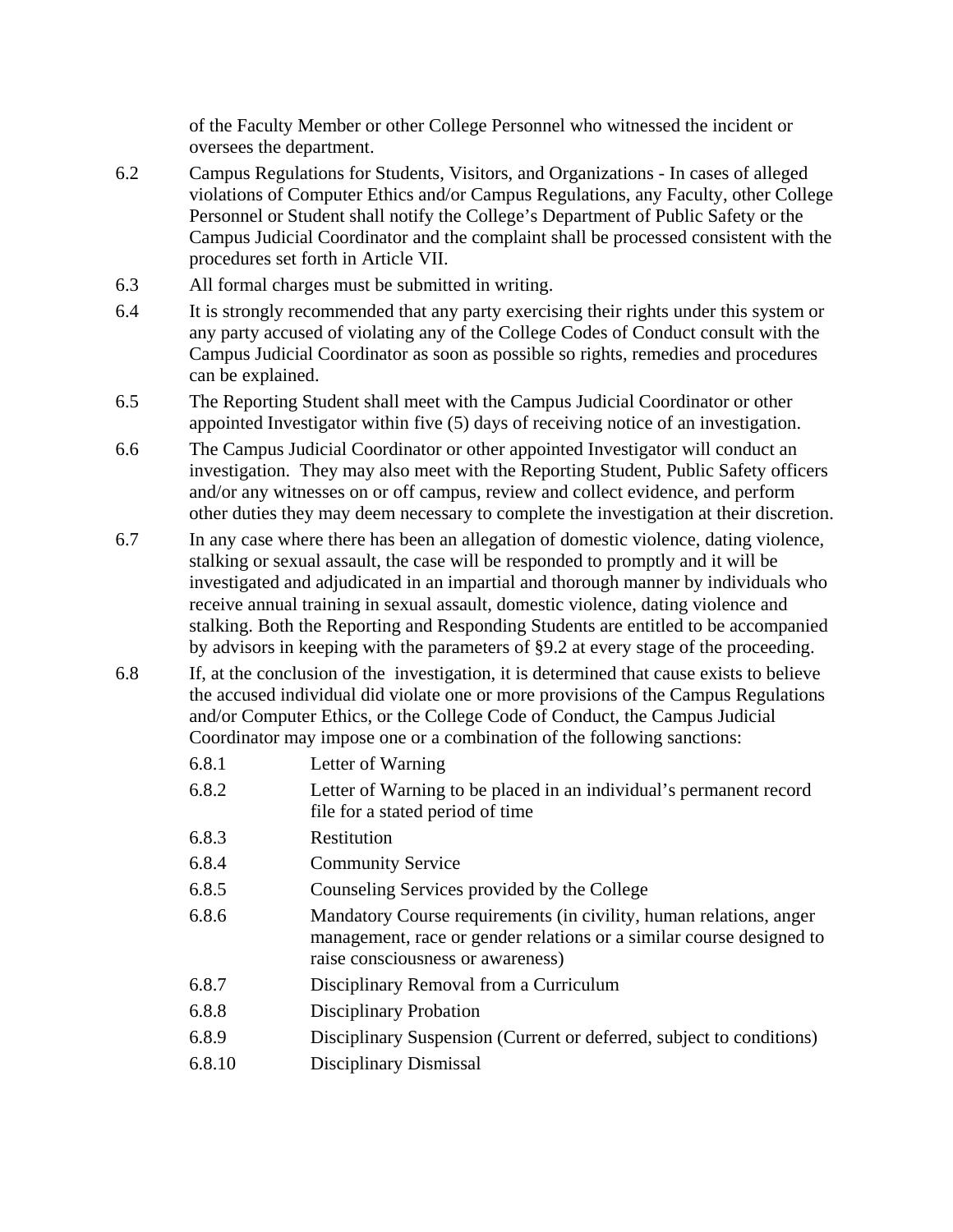- 6.8.11 Disciplinary Expulsion Termination of Student status without the possibility of readmission
- 6.8.12 Restricted Access to classrooms or buildings
- 6.8.13 Restricted Access to or loss of Computer Accounts
- 6.8.14 Transcript Notation: Pursuant to statute, Hudson Valley Community College must note the transcript of any individual found to have committed any act of Homicide, Sexual Offenses, Robbery, Aggravated Assault, Burglary, Motor Vehicle Thefts, Arson, Possession or Use of Weapons, Drug Abuse violations or Liquor Law violations, as well as any act of larceny, simple assault, intimidation, destruction or vandalism of property that is designated at as Hate Crime. Definitions used for these acts can be found in the FBI Uniform Crime Reporting Handbook. If a Student is suspended for any of the aforementioned acts, the transcript will be noted, "Suspended after a finding of responsibility for a Code of Conduct violation" and shall remain noted for a minimum of one (1) year after the conclusion of the suspension. If a Student is expelled for any of the aforementioned acts, the transcript will be noted, "Expelled after a finding of responsibility for a Code of Conduct violation" and that notation cannot be removed. If a Student withdraws from classes during the disciplinary process, the transcript will be noted, "Withdrew with Code of Conduct charges pending."
- 6.8.15 Any other sanction uniquely designed for the particular infraction.
- 6.9 The sanction imposed shall constitute a final resolution of the matter unless the Respondent submits a request for a Hearing through the office of the Campus Judicial Coordinator as set forth in Article IX within five (5) days from the date the sanction was imposed. The Campus Judicial Coordinator may also defer the imposition of any sanction and refer any matter directly to a Review Board pursuant to Article IX.
- 6.10 During the pendency of any proceeding under the Code of Conduct, whether a sanction was imposed or whether the sanction was deferred for a Review Board, the Campus Judicial Coordinator may impose an interim sanction or accommodation or have the Respondent removed from the College Premises and enforce the restraint of the Respondent's access to the College Premises in whole or in part, until their presence is required for the adjudication of the case if they view the violation as jeopardizing property of the College or another person, or the individual's safety or welfare, or the physical or emotional safety or welfare of others, or the orderly operation of the College. Temporary sanctions, removals or accommodations or the lack thereof may be reviewed by the Vice President of Student Affairs. Either the Responding Student or the Reporting Student may request a review and may submit evidence on behalf of their position.
- 6.11 Disciplinary suspension, dismissal, or expulsion from the College will most likely be imposed for, among others, the following: (1) Bias or Hate-related incidents (2) Sexual Assault (3) permitting or engaging in hazing (4) setting fires or intentionally causing a false fire alarm (5) possession of or threats involving weapons or explosives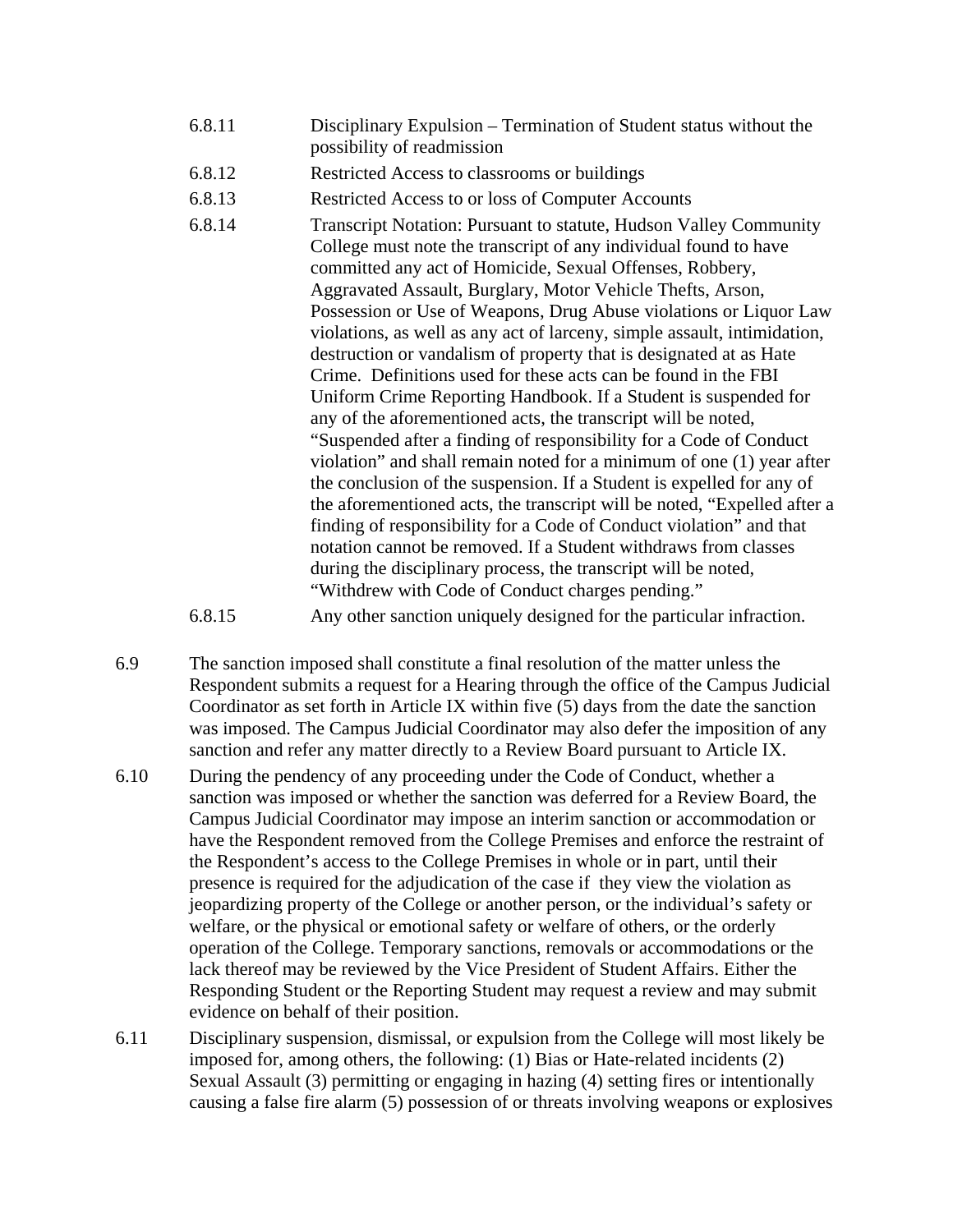(including knives and firearms) (6) possession or sale of illegal drugs (7) physical abuse, violence, or threats directed toward anyone on the College Premises or any member of the College community, on or off College Premises (8) serious forms of computer misconduct (9) repeated violations of the College Code of Conduct.

#### **ARTICLE VII. CODE OF CONDUCT FOR ACADEMIC ETHICS**

#### **ACADEMIC ETHICS**

Hudson Valley Community College expects all members of the College community to conduct themselves in a manner befitting the tradition of scholarship, honor and integrity. They are expected to assist the College by reporting suspected violations of academic integrity to appropriate Faculty and/or other College Personnel. These guidelines define a context of values for individual and institutional decisions concerning academic integrity. It is every Student's responsibility to become familiar with the standards of academic ethics at the College. Claims of ignorance, unintentional error, or academic or personal pressures do not excuse violations.

#### **PROHIBITED CONDUCT**

The following is a list of the types of behavior that breach the College Code of Conduct for Academic Ethics guidelines and are therefore unacceptable. Commission of such acts, or attempts to commit them, fall under the term Academic Dishonesty and each is considered a serious offense, which carries severe penalties ranging from a warning to expulsion from the College. No set of guidelines can, of course, define all possible types or degrees of Academic Dishonesty; thus, the following descriptions should be understood as examples of infractions rather than an exhaustive list. Individual Faculty Members and the College Committee on Ethics and Conduct will continue to judge each case according to its particular circumstance. While Faculty Members are encouraged to distinguish between a Student's unintentional failure to follow the Code of Conduct for Academic Ethics and an intentional violation of that Code, particularly in cases of suspected plagiarism, the responsibility for the integrity of work ultimately lies with the Student.

#### 7.1 **PLAGIARISM.**

A Student is guilty of plagiarism any time they attempt to obtain academic credit by presenting someone else's ideas as their own without appropriately documenting the original source. Appropriate documentation requires credit to the original source in a current manuscript style (e.g., MLA or APA) that is appropriate to the assignment and the discipline. While Faculty Members are encouraged to distinguish between a Student's unintentional failure to follow the current conventions of the appropriate manuscript style and a blatant act of plagiarism, the responsibility for the integrity of work ultimately lies with the Student. Examples of someone else's ideas may include the following:

> Language, words, phrases, symbols Style (written, oral or graphic presentation) Data, statistics, including laboratory assignments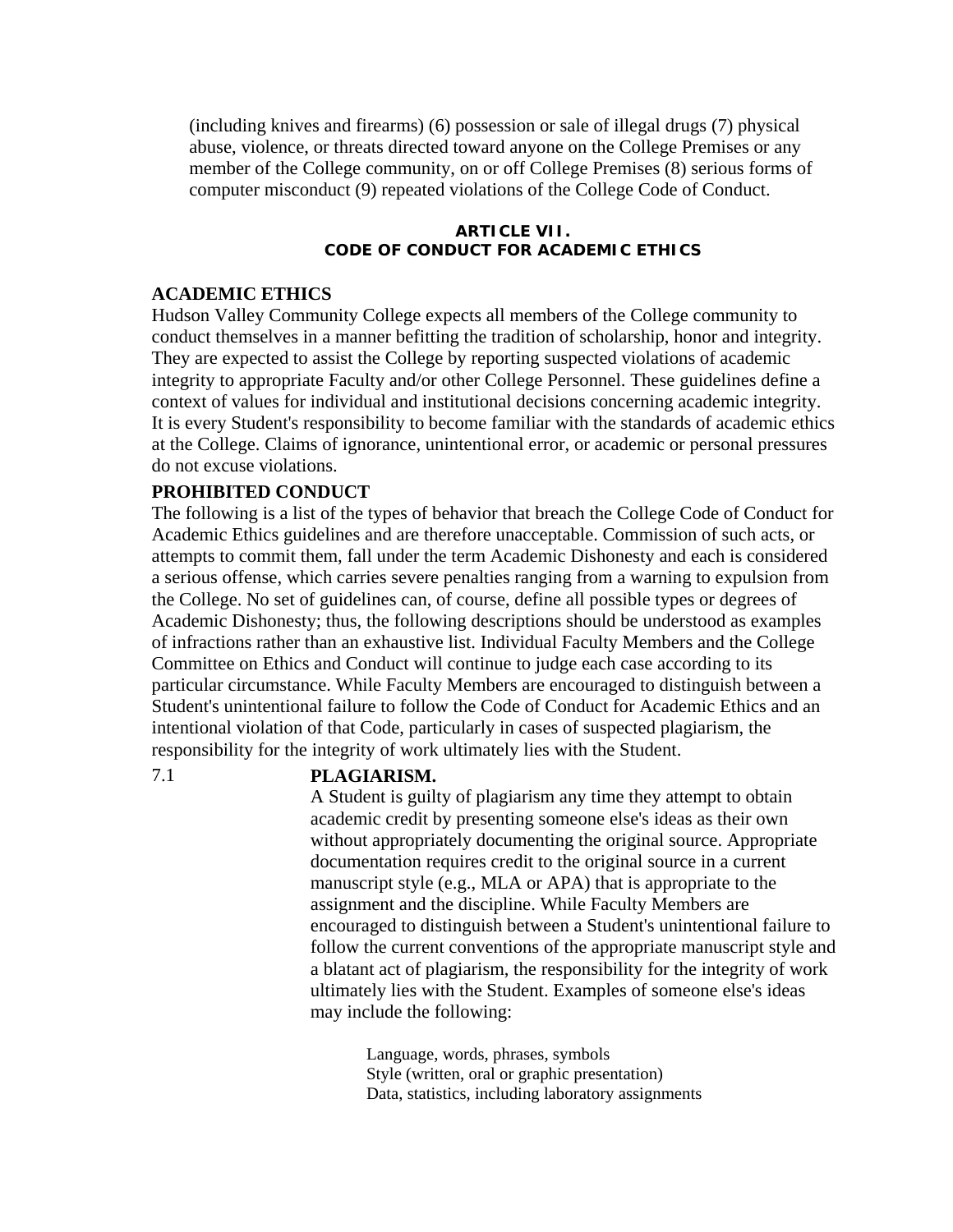Evidence, research Computer programs, creative projects, artwork Intellectual ideas such as theories and lectures Web sites, digital forms of communication such as email, chat room, and instant messaging Photographs, video, audio

## 7..2 **CHEATING ON EXAMINATIONS.**

A Student is guilty of cheating any time they attempt to give or receive unauthorized help before, during, or after any type of examination. Examples of unauthorized help include the following:

|     | Collaboration of any sort during an examination (unless specifically<br>approved by the instructor)<br>Collaboration before an examination (when such collaboration is<br>specifically forbidden by the instructor)<br>The use of notes, books, or other aids (e.g., cell phones, computers<br>or other electronic devices) during an examination (unless permitted<br>by the instructor)<br>Arranging for another person to take an examination in one's place<br>Looking on someone else's examination during the examination<br>period<br>The unauthorized discussion of test items during the examination<br>period<br>The passing of any examination information to Students who have<br>not yet taken the examination |
|-----|-----------------------------------------------------------------------------------------------------------------------------------------------------------------------------------------------------------------------------------------------------------------------------------------------------------------------------------------------------------------------------------------------------------------------------------------------------------------------------------------------------------------------------------------------------------------------------------------------------------------------------------------------------------------------------------------------------------------------------|
|     | There should be no conversation while any type of examination is in<br>progress unless specifically authorized by the instructor.                                                                                                                                                                                                                                                                                                                                                                                                                                                                                                                                                                                           |
| 73  | <b>MULTIPLE SUBMISSION.</b><br>Submitting all or some portion of the same work for credit more than<br>once, without the prior explicit consent of the instructor to whom the<br>material is being (or has in the past been) submitted.                                                                                                                                                                                                                                                                                                                                                                                                                                                                                     |
| 7.4 | <b>FORGERY.</b><br>Imitating another person's signature or mark on academic or other<br>official documents (e.g., the signing of a Faculty Member's name to a<br>College document).                                                                                                                                                                                                                                                                                                                                                                                                                                                                                                                                         |
| 7.5 | <b>IMPERSONATION.</b><br>Assuming someone else's identity and/or pretending to be someone<br>else for the purpose of gaining academic credit.                                                                                                                                                                                                                                                                                                                                                                                                                                                                                                                                                                               |
| 7.6 | SABOTAGE.<br>Destroying, damaging, or stealing of another's work or working<br>materials (e.g., lab experiments, computer programs, term papers, or<br>projects). Sabotage also includes logging into another's computer<br>account to revise or delete any file or folder.                                                                                                                                                                                                                                                                                                                                                                                                                                                 |
| 7.7 | UNAUTHORIZED COLLABORATION.<br>Collaborating on projects, papers, or other academic exercises                                                                                                                                                                                                                                                                                                                                                                                                                                                                                                                                                                                                                               |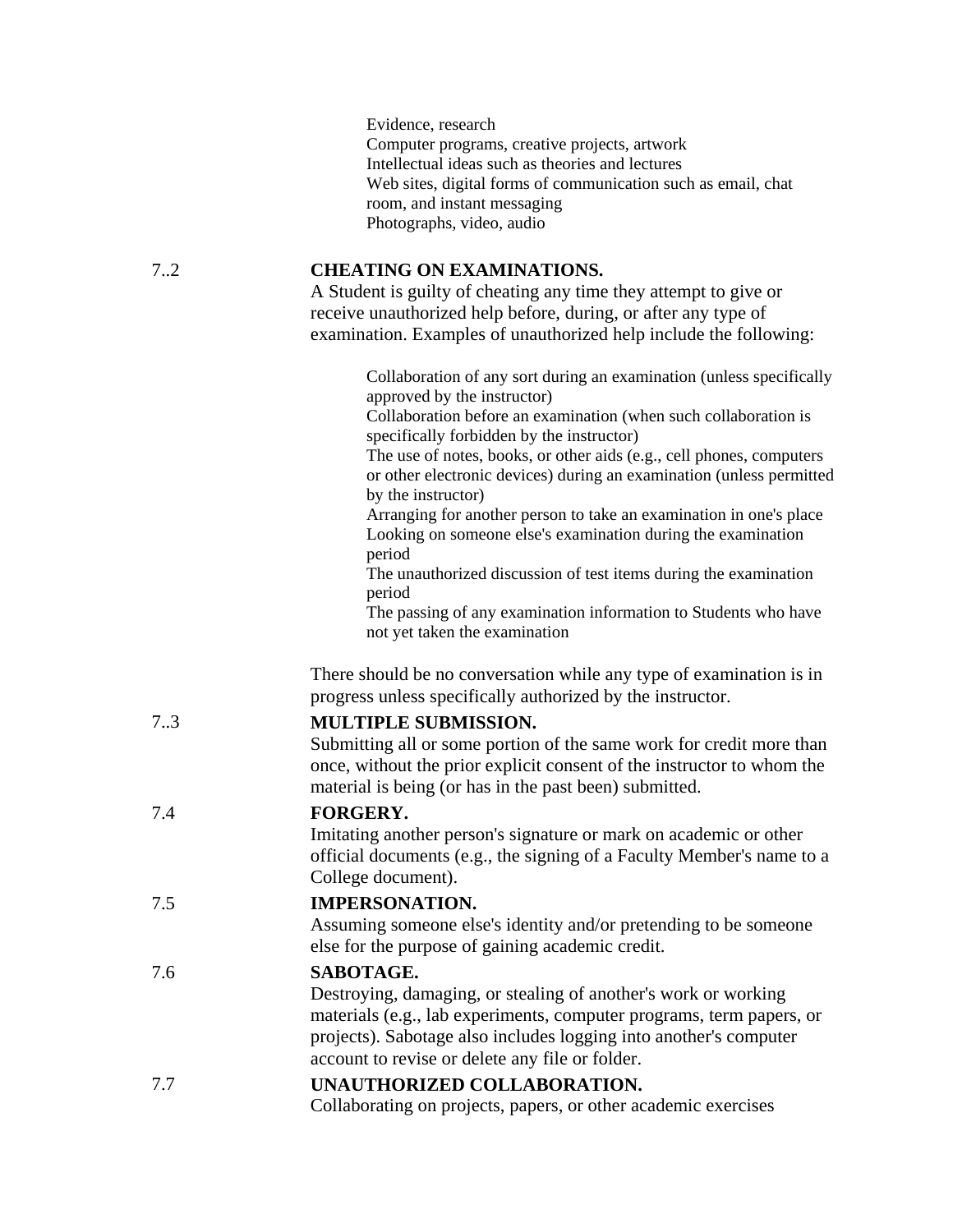deemed inappropriate by the instructor(s). Although the usual Faculty assumption is that work submitted for credit is entirely one's own, standards on appropriate and inappropriate collaboration vary widely among individual Faculty. Faculty Members are expected, therefore, to establish explicit expectations and standards. Students who want to confer or collaborate with one another on work receiving academic credit should make certain of the instructor's expectations and standards.

## 7.8 **FALSIFICATION.**

Misrepresenting materials or fabricating information in an academic exercise or assignment, including laboratory assignments (e.g., the false or misleading citation of sources, the falsification of experiments or computer data, etc.). Falsification also includes falsely claiming to have completed work during an internship or apprenticeship.

#### 7.9 **MISUSE OF LIBRARY OR COMPUTER RESOURCES.**

Removing uncharged materials from the Library Building, defacing or damaging materials, intentionally displacing or hoarding materials within the Library Building for one's unauthorized private use, or other abuse of reserve-book privileges. Or, without authorization, using the College's or another person's computer accounts, codes, passwords, or facilities; damaging computer equipment; or interfering with the operation of the computer system of the College. The College and Information Technology Services have established specific rules governing the use of computing facilities, which appear under Computer Ethics.

#### **ARTICLE VIII.**

#### **INFORMAL PROCEDURES FOR PROCESSING VIOLATIONS OF THE CODE OF ACADEMIC ETHICS**

#### 8.1 **Academic Ethics**

A Student shall inform the Faculty Member responsible for the course or program when they acquire knowledge of violations of the Academic Ethics Code. Any College Official or Faculty Member of a course or program for which they are responsible who has information that a Student may have violated the Academic Ethics Code may follow the procedures established in this Article VIII. The Chair of the Department responsible for the course may act on behalf of a Faculty Member.

## 8.2 **Single Violation**

When a Faculty Member suspects that a violation of the Academic Ethics Code has occurred, the Faculty Member shall take appropriate action. If the Faculty Member is not the instructor for the course involved, the appropriate Faculty Member should be notified immediately. Prior to imposing a sanction, the appropriate Faculty Member shall notify the Student as soon as possible regarding the alleged violation and proposed sanction. If the Student wishes to dispute either the allegation or the sanction, they shall immediately contact the Faculty Member to discuss the matter. If the Faculty Member finds probable cause that the Student did violate one or more of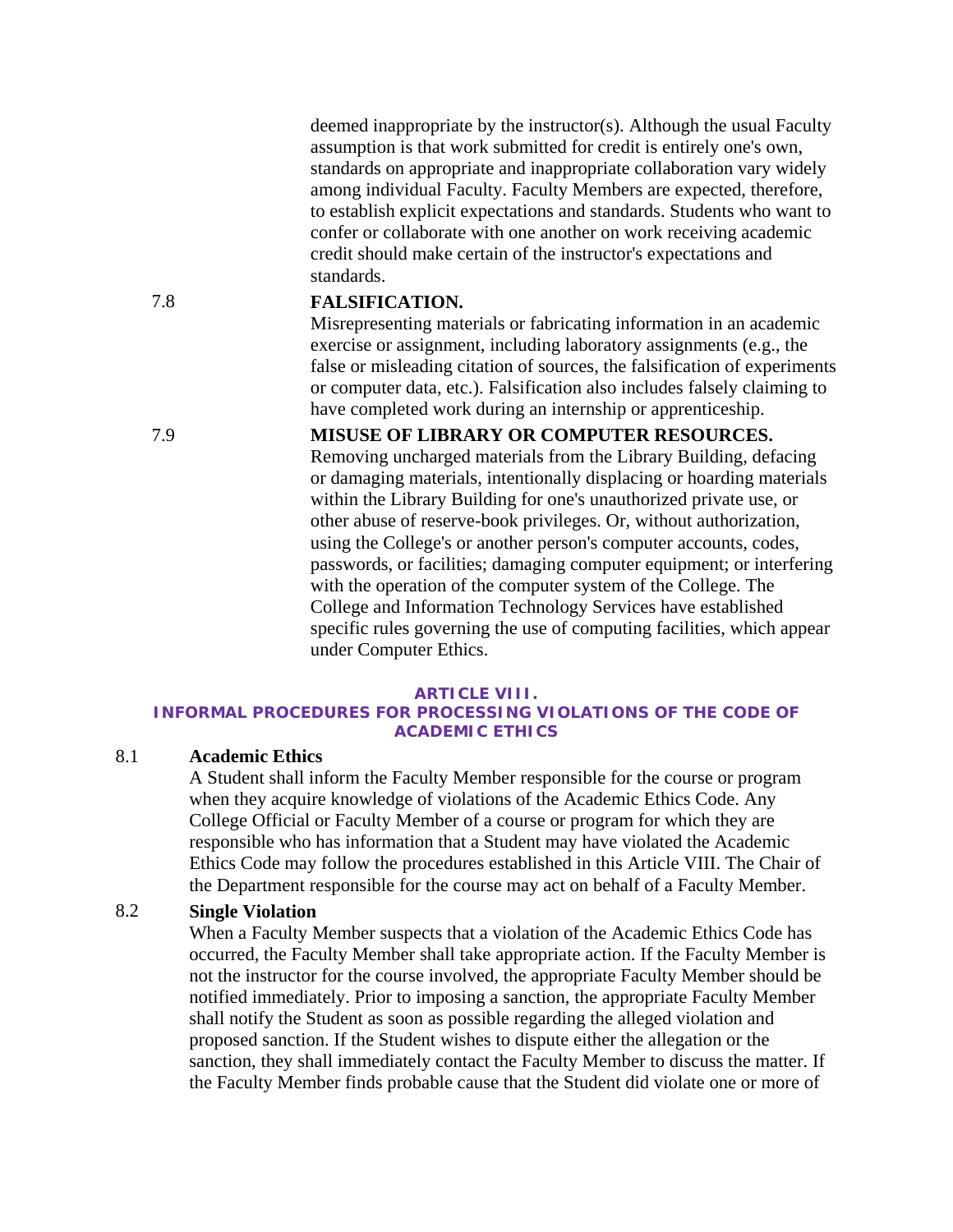the provisions of the Academic Ethics Code, the Faculty Member may impose one (1) or a combination of the following sanctions:

- 8.2.1 Warning without further penalty
- 8.2.2 Retaking a test/examination; redoing a written assignment or laboratory assignment
- 8.2.3 Lowering a grade on a project, written assignment, laboratory assignment, or test/examination
- 8.2.4 Issuing a failing grade on a project, written assignment, laboratory assignment, or test/examination
- 8.2.5 Lowering a final course grade
- 8.2.6 Issuing a failing grade for the course (may not be used in cases of unintentional plagiarism)
- 8.2.7 Removal from a course (Academic Withdrawal), course of study, major or program, with the approval of the Department Chair
- 8.2.8 Imposing a penalty uniquely designed for the particular infraction

If, after the imposition of the sanction, the Student wishes to further dispute either the violation or the sanction, the Student may submit a request for a Hearing through the office of the Campus Judicial Coordinator as set forth in Article IX within ten (10) days from the date the Faculty Member informed the Student of the violation and sanction. The Faculty Member is expected to inform the Student of the right to a hearing through the office of the Campus Judicial Coordinator if the sanction is unacceptable or if the Student insists they are not responsible.

## 8.3 **Reporting**

Whenever a Faculty Member sanctions a Student for a violation of the Academic Ethics Code, the Faculty Member is expected to notify the Campus Judicial Coordinator, copying in the Department Chair, of the course and the Student's program, advising that office of the Student's name, violation, and the sanction imposed.

## 8.4 **Multiple Violations**

In the event a Student violates the Academic Ethics Code more than once, either within a single course or across multiple courses, the Vice President for Student Affairs or the Campus Judicial Coordinator may initiate proceedings under Article VII to impose additional disciplinary sanctions, including removal from degree or certificate Program, suspension or expulsion from the College, or any other sanction available under Article VI and under the process therein. The provisions of this article do not preclude a Faculty Member or the Department Chair from pursuing additional sanctions under Article VIII against Students who have committed multiple violations, including removal from a course (Administrative Withdrawal), course of study, major or program, with the approval of the Department Chair.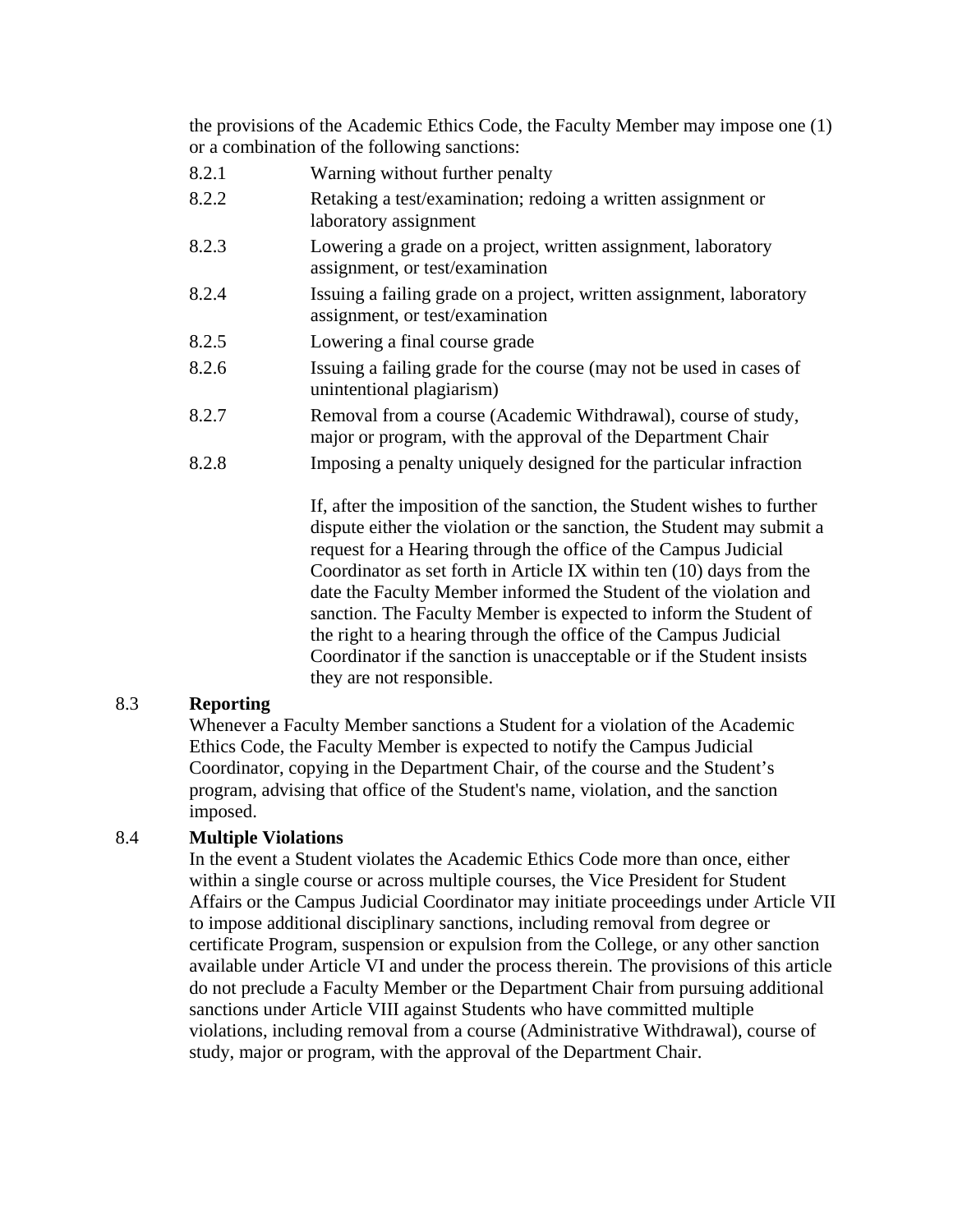#### **ARTICLE IX. HEARING PROCEDURES UNDER THE CODE OF CONDUCT**

- 9.1 In the event the Respondent timely files a written request for a Review Board hearing ("Hearing"), ten (10) days after receiving notice of any sanction or finding of a violation of the Academic Ethics Code or five (5) days after receiving notice of any sanction or finding of the Campus Regulations Code, or if the matter is immediately referred for a Review Board hearing by the Campus Judicial Coordinator, the procedure set forth in this Article IX shall apply to any alleged violation of the Code of Conduct.
- 9.2 Use of and Responsibility for Obtaining and Compensating an Advisor During the Hearing, an advisor may be allowed, but such advisor must be individually obtained and compensated by the person(s) involved. An advisor may be a parent or child of the Responding Student, a spouse or partner, a member of the College community, or any individual of the Student's choosing.

Reporting Students of sexual assault, domestic violence, stalking or dating violence are also entitled to an advisor. In these situations, advisors may participate in the process on behalf of both the Responding Student and the Reporting Student at every stage of the proceeding, including initial meetings with the Department of Public Safety, any Investigator, the Campus Judicial Coordinator, and any on-campus service provider.

Advisors and individuals entitled to advisors may remain during the entire hearing. However, advisors may only act in an advisory capacity. No advisor represents a Student or any party at a disciplinary hearing. The advisor can pass notes to or speak quietly to the Student but cannot speak directly to the review board or give evidence or testimony to be taken into the record unless otherwise mandated by law.

- 9.3 The Campus Judicial Coordinator, once advised by a Respondent that a Hearing has been requested, shall immediately notify the Committee on Ethics and Conduct and an impartial Review Board will be convened.
- 9.4 Within twenty (20) days of the notification, a Hearing shall be held. Reasonable requests for adjournments will be entertained and schedules will be accommodated to the extent possible.
- 9.5 The Review Board will be comprised of three members of the Ethics and Conduct Committee. It shall not contain more than one (1) College Administrator, one (1) Faculty Member, one (1) Non-Teaching Professional or one (1) Union member and shall always contain one (1) Student. If the dispute arose from a particular department, no individual from that department is permitted to sit on the Review Board.
- 9.6 One of the members of the Review Board shall be designated as Chairperson and shall have the responsibility of reporting the decision of the Review Board to the appropriate College Official in writing.
- 9.7 The Respondent, the Reporting Student, any Faculty Member who has imposed a sanction, and any Investigator shall be notified of the time, date and location of the hearing and shall have access to the case file for review. If any of the parties listed above would like to have other witnesses come on their behalf, that party should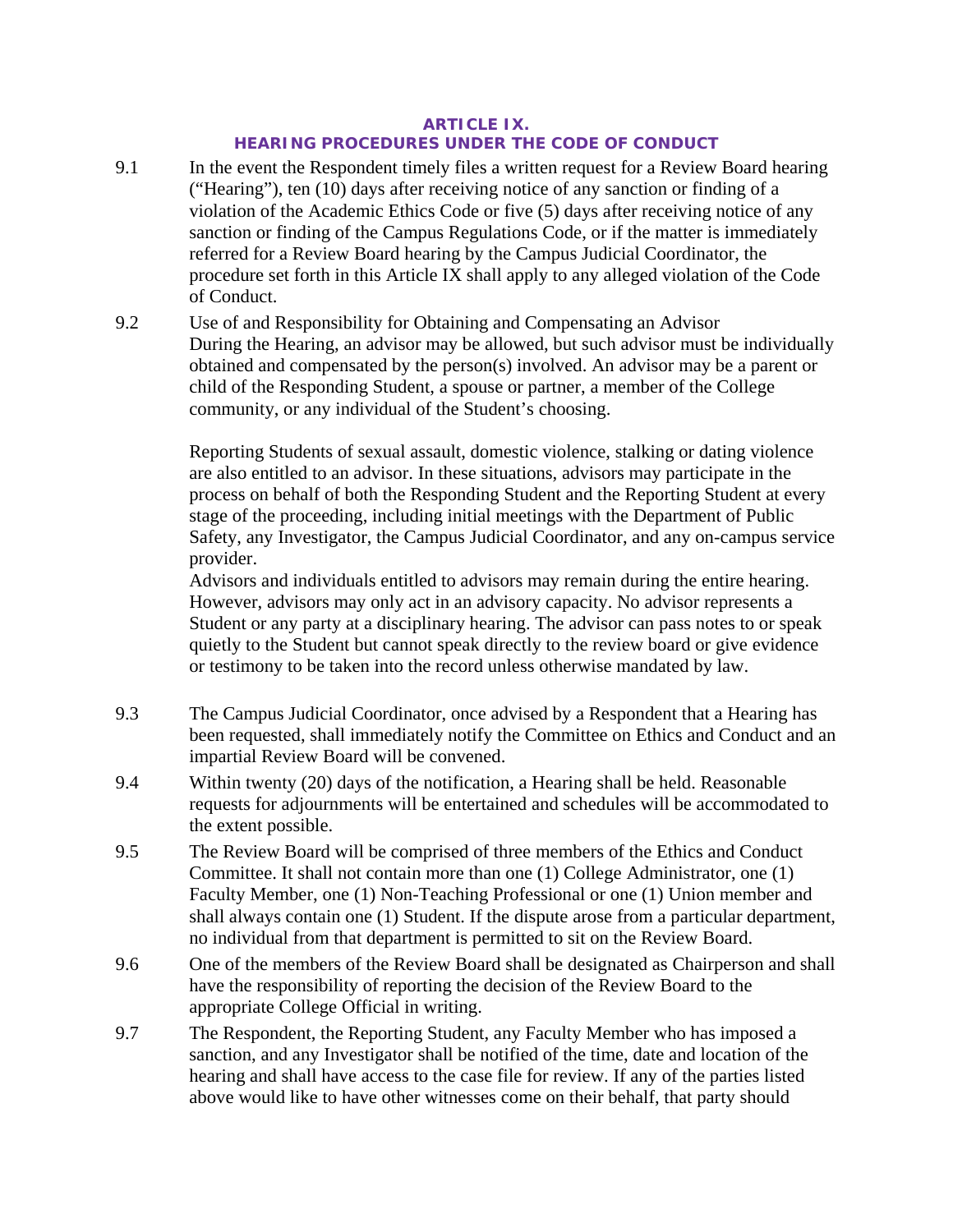notify those witnesses of the time, date and location of the hearing. If the Respondent does not appear for the Review Board Hearing and was properly notified of its date, time and place, the Respondent shall be deemed to have forfeited their right to a Hearing and the sanction imposed by the Campus Judicial Coordinator or Faculty Member shall be automatically upheld unless the sanction would warrant a mandated transcript notation. In that event, the Hearing will be conducted without the presence of the Respondent, who will be deemed to have waived their appearance.

- 9.8 The Review Board shall not be bound by the technical rules of evidence, but may hear and receive any reports, documents, testimony, evidence or other information which is relevant and material to the issues; however, an individual's prior sexual conduct with other persons or prior mental health history is always irrelevant in the case of an allegation of sexual assault. Prior disciplinary records or prior criminal records of the Respondent may be admitted as to the sanction, if they are relevant to the facts at hand. The weight to be given to any evidence shall be determined solely by the Review Board.
- 9.9 The Review Board adjudication shall be transcribed or taped and those witnesses appearing before the Review Board shall be sworn.
- 9.10 Only the primary parties in interest, Reporting Students (and their advisors, if any), the transcriber, the members of the Review Board, an Investigator, if any, and the Campus Judicial Coordinator shall be present throughout the Hearing. The Hearing shall be conducted in private. The College reserves the right to ask any participant in the Review Board Process to be removed from a hearing if they cannot maintain order and respect for the proceedings and procedures herein.
- 9.11 Conduct of the Hearing
	- 9.11.1 The Campus Judicial Coordinator or any party may provide to the Review Board and to the accused copies of documents to be considered by the Review Board in advance of the Hearing to the extent possible, but no party shall be limited to such documents. A Reporting Student shall also be entitled to those documents if they are introduced into evidence.
	- 9.11.2 The Chairperson will read the accusation and the sanction.
	- 9.11.3 Each party may make an opening statement, beginning with the individual bringing the charge.
	- 9.11.4 The Investigator, whether it be (a) a Faculty Member or (b) a College Official who has found cause of a violation of the Code of Academic Ethics, or the Campus Judicial Coordinator, or another Investigator who has found cause that a Student or Organization has violated Campus Regulations or the College Code of Conduct, will read, summarize, or identify all of the material information which has been submitted. They may testify to their findings or present further information and present witnesses. A Reporting Student may testify by alternative means available to ensure their safety and confidentiality.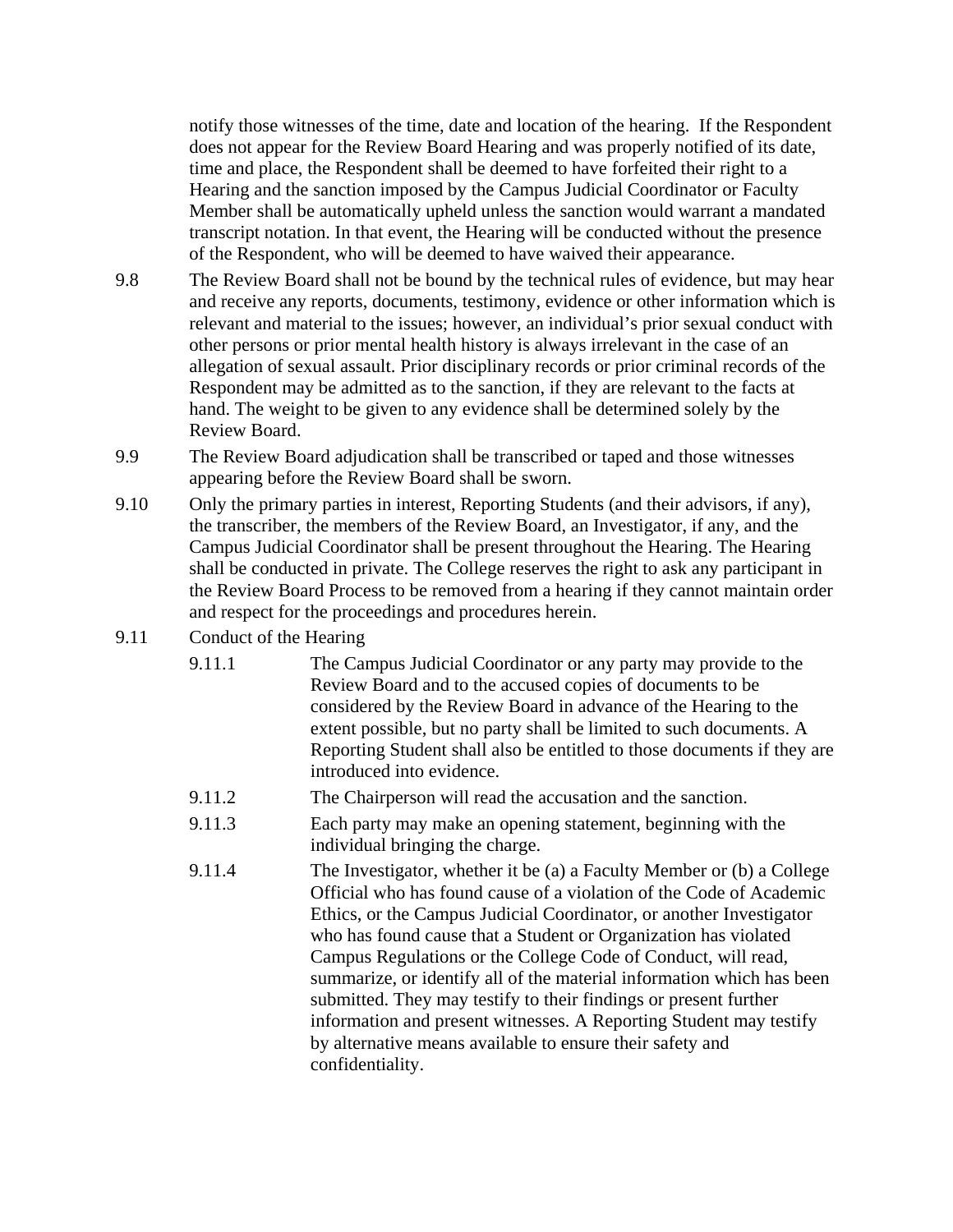| 9.11.5  | The presenting party, the Respondent and any Reporting Student, as<br>well as the members of the Review Board, may ask questions of any<br>witness. Alternative means for the asking of questions may be<br>arranged in accordance with relevant state and federal law, College<br>policy, or practicality. After the submitted materials and evidence<br>have been read, the Respondent will have the opportunity to refute or<br>explain the materials or evidence or add information. The Respondent<br>may choose to remain silent and not make any statements or<br>participate in the discussion. The Respondent may call witnesses. |
|---------|--------------------------------------------------------------------------------------------------------------------------------------------------------------------------------------------------------------------------------------------------------------------------------------------------------------------------------------------------------------------------------------------------------------------------------------------------------------------------------------------------------------------------------------------------------------------------------------------------------------------------------------------|
| 9.11.6  | The presenting party, the Respondent, and the Reporting Student may<br>make a final statement.                                                                                                                                                                                                                                                                                                                                                                                                                                                                                                                                             |
| 9.11.7  | The Chairperson will conclude the Hearing when he or she is satisfied<br>that all information has been submitted.                                                                                                                                                                                                                                                                                                                                                                                                                                                                                                                          |
| 9.11.8  | The Review Board will then convene in closed session and consider<br>only information presented at the Hearing. If necessary, the Review<br>Board may adjourn and reconvene, ask for further documentation, or<br>call or recall witnesses with the assistance of the Campus Judicial<br>Coordinator, if required.                                                                                                                                                                                                                                                                                                                         |
| 9.11.9  | If the Review Board finds that a preponderance of the evidence<br>confirms the infraction did occur, it shall state so in its written<br>opinion.                                                                                                                                                                                                                                                                                                                                                                                                                                                                                          |
| 9.11.10 | If the Review Board finds the preponderance of the evidence shows<br>the infraction did occur, the sanction imposed must be upheld unless<br>clear and convincing evidence shows that it is arbitrary or capricious.<br>If the sanction is found to be arbitrary or capricious, the new sanction<br>imposed must be based on substantial evidence in the record, and the<br>rationale shall be included in their opinion.                                                                                                                                                                                                                  |
| 9.11.11 | The decision of the Review Board as to whether a preponderance of<br>the evidence showed the alleged infraction occurred and whether the<br>and a continuous consists of the control of the control of the constitution of the following and a                                                                                                                                                                                                                                                                                                                                                                                             |

sanction imposed is valid shall be made based on the information presented at the Hearing. The decision shall be in writing and delivered to the Campus Judicial Coordinator, who will forward it to the presenting party, the Responding party and the Reporting Student either personally or through their advisor.

#### **ARTICLE X. APPEALS**

10.1 Within seven (7) days of the delivery of the decision of the Review Board, the presenting party, the Responding Student or the Reporting Student may appeal the decision, in writing, and submit the appeal to the Campus Judicial Coordinator. An appeal may be taken from either the finding or from the sanction imposed. An appeal may be made on any of the following grounds: 1. A procedural error occurred which affected the outcome of the case.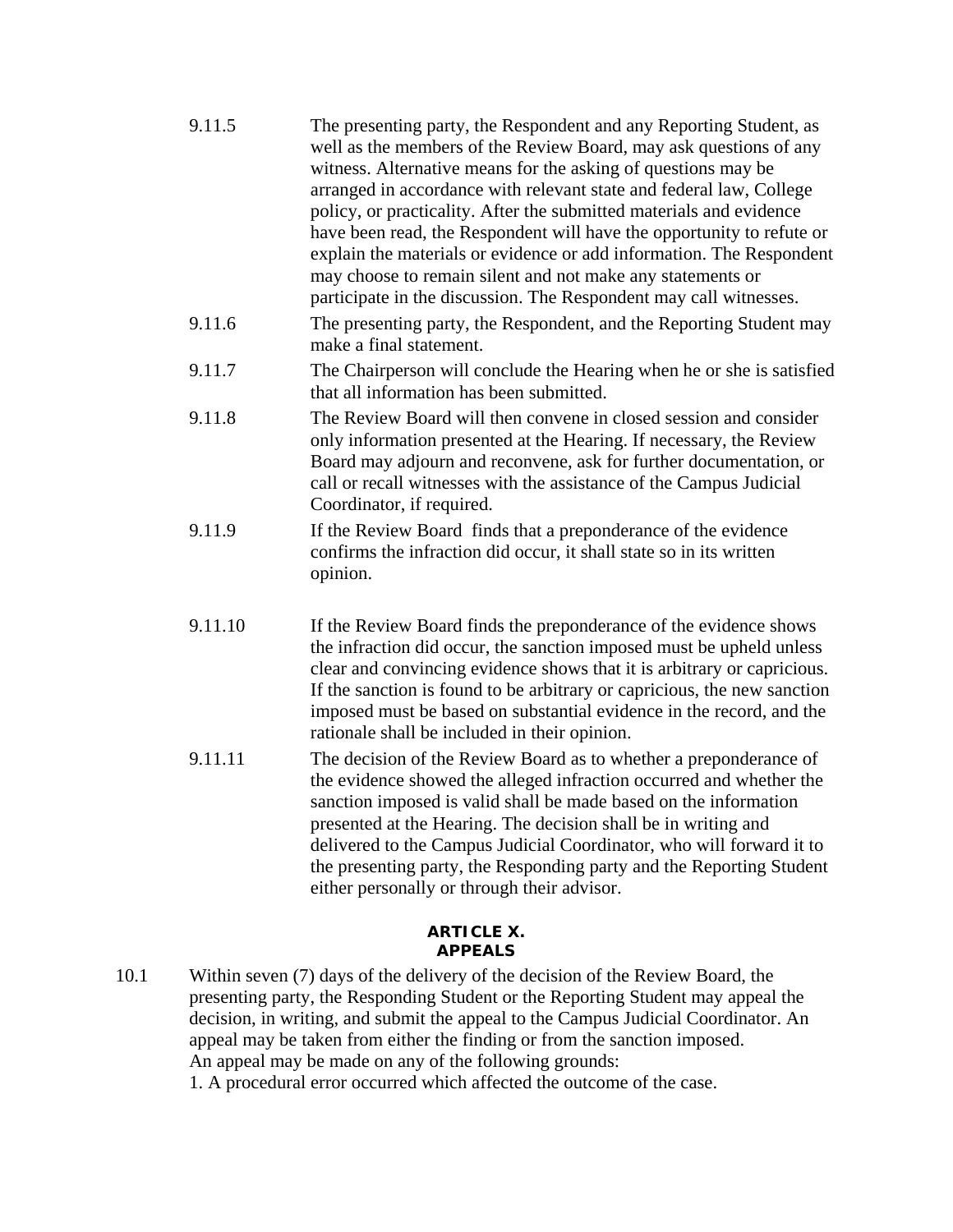2. Newly discovered evidence has materialized that would have affected the outcome of the case.

3. The finding of the Review Board was arbitrary or capricious.

- 10.2 They will forward the appeal to the other party or parties and any Reporting Student, any of whom may submit a written response which must be received within three (3) days of the receipt of the appeal. The opposing party is under no obligation to respond to an appeal.
- 10.3 Within seven (7) days of receiving the appeal, the Campus Coordinator will present it to an Appellate Board which will be comprised of three members of the Ethics and Conduct Committee. No member of the Appellate Board may have any conflict of interest in hearing the appeal. No member of the original Review Board may sit on the Appellate Board.
- 10.4 The Appellate Board, after receipt of such appeal, shall make a final adjudication and determination in the matter based solely on the record and the written appeal and responses. The Appellate Board may either amend the decision of the Review Board if they find their decision to have been arbitrary or capricious, or they may return the matter to the Review Board if they have found that newly-discovered evidence should be considered or if they have found a procedural error that must be corrected.
- 10.5 The Responding individual, the presenting Faculty Member or College Official, as well as any Reporting Student, shall be notified of the final decision as permitted by law. There shall be no further appeals.

**1) Federal Laws**

 $\overline{\phantom{a}}$ 

**a) 10 USC 245 Hate Crimes Prevention Act of 1999-This act prohibits persons from interfering with and individual's federal right (e.g. voting or employment) by violence or threat of violence due to his or her race, color, religion, or national origin. This act allows for more authority for the federal government to investigate and prosecute hate crime offenders who committed their crime because of perceived sexual orientation, gender identity, gender or disability of the victim. It also permits the federal government to prosecute without having to prove that the victim was attacked because he or she was performing a federally protected activity.**

**a) Hate Crimes act of 2000, Penal Law Art 485-This law enhances criminal penalties for a long list of enumerated crimes when perpetrators intentionally select a target based on the victim's actual or** 

<span id="page-26-0"></span><sup>i</sup> **Applicable Laws and Criminal Penalties for Bias and Hate Related Crimes. The federal government and more than 40 states, including New York, have hate crime statutes.**

**b) Violent Crime Control and Law Enforcement Act of 1994-A part of the 1994 Crime Act, the Hate Crime Sentencing Enhancement Act provides for longer sentences where the offense is determined to be a hate crime. A longer sentence may be imposed if it is proven that a crime against a person or property was motivated by "race, color, religion, national origin, ethnicity, gender, disability, or sexual orientation."**

**c) 28 USC 534 Crime Statistics act of 1990-this act requires the Department of Justice to collect data on hate crimes. Hate crimes are defined as "manifest prejudice based on race, religion, sexual orientation or ethnicity." These statistics are compiled by the FBI using the Uniform Crime Reporting system. The Crime Act of 1994 also requires the FBI to collect data on hate crimes based on disability.**

**<sup>2)</sup> New York State Law**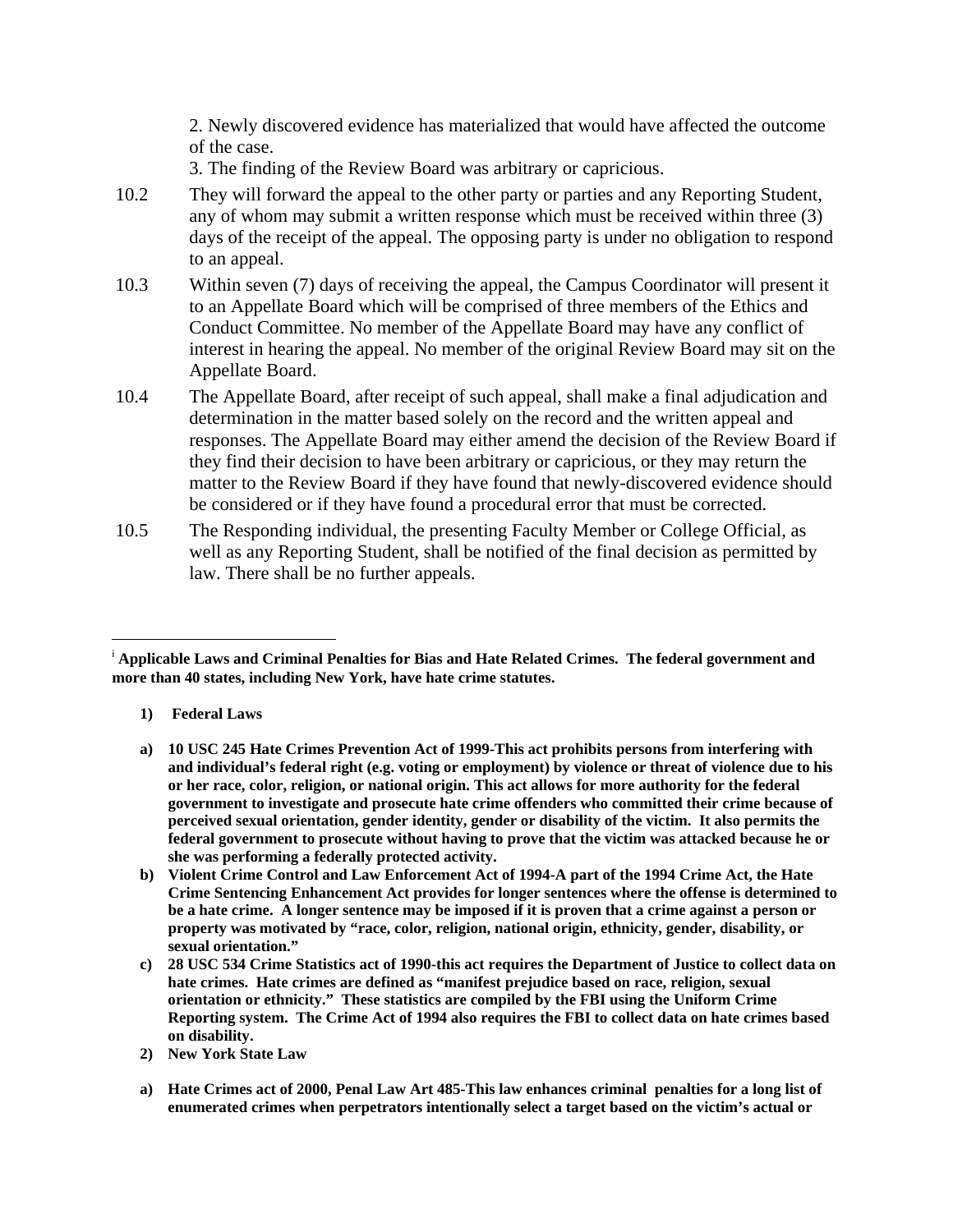**perceived race, color, national origin, ancestry, gender, religion, religious practice, age, disability or sexual orientation. The law also requires the state to collect, analyze and annually report on data regarding hate crimes throughout the state.**

- **b) NY Civil Rights Law § 40-c-Prohibits discrimination or harassment based on race, creed, color, national origin, sex, or disability. Violation of this provision shall constitute a Class A misdemeanor and subjects the perpetrator to a civil action brought by the victim for damages.**
- **c) New York Penal Law § 240.30- Covers aggravated harassment against a person "because of a belief or perception regarding a person's race, color, national origin, ancestry, gender, religion, religious practice, age sexual orientation, regardless of whether the perception is correct."**

**NYS Penal Law § 240.31- Enhances penalty for aggravated harassment.**

 $\overline{\phantom{a}}$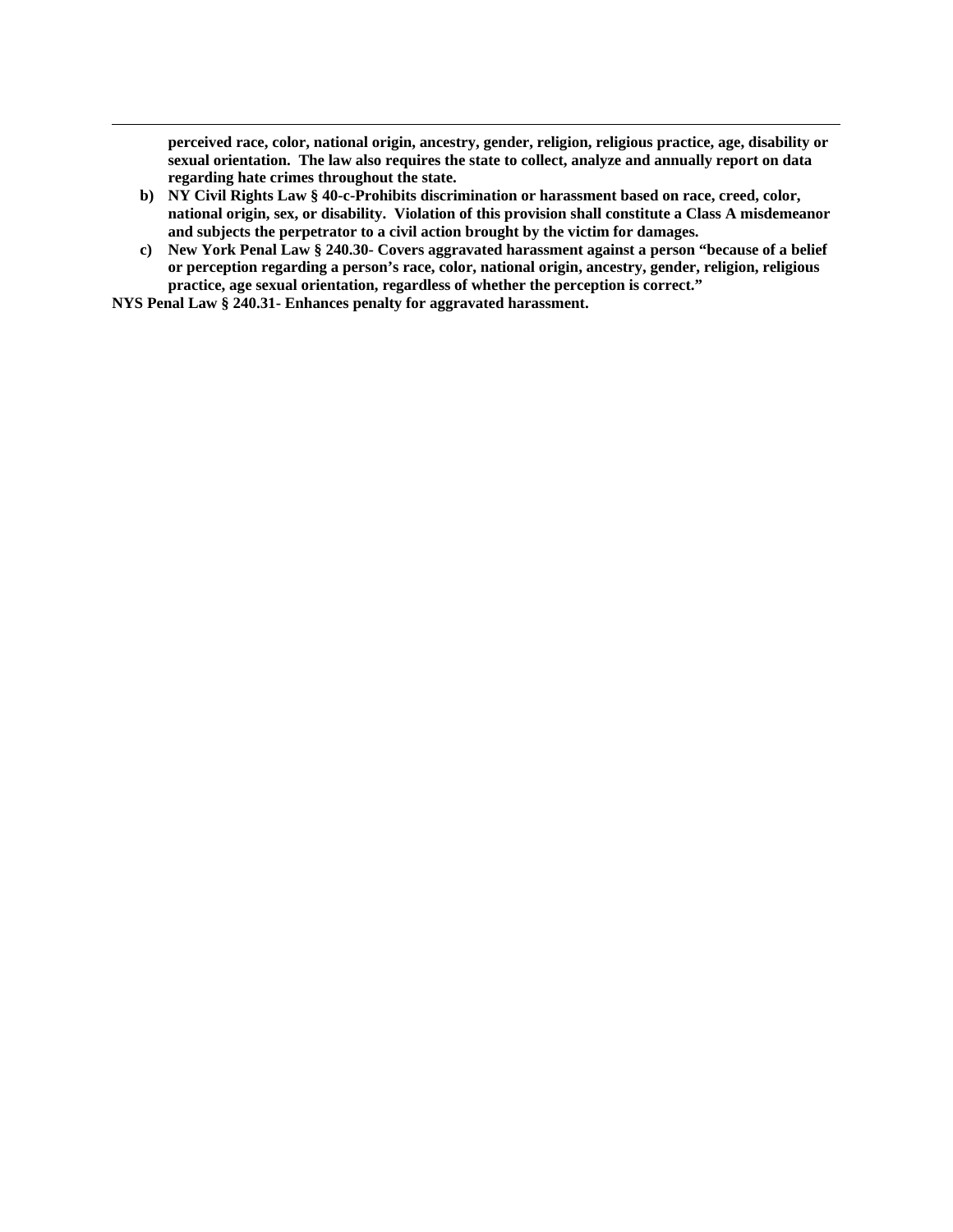# **Exhibit B, HVCC Title IX Grievance Process Approved by the Hudson Valley Community College Board of Trustees August 18, 2020**

# **TITLE IX GRIEVANCE PROCESS:**

Hudson Valley Community College and Title IX of the Educational Amendments of 1972 prohibits any discrimination on the basis of sex in any educational program receiving federal assistance. This prohibition bars any form of sexual harassment or sexual violence that interferes with a student's ability to equally access our educational programs and opportunities.

If you feel you are the victim of a crime, you have the right to make a report to Public Safety, local law enforcement, and/or state police or choose not to report; to report the incident to the college; to be protected by the college from retaliation for reporting the incident and to receive assistance and resources from the college.

If you feel you have been discriminated against on the basis of sex at Hudson Valley Community College due to any incident of sexual harassment, dating violence, stalking or sexual assault, please take advantage of our grievance process. This grievance process is applicable regardless of the sex, sexual orientation, gender identity, gender expression, or any other protected classes covered by federal or state law of the Complainant, Respondent, or any Witness. If your situation does not fit the definitions of this process, please consult the Judicial System in the online catalog as many acts that do not technically meet the definitions below will still be violations of our Campus Regulations at Hudson Valley Community College or contact the Title IX Coordinator.

#### **TITLE IX COORDINATOR**:

| Sandra J. McCarthy, JD |                                                                                                                |
|------------------------|----------------------------------------------------------------------------------------------------------------|
| 24 hour hotline:       | (518) 257-2089                                                                                                 |
| 24 hour email:         | s.mccarthy@hvcc.edu                                                                                            |
| <b>Office Hours:</b>   | M-Th 1:30-5:30                                                                                                 |
|                        | $F: 9-12$                                                                                                      |
| Office phone:          | (518) 629-4816                                                                                                 |
| Office location:       | <b>CTR 293</b>                                                                                                 |
|                        | לא אישי המוסיק בין המוסיק בין המוסיק המוסיק בין המוסיק המוסיק בין המוסיק המוסיק המוסיק המוסיק המוסיק המוסיק המ |

\* Reports may also be received by email or phone anonymously.

## **I. TIME LIMITS:**

All days shall be counted as days the college is in session and shall exclude Saturdays, Sundays, holidays and both the winter and summer recess. However, every effort will be made to expedite disputes even over the winter or summer recess if evidence is available and this grievance procedure can be followed without prejudice to either the complainant or the respondent.

Any time frames articulated in this grievance process may be extended for good cause upon written notice to both the complainant and the respondent. Brief good cause adjournments will most like be afforded in cases where a party, a party's advisor or a witness is unavailable, if requested by law enforcement or if necessary to accommodate a party's disability. However, time frames will generally only be extended for 10 days.

#### **II. DEFINITIONS**:

1) *Actual knowledge* of sexual harassment on the part of the college means actual notice to the Title IX Coordinator or another official of the college who has the authority to institute corrective measures on the part of the college.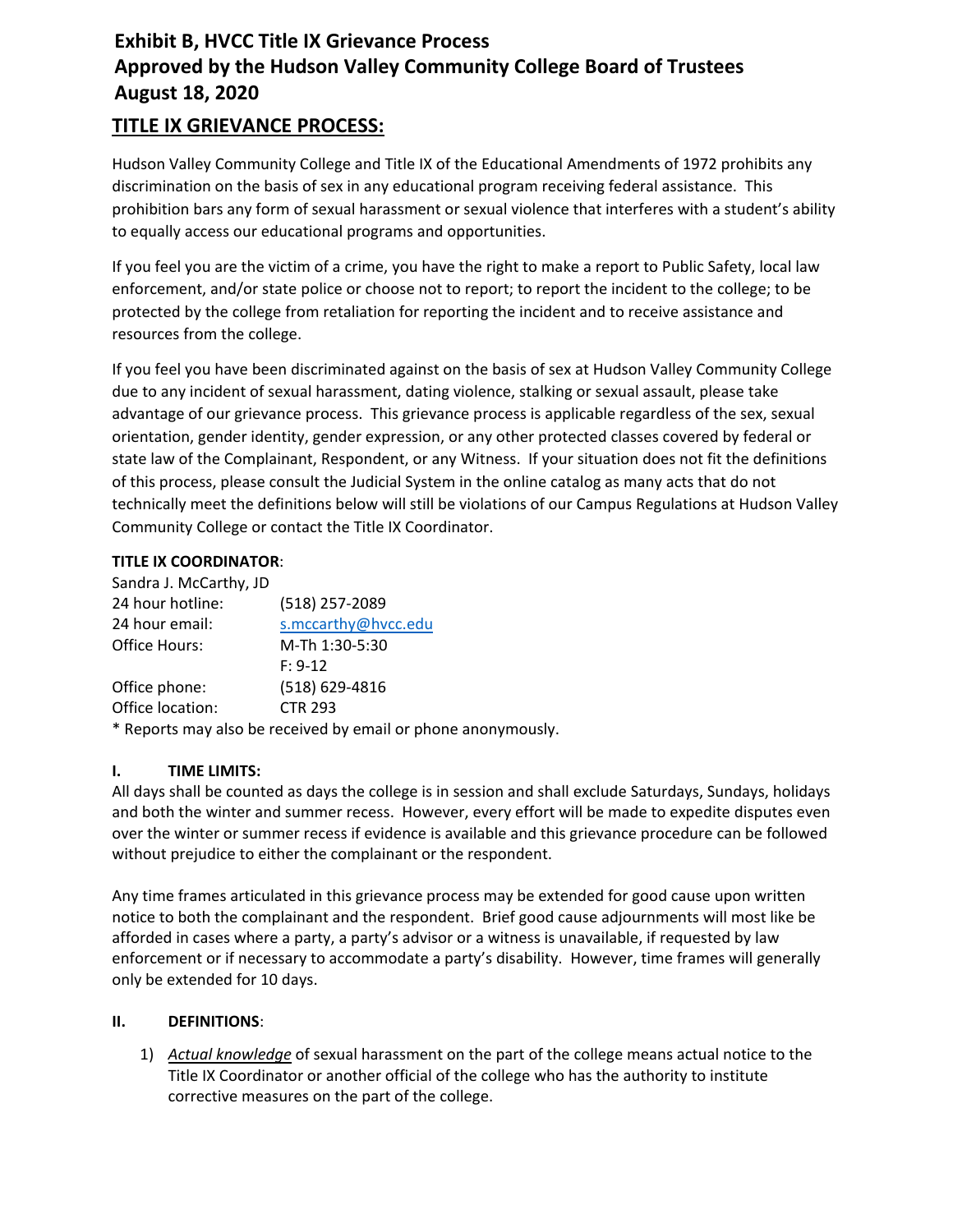- 2) *Complainant* means an individual who is alleged to be the victim of conduct that could constitute sexual harassment. This individual may also be referred to as the reporting student.
- 3) *Consent* is defined by Hudson Valley Community College using the NYS definition of consent found in EDU 129B.

Affirmative Consent is defined by Hudson Valley Community College as a knowing, informed, voluntary and mutual decision among all participants to engage in sexual activity. Consent can be given by words or actions, as long as those words or actions create clear permission regarding willingness to engage in the sexual activity. Silence or lack of resistance, in and of itself, does not demonstrate consent. The definition of consent does not vary based upon a participant's sex, sexual orientation, gender identity or gender expression.

Affirmative consent must be clear and unambiguous. Seeking and having consent accepted is the responsibility of the person(s) initiating each specific sexual act regardless of whether the person initiating the act is under the influence of drugs and/or alcohol. Consent to any sexual act or prior consensual sexual activity between or with any party does not constitute consent to any other sexual act. Consent may be initially given but withdrawn at any time. When consent is withdrawn or cannot be given, sexual activity must stop. Consent cannot be given when a person is incapacitated and thus cannot knowingly choose to participate in sexual activity. Incapacitation occurs when an individual lacks the ability to fully and knowingly choose to participate in sexual activity. Incapacitation includes impairment due to drugs or alcohol (whether such use is voluntary or involuntary), the lack of consciousness or being asleep, being involuntarily retrained, if any of the parties are under the age of 17, or if and individual otherwise cannot sent. Consent cannot be given when it is the result of any coercion, intimidation, force, or threat of harm.

- 4) *Formal Complaint* means a document filed by a complainant or signed by the Title IX Coordinator alleging sexual harassment against a respondent and requesting that the college investigate the allegation of sexual harassment. At the time of the filing a formal complaint, a complainant must be participating in or attempting to participate in the education program or activity of the college. A formal complaint must be filed with the Title IX Coordinator in person, by mail or by electronic mail, by using the contact information above. The complaint must contain the complainant's physical or digital signature, or otherwise indicate that the complaint is the person filing the formal complaint. The Title IX Coordinator is not the complainant at any time, even if s/he files the compliant on behalf of the complainant.
- 5) *Respondent* is an individual who has been purported to be the perpetrator of conduct that could constitute sexual harassment. This individual may also be referred to as the responding student.
- 6) *Sexual harassment* is conduct perpetrated on the basis of sex that satisfies one or more of the following:
	- a. An employee of the college conditioning the provision of an aid, benefit, or service of the college on an individual's participation in unwelcome sexual conduct; or
	- b. Unwelcome conduct determined by a reasonable person to be so severe, pervasive and objectively offensive that it effectively denies a person equal access to the college's educational program or activity; or
	- c. Sexual assault, dating violence, domestic violence or stalking:
		- i. Dating Violence includes, but is not limited to, sexual or physical abuse or the threat of such abuse by persons who are dating.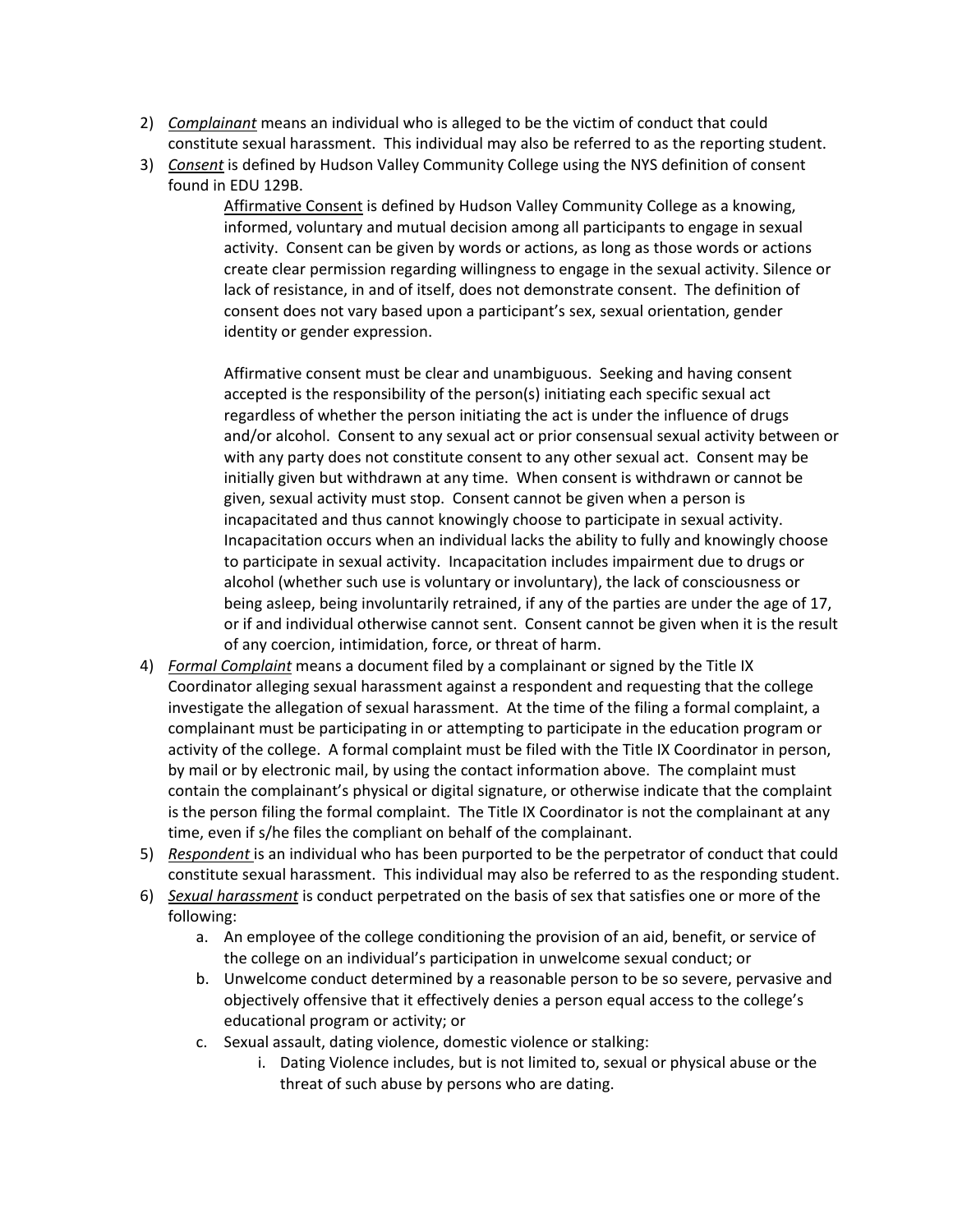- ii. Domestic Violence includes a felony or misdemeanor crime of violence committed by:
	- 1. A current or former spouse or intimate partner of the victim; or
	- 2. A person with whom the victim shares a child in common; or
	- 3. A person who is cohabitating with, or has cohabitated with, the victim as a spouse or intimate partner; or
	- 4. A person similarly situated to a spouse of the victim under the domestic or family violence laws of the New York State, or
	- 5. Any other person against an adult or youth victim who is protected from that person's acts under the domestic or family violence laws of New York State.
- iii. Sexual Assault is rape, fondling, incest or statutory rape or any sexual act directed against another person, without the consent of the victim including instances where the victim is incapable of giving consent as defined above.
	- 1. Rape: The penetration, no matter how slight, of the vagina or anus with any body part or object, or oral penetration by a sex organ of another person, without the consent of the victim.
	- 2. Fondling: The touching of the private body parts of another person for the purpose of sexual gratification, without the consent of the victim as defined above, including instances where the victim is incapable of giving consent because of his/her age or because of his/her temporary or permanent mental incapacity.
	- 3. Incest: Sexual intercourse between persons who are related to each other within the degrees wherein marriage is prohibited by law.
	- 4. Statutory Rape: Sexual intercourse with a person who is under the statutory age of consent in the State of New Yorkxz.
- iv. Stalking: Engaging in a course of conduct directed at a specific person that would cause a reasonable person to-
	- 1. Fear for the person's safety or the safety of other; or
	- 2. Suffer substantial emotional distress.
	- Course of conduct means two or more acts, including, but not limited to, acts in which the stalker directly, indirectly, or through other parties, by any action, method, device, or means, follows, monitors, observes, surveils, threatens, or communicates to or about a person, or interferes with a person's property.
	- Reasonable person means a reasonable person under similar circumstances and with similar identifiers to the victim.
	- Substantial emotional distress means significant mental suffering or anguish that may, but does not necessarily, require medical or other professional treatment or counseling.
- 7) *Supportive Measures* means non-disciplinary, non-punitive individualized services offered as appropriate, as reasonably available, and without fee or charge to the complainant or the respondent before or after the filing of a formal complaint or where no formal complaint has been filed. Such measures are designed to restore or preserve equal access to the college's educational program or activity without unreasonably burdening the other party, including measures designed to protect the safety of all parties or the college's educational environment, or deter sexual harassment. Supportive measures may include counseling, extensions of deadlines or other course-related adjustments, modification of work or class schedules, campus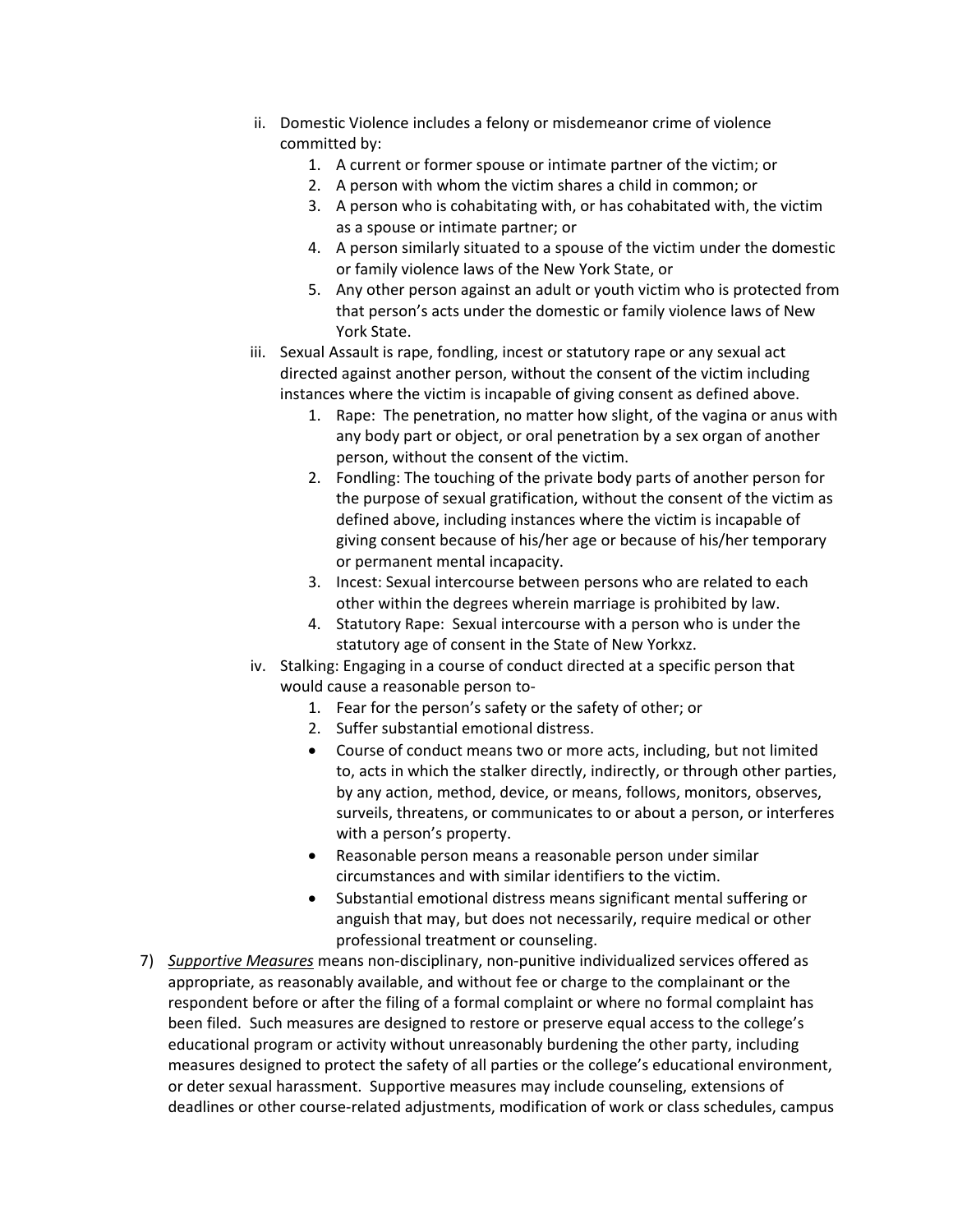escort services, mutual restrictions on contact between the parties, changes in work locations, leaves of absence, increased security and monitoring of certain areas of the campus, and other similar measures. The college will endeavor to maintain as confidential any supportive measures provided to the complainant or the respondent, to the extent that maintaining such confidentiality would not impair the ability of the college to provide the supporting measures. All supportive measures shall be provided free of charge.

- 8) *Decision Maker* is the individual or Review Board that hears the evidence and makes the decision. The Decision Maker may be single individual or a Review Board.
- 9) *Relevant evidence and questions* are evidence and questions that tend to make an allegation more or less likely to be true and cannot include evidence and questions about the complainant's sexual predisposition or prior sexual behavior unless (1) they are offered to show that someone other than the respondent committed the act or (2) they include only activities between the complainant and the respondent and are introduced regarding the element of consent. Evidence that seeks the disclosure of information protected by any legally-recognized privilege without the consent of the protected party is not relevant. Evidence or material that is repetitive, prejudicial or incendiary may also be deemed irrelevant.
- 10) *Educational Program or Activity* is an activity that occurs on campus premises or on any off campus premises if the buildings or property are owned or controlled by the college or a recognized student organization. Activity can also include use of the computers, internet networks, digital platforms and computer hardware or software owned or operated by the college.

#### **III. COLLEGE REPONSE TO SEXUAL HARASSMENT:**

Anytime the college has actual knowledge of sexual harassment, the college will promptly respond. The college will advise the complainant of this grievance process and offer the complainant and the respondent appropriate supportive measures. If the complainant chooses not to file a formal complaint, supportive measures will still be offered.

Retaliation for the filing of a Title IX grievance is strictly prohibited. The college, nor any other person, may intimidate, threaten, coerce, or discriminate against any individual for the purpose of interfering with any right or privilege secured by Title IX or because the individual has made a report or complaint, testified, assisted, or participated or refused to participate in any manner in an investigation, proceeding, or hearing. Such actions will result in further conduct charges either under this part or under the Judicial System.

GOOD SAMARITAN POLICY: The health and safety of every Student at Hudson Valley Community College is of utmost importance. Hudson Valley Community College recognizes that Students who have been drinking and/or using drugs (whether such use is voluntary or involuntary) at the time that violence occurs, including but not limited to domestic violence, dating violence, stalking, or sexual assault, may be hesitant to report such incidents due to fear of potential consequences for their own conduct. The College strongly encourages Students to report any act of violence, including domestic violence, dating violence, stalking, or sexual assault, to College Officials. A bystander acting in good faith or a reporting individual acting in good faith who discloses any incident of violence, domestic violence, dating violence, stalking or sexual assault to College Officials or law enforcement will not be subject to College Code of Conduct disciplinary action for violations of alcohol and/or drug use policies occurring at or near the time of the commission of the act of violence, domestic violence, dating violence, stalking or sexual assault.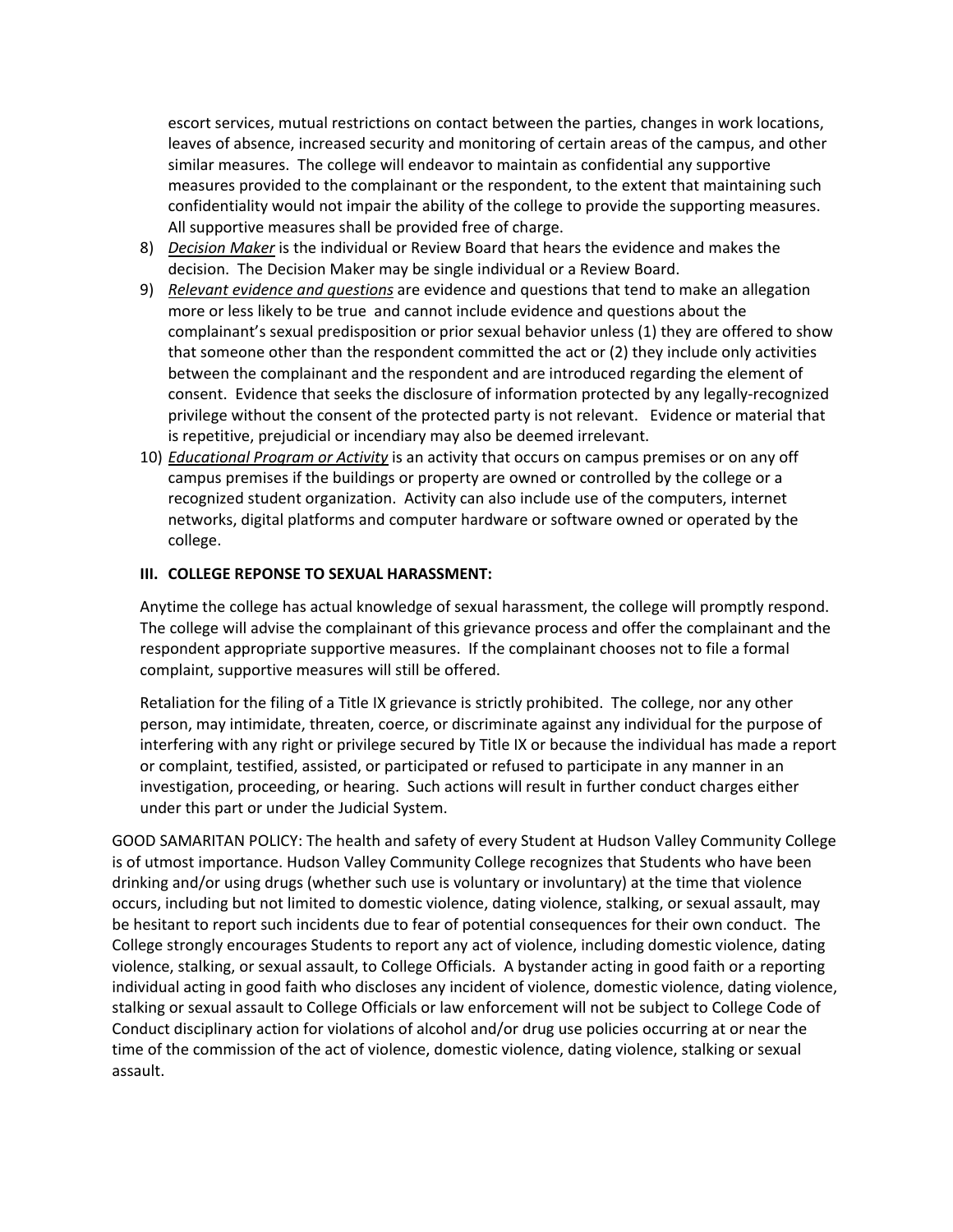Hudson Valley Community College supports Students who reach out for assistance in the case of a medical emergency and supports the Student who is helped. Therefore, a Student or Student Organization will not be subject to disciplinary sanctions related to their own violation of College Code of Conduct alcohol and/or drug use or possession policies, on or off campus, when seeking medical treatment for:

- Themselves or;
- Any other Student who is in immediate medical need or;
- Any Student who is the recipient of the emergency medical help, particularly if the Student is seeking medical help for any Student who is the victim of a crime.

The College strongly encourages bystanders to respond to potentially dangerous situations by reporting the incident promptly, without fear of reprisal. However, if the circumstances dictate, the College reserves the right to notify parents of Students under the age of 21, or to encourage counseling for Students at any time if the well-being of the Student is at risk.

#### **IV. RESPONSE TO FORMAL COMPLAINTS:**

The filing of a formal complaint is a prerequisite to the college's formal response as articulated below. However, if a formal complaint is not filed the college may still proceed against an individual if another appropriate disciplinary process is applicable. The college will generally proceed on any Title IX Grievance if the alleged behavior occurred in the last calendar year but reserves the right to proceed on older allegations, particularly if the alleged behavior could be construed as an ongoing situation or a course of conduct.

*Emergency Removal:* The college may remove a respondent from its educational program or activity on an emergency basis provided that an individualized safety and risk analysis determines that an immediate threat to the physical health or safety of a student or other individual arising from the allegations of sexual harassment justifies removal. A respondent who has been removed on an emergency basis may challenge that emergency removal.

*Administrative Leave:* The college may place any non-student employee on administrative leave during the pendency of the grievance process.

*Service:* Service of any documents or notices under these provisions shall be made by HVCC email even if it is also made by another method. The date of service shall be the date of personal service or the date of email transmission.

- 1) Complainants and Respondents shall be treated equitably. Remedies that that are designed to restore or preserve equal access to education at the college will be imposed and/or sanctions will be imposed on a respondent only after a determination has been made that the respondent is responsible for the sexual harassment alleged. This does not prohibit the college from offering supportive measures to either the complainant or the respondent regardless of the outcome of any disciplinary action.
- 2) Upon receipt of a formal complaint, the college will provide written notice of the allegation and the commencement of an investigation to the parties who are known. The notice must include a copy of this grievance procedure, the date, time, and location of the alleged sexual harassment and sufficient detail as to the conduct alleged and the identities of the parties for the respondent to understand the allegation.
- 3) Complainants and Respondents are entitled to have advisors. Advisors can be anyone of the student's choice and can be present at any meeting or hearing.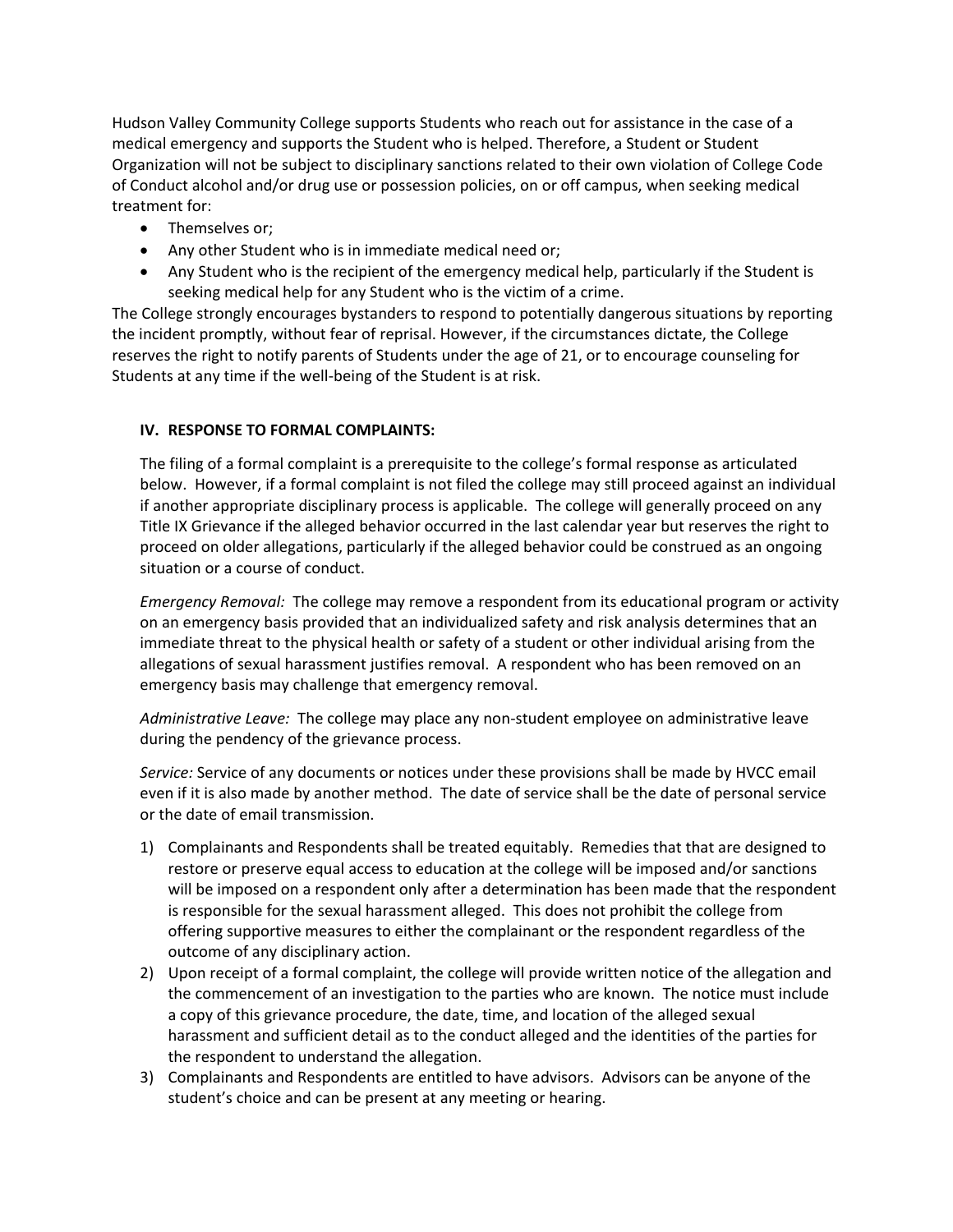- 4) All complaints shall be thoroughly investigated by an impartial investigator. All evidence, both inculpatory and exculpatory, will be evaluated and credibility determinations will be made regardless of the person's status as complainant, respondent or witness.
- 5) All investigators, Title IX Coordinators, and Decision Makers shall be free of bias and conflicts of interest and shall be trained on the definition of sexual harassment, how to conduct an investigation, this grievance procedure and how to maintain impartiality and make decisions free of prejudgment or bias.
- 6) All Decision Makers will be trained on all relevant issues including but not limited to technological issues and the relevance of questions and answers including that evidence regarding a complainant's sexual predisposition or prior sexual behavior is not relevant unless such questions and evidence are offered to prove that someone other than the respondent committed the conduct or to prove consent.
- 7) All investigators will be trained on how to conduct impartial investigations and how to weigh the relevance of evidence and how to create a report that fairly summarizes the evidence.
- 8) Any respondent in the grievance process is entitled to the presumption of 'not responsible' until found responsible in this grievance process.
- 9) The burden of collecting evidence will rest with the college. The college may not access, consider, disclose or otherwise use a party's records retained by a physician, psychiatrist, psychologist or other professional subject to privilege without the express consent of the party.
- 10) Either party has an equal opportunity to present witnesses, experts and any other evidence they wish to have considered by the investigator.
- 11) Investigations should be concluded within 90 days of the receipt of the formal grievance except in unusual circumstances. Once an investigation is complete, the investigator will provide the report to each party and each party's advisor. The report will contain all evidence in the possession of the college, whether inculpatory or exculpatory. Each party shall have 10 days to inspect the report and the evidence in the possession of the college. Each party may file a written response to the report within those 10 days and may submit any additional proof. No party shall be allowed to duplicate, photograph, remove or otherwise preserve evidence provided in this report or the report itself. Any documents provided to the parties or their advisors shall be returned without duplication, preservation, photography or any other manner of maintenance by the party, witness, advisor, decision maker, investigator or any other individual. The college will maintain the only record of the contents of the investigative file. Either party, advisor or third person may add additional materials to the investigative packet during this 10 day review. It is expected that absent extraordinary circumstances, all evidence either party will submit at the hearing will be contained in the investigative packet.
- 12) Pursuant to statute, a complaint must be dismissed if it does not meet the definition of sexual harassment as articulated in Section II, Paragraph 6, if it did not occur within the United States or on college grounds or if did not occur within the college's educational program or activity. However, that conduct may still constitute a violation of Campus Regulations and may be pursued by the college under the Judicial System. The college may dismiss a complaint if the complainant formally withdraws or becomes so uncooperative that the college is prevented from meaningfully gathering evidence or if the respondent is no longer employed at the college or is no longer a student\* (Please refer to Section V, Paragraph 22 for an explanation of mandatory transcript notations for students who withdraw with conduct actions pending). The dismissal of a complaint may be appealed as articulated below.
- 13) An investigative report may include conclusions and/or recommendations of the investigator or others relevant to the case.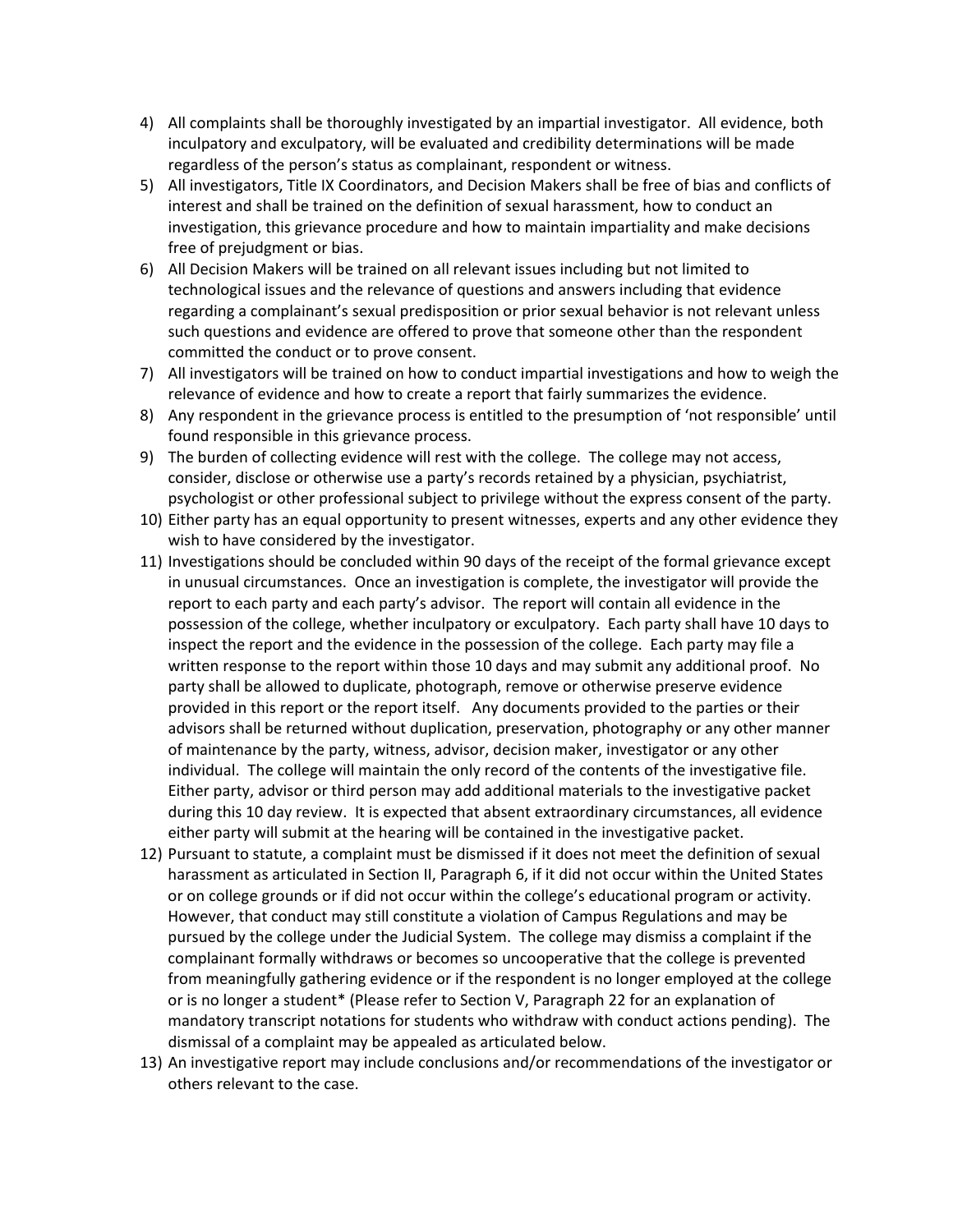#### **V. THE INFORMAL RESOLUTION:**

At any time, upon the written consent of both parties, the parties may engage in an informal resolution process with the assistance of the Title IX Coordinator, the investigator and/or other relevant members of the college community. At any time during the informal resolution process either party may request the matter be restored to the formal grievance process provided a formal written agreement has not yet been executed to resolve the matter. An informal resolution is not available when a student has filed a Title IX grievance against any employee.

#### **VI. THE HEARING PROCESS:**

The college adopts the SUNY model decorum policy for Title IX hearings.

- 1) During the hearing process and the investigative process, supportive measures to the complainant and the respondent may continue.
- 2) Until a finding is made by the decision maker, the respondent is entitled to a presumption of 'not responsible'.
- 3) In any allegation against a staff or faculty member, the Decision Maker shall be a single individual or board of up to three qualified members appointed by the Director of Human Resources.
- 4) In any allegation against a student, the Decision Maker shall be a Review Board. The Review Board will be composed of up to 3 members of the college community who have been trained pursuant to statute. A Review Board may also contain a trained professional from an outside agency.
- 5) Hearings will be attended by the Campus Judicial Coordinator, the Title IX Coordinator and the Title IX Investigator. The roles of Campus Judicial Coordinator and Title IX Coordinator may be absorbed by the same individual provided they remain impartial and free of bias or conflicts of interest. At certain times, the roles of Campus Judicial Coordinator, Title IX Coordinator and Title IX Investigator may be absorbed by the same individual provided they remain impartial, and free of bias or conflicts of interest. The Review Board Members or other Decision Maker, the parties, their advisors and a stenographer, when appropriate, will also be present during the entire hearing. Decision Makers and any college appointed advisors shall be free of bias and shall receive proper training. Witnesses will be called individually and cannot be present during the entire hearing. Hearings cannot have any other spectators present pursuant to 20 USC 1232g and 34 CFR part 99. Neither the Title IX Coordinator nor the investigator can act as Decision Maker in the same case but will be present at any hearing.
- 6) A Review Board presentation or a presentation to another Decision Maker will occur with 10 days of the expiration of the inspection period. Decisions will be rendered within 10 days of the presentation. All parties and their advisors will be advised of the time, date and location of the hearing.
- 7) Any witnesses or evidence that the Investigator will not be presenting but which either party feels may be relevant to the finding, shall be the responsibility of the party to present and should have been included in the investigative packet during the review period.
- 8) All hearings should be recorded by a stenographer or electronic recording. Technical difficulties may result in an alternative record of the hearing.
- 9) All evidence in the possession of the college will be available to the parties for the hearing.
- 10) If a Complainant or a Respondent cannot afford an advisor at the hearing, the college shall provide an advisor free of charge.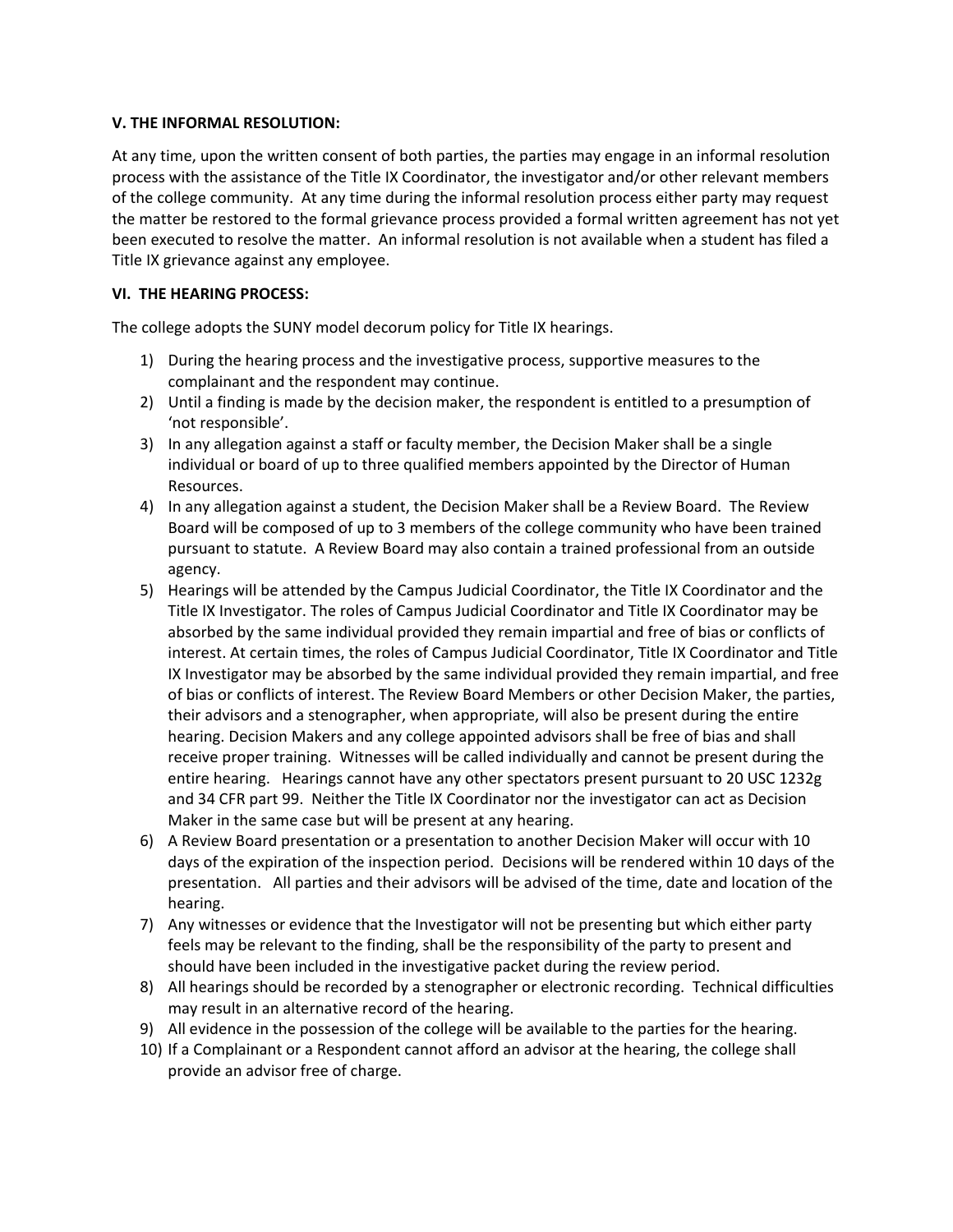11) Any party or witness may appear in a separate room or separate location using available technology provided they are subject to simultaneous cross-examination.

#### CONDUCT OF THE HEARING:

- 12) The complainant and the respondent may each make an opening statement.
- 13) The investigator will present the investigative report which may include documents, statements and other physical, testimonial or demonstrative evidence. It may also include treatise evidence and other expert testimony when relevant. The investigator may be asked questions by either advisor or the Decision Maker(s). The investigator may make conclusions or recommendations to the Decision Maker or share the recommendations or conclusions of other relevant individuals. However, ultimately, conclusions are made by the Decision Maker.
- 14) The investigator may call witnesses.
- 15) The investigator will ask the witnesses questions. Each of the advisors and the Decision Maker(s) may ask the witnesses questions.
- 16) The complainant may testify. The complainant will be cross-examined by the advisor to the respondent and by the Decision Maker(s). Decision Maker(s) will determine the relevance of any questions including whether the questioning is prohibited by Section IV, paragraph 6 or if it is subject to privilege or other legal protection and other issues of relevance before any question is answered by a complainant.
- 17) The complainant may introduce any other documents or call other witnesses that were not introduced by the Investigator. These witnesses will be questioned by the advisors and by the Decision Maker(s).
- 18) The respondent may also testify. The respondent will be cross-examined by the advisor to the complainant and by the Decision Maker(s). Decision Maker(s) will determine the relevance of any questions including whether the questioning is subject to privilege or other legal protection and other issues of relevance before any question is answered by the respondent.
- 19) The Decision Maker may also call witnesses if it feels the witness is necessary to understand the issues presented in the case.
- 20) Though statements made by parties or witnesses cannot be relied on by the Decision Maker if the party or witness will not submit to cross-examination, no adverse inference will be drawn from the party or witnesses' refusal to submit to cross-examination.
- 21) If, after a review of the evidence the Decision Maker finds that a preponderance of the evidence does show that the respondent committed an act of sexual harassment, dating violence, domestic violence, stalking or sexual assault within the college's definitions of those terms, they will proceed to impose a sanction. The Decision Maker may take into consideration any sanction recommended by the Title IX Coordinator, Investigator, the complainant, an expert or any other relevant person or witness in determining the sanction. If the Decision Maker finds that a preponderance of the evidence does not show that the respondent committed an act of sexual harassment, domestic violence, dating violence, stalking or sexual assault within the college's definitions of those terms, the Title IX grievance will be dismissed. If the Decision Maker dismisses the grievance but finds another violation of the Code of Conduct (Campus Regulation, Computer Ethics Violation or Academic Ethics Violation) occurred, they may proceed to impose a sanction in keeping with the Judicial System.
- 22) Sanctions imposed in a Title IX proceeding may be punitive but also must be primarily fashioned to restore the complainant's ability to access their education, free of sexual harassment.
- 23) Such remedies or sanctions could include:
	- a. Dismissal from the college\*; and/or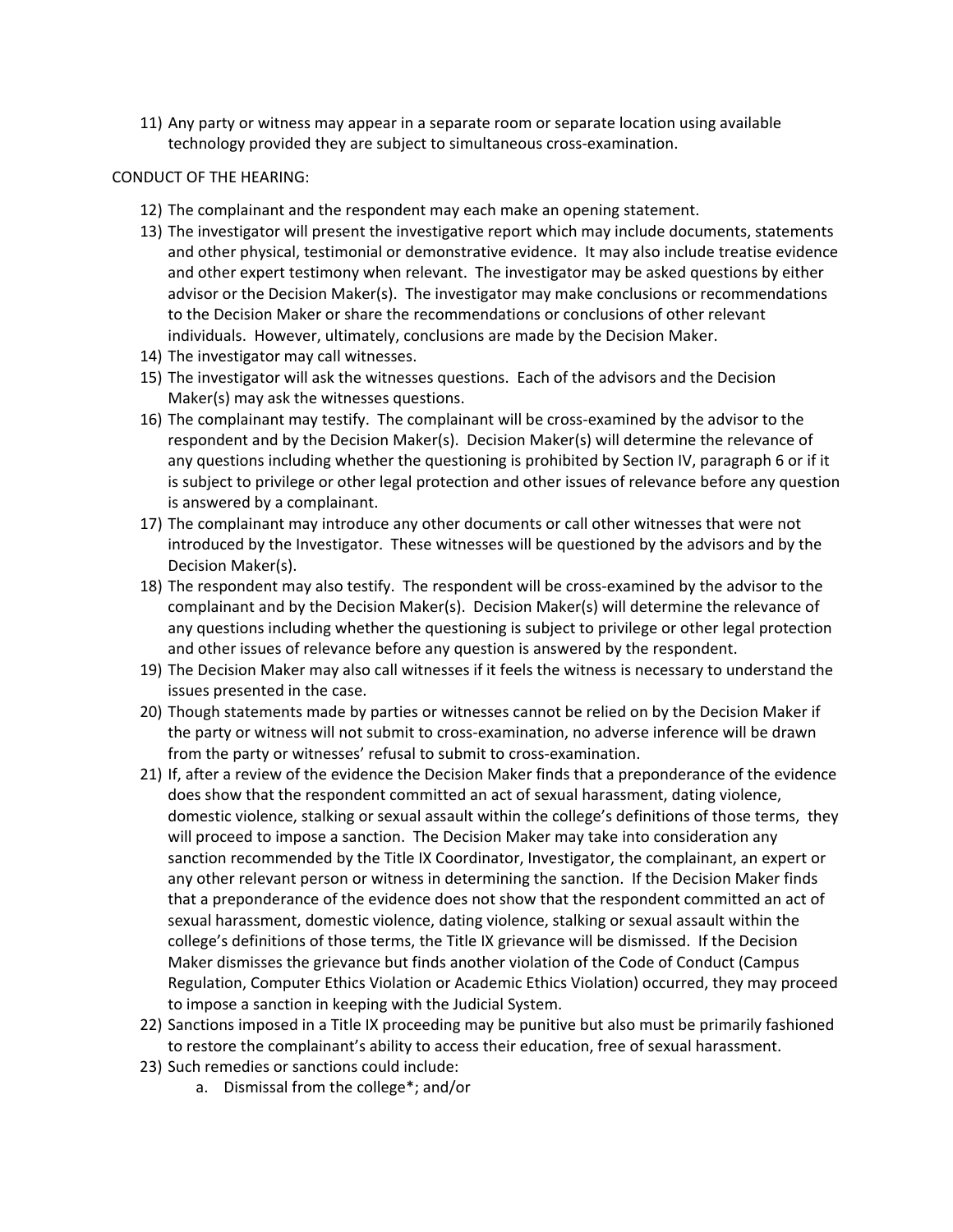- b. Suspension from the college for 10 days, 20 days, 30 days or 60 days or 1 semester, 2 semesters, 3 semesters, 4 semesters or 5 semesters\*; and/or
- c. Removal from a course, course of study or major; and/or
- d. Removal from a club or organization; and/or
- e. Removal from a work study or other employment position at the college; and/or
- f. Complete denial of access to college buildings, locations, or areas for a period of 1 day through 4 years; and/or
- g. Complete denial of access to college sponsored activities or programs for a period of 1 day through 4 years; and/or
- h. The writing of essays; and/or
- i. Community Service; and/or
- j. Letters of Apology; and/or
- k. Financial Restitution.

\*Transcript Notation. Pursuant to statute, HVCC must note the transcript of any individual found to have committed any act of homicide, sexual offenses, robbery, aggravated assault, burglary, motor vehicle thefts, arson, possession or use of weapons, drug abuse violations or liquor law violations as well as any acts of larceny, simple assault, intimidation, destruction or vandalism of property that is designated at as Hate Crime. Definitions used for these acts can be found in the FBI Uniform Crime Reporting Handbook. If a student is suspended for any of the aforementioned acts, the transcript will be noted, "Suspended after a finding of responsibility for a code of conduct violation" and shall remain noted for a minimum of 1 year after the conclusion of the suspension. If a student is expelled for any of the aforementioned acts, the transcript will be noted, "Expelled after a finding of responsibility for a code of conduct violation" and that notation cannot be removed. If a student withdraws from classes during the disciplinary process, the transcript will be noted, "Withdrew with conduct charges pending."

- 24) Within 10 days of the close of all proof, the Decision Maker will publish its written decision to the Title IX Coordinator. The Title IX Coordinator will disseminate the decision simultaneously to each of the parties and to their advisors. The Title IX Coordinator shall be responsible to ensure that any disciplinary sanctions are imposed on the respondent. Supportive measures continue to be available to the respondent and the complainant regardless of the outcome of any hearing when possible.
- 25) The decision shall be in writing and shall contain:
	- a. A statement of the conduct committed that was alleged to have been sexual harassment.
	- b. A brief description of the procedural steps taken from the receipt of the formal complaint through the determination, including any notifications to the parties, interviews with parties and witnesses, site visits, methods used to gather other evidence, and hearings held.
	- c. Findings of fact supporting the determination.
	- d. Conclusions regarding whether a preponderance of the evidence demonstrated the respondent did or did not commit the act(s) of sexual harassment or any other violations of the Code of Conduct (either Campus Regulations, Computer Ethics or Academic Ethics).
	- e. A statement of, and rationale for, the result as to each allegation, including a determination regarding responsibility, any disciplinary sanctions imposed and how the remedies are designed to restore or preserve equal access to the college for the complainant.
	- f. The decision need not be unanimous but the minority may write its own decision.